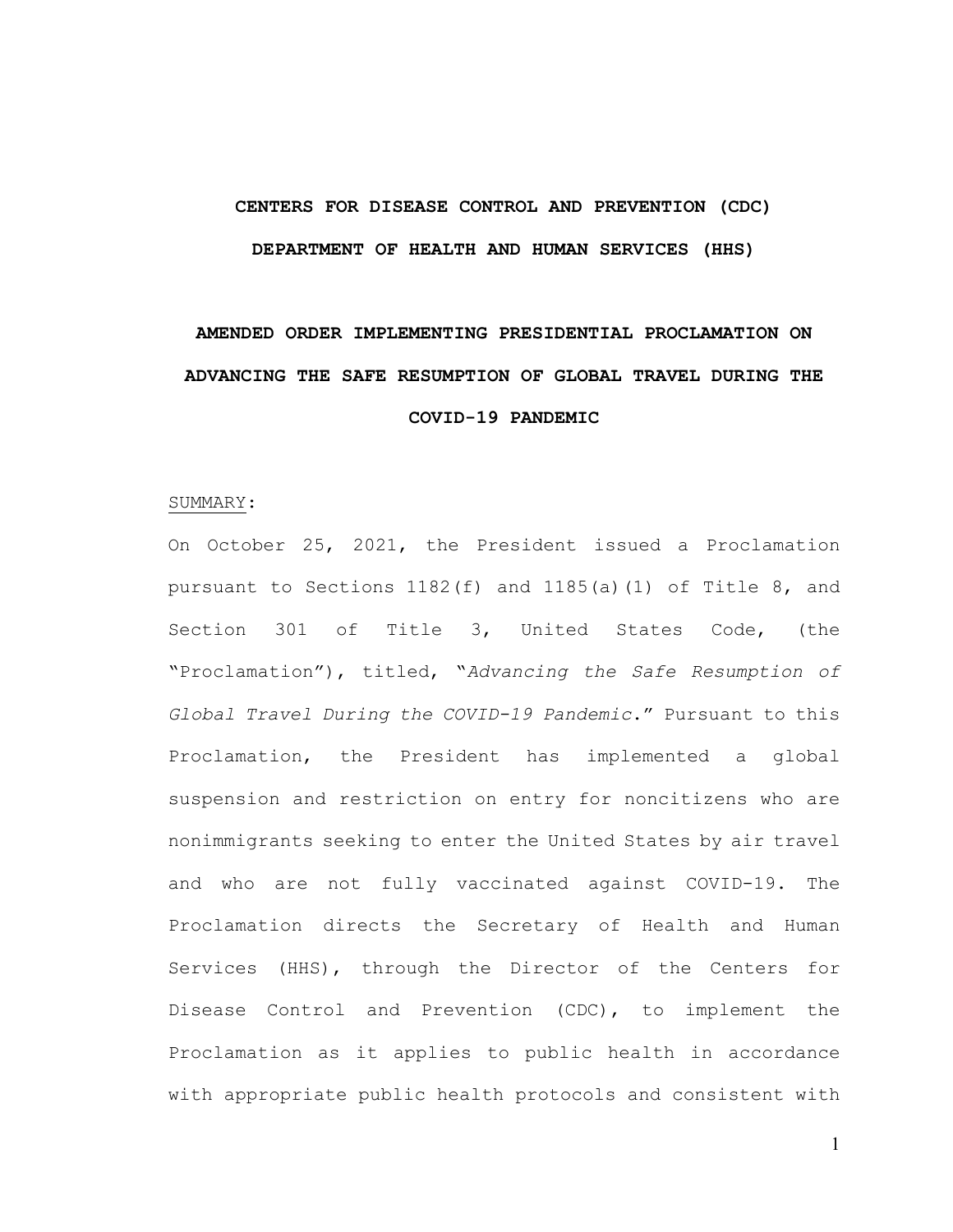CDC's independent public health judgment. This Order and accompanying Technical Instructions implement the President's direction.

The Proclamation does not alter the obligation of persons, including persons whose entry is not covered by the Proclamation, to comply with the applicable requirements of CDC Orders, including:

- *Requirement for Proof of Negative COVID-19 Test or Recovery from COVID-19 for All Air Passengers Arriving in the United States* (published at 86 FR 7387, January 28, 2021) (as may be further amended);
- *Requirement for Persons to Wear Masks While on Conveyances and at Transportation Hubs* (published at 86 FR 8025, February 3, 2021) (as may be further amended); and
- Other CDC Orders that may be published relating to preventing the introduction, transmission, and spread of COVID-19 into and throughout the United States.

This Amended Order supersedes the previous Order signed by the CDC Director on October 25, 2021, implementing the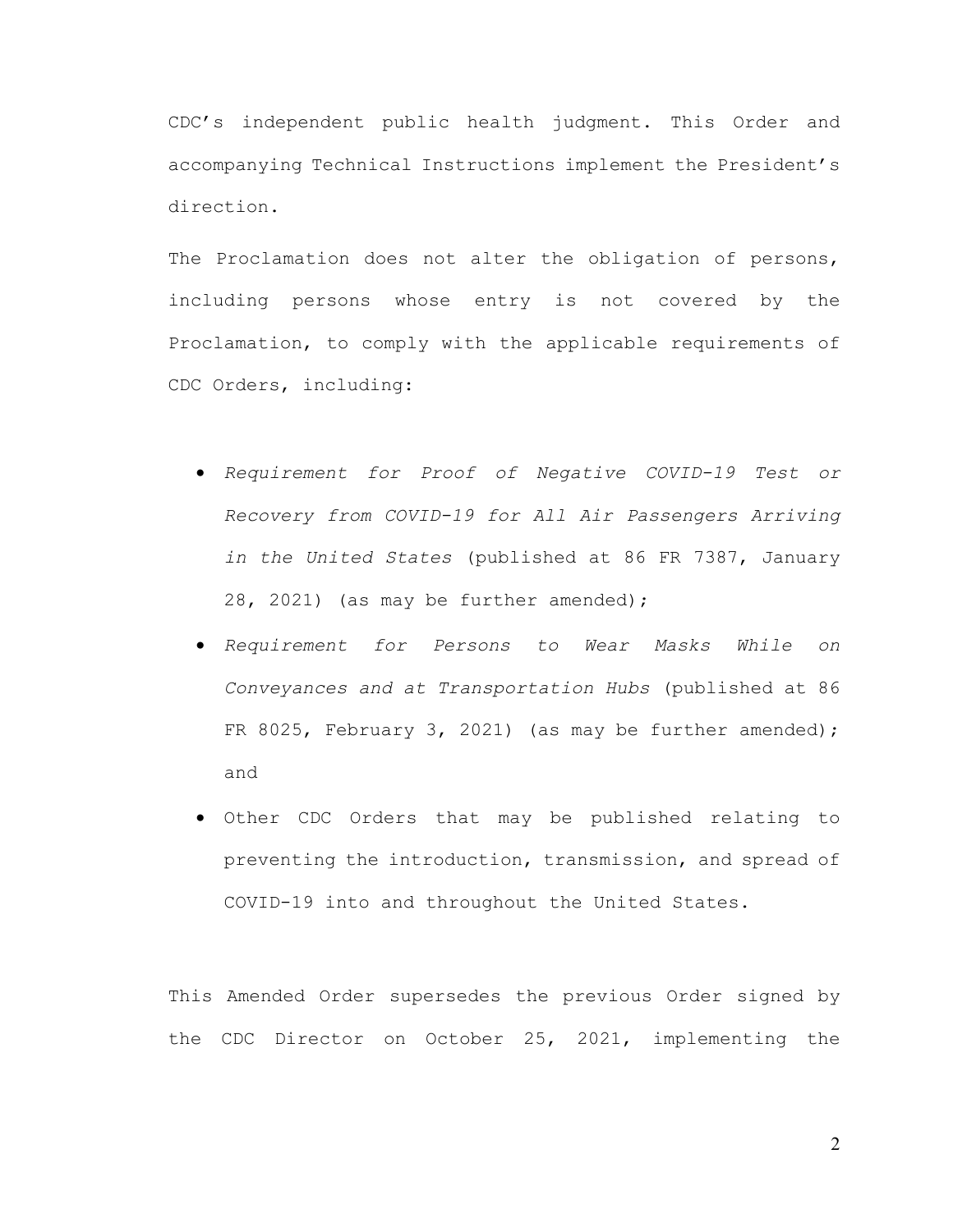President's direction. This Order shall enter into effect at 12:01 a.m. EST (5:01 a.m. GMT) on November 8, 2021.

#### DEFINITIONS:

*Accepted COVID-19 Vaccine* means:

- A vaccine authorized for emergency use or approved by the U.S. Food and Drug Administration;<sup>[1](#page-2-0)</sup> or
- A vaccine listed for emergency use (EUL) by the World Health Organization (WHO);<sup>[2](#page-2-1)</sup> or
- A vaccine or combination of vaccines<sup>[3](#page-2-2)</sup> listed by CDC in Technical Instructions to this Order.

*Covered Individual* means any passenger covered by the Proclamation and this Order: a noncitizen[4](#page-2-3) who is a

<span id="page-2-0"></span><sup>1</sup> For a list of vaccines approved or authorized in the United States to prevent COVID-19, see [https://www.cdc.gov/coronavirus/2019](https://www.cdc.gov/coronavirus/2019-ncov/vaccines/different-vaccines.html) [ncov/vaccines/different-vaccines.html.](https://www.cdc.gov/coronavirus/2019-ncov/vaccines/different-vaccines.html)

<span id="page-2-1"></span><sup>2</sup> See [WHO's website f](https://www.who.int/emergencies/diseases/novel-coronavirus-2019/question-and-answers-hub/q-a-detail/coronavirus-disease-(covid-19)-vaccines)or more information about WHO-listed COVID-19 vaccines.

<span id="page-2-2"></span><sup>3</sup> CDC has not recommended the use of heterologous (i.e., "mix-andmatch") primary series. However, the use of such strategies (including mixing of mRNA, adenoviral, and mRNA plus adenoviral products) is increasingly common in many countries outside of the United States. Accordingly, additional vaccinations or combinations of vaccinations may be listed in CDC's Technical Instructions to this Order for purposes of the interpretation of vaccination records.

<span id="page-2-3"></span><sup>4</sup> For purposes of the Order, U.S. lawful permanent residents and U.S. nationals will be treated in the same manner as U.S. citizens.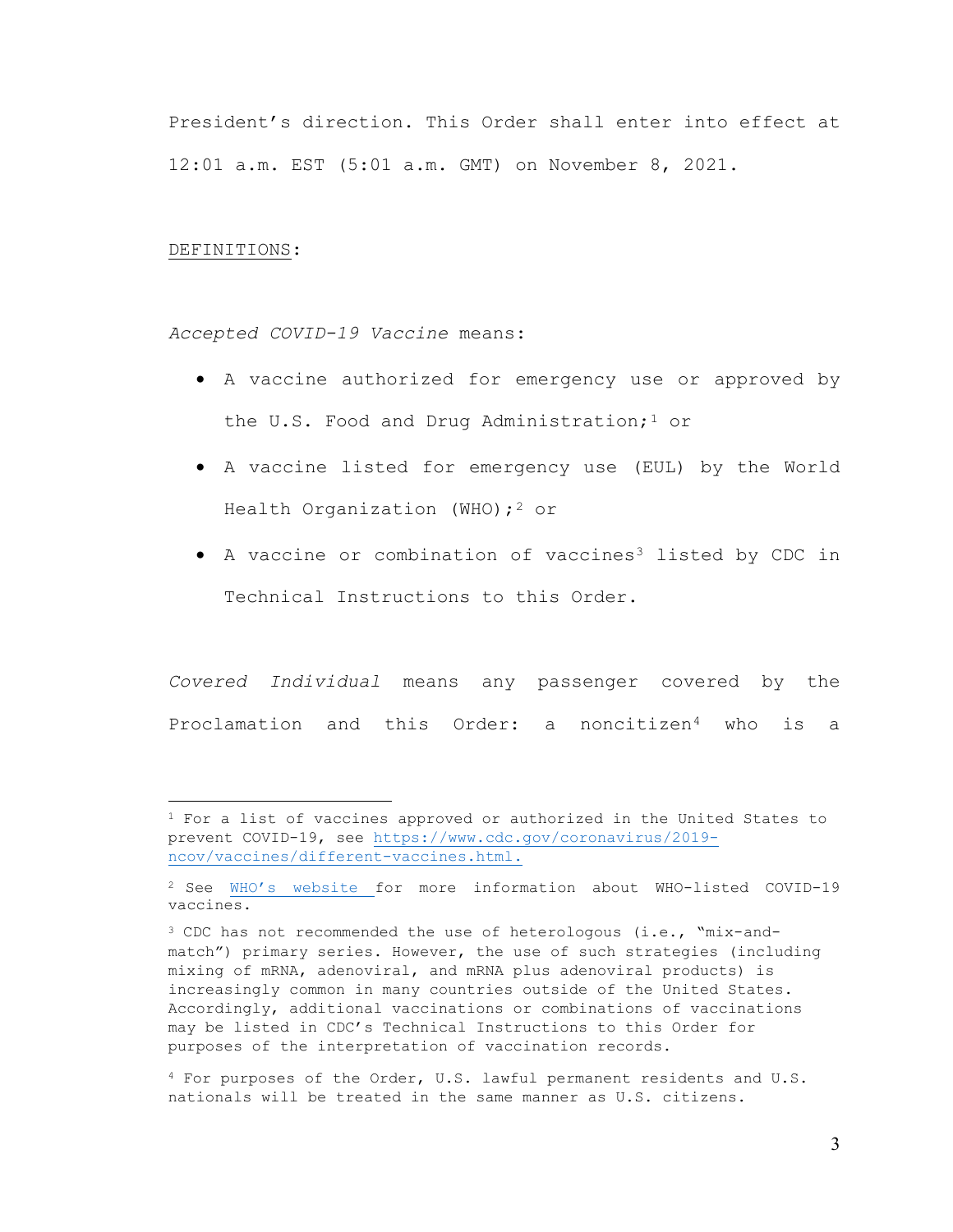nonimmigrant seeking to enter the United States by air travel. This term does not apply to crew members of airlines or other aircraft operators if such crewmembers and operators adhere to all industry standard protocols for the prevention of COVID-19, as set forth in relevant guidance for crewmember health issued by the CDC or by the Federal Aviation Administration in coordination with the CDC.

*Excepted Covered Individual* means a *Covered Individual* who is not fully vaccinated against COVID-19 and meets the criteria for an exception under the Proclamation and this Order.

*Covered Individual Attestation* means the attestation in Attachment  $A_t$ <sup>[5](#page-3-0)</sup> in written or electronic form, that must be completed by each *Covered Individual* who is permitted to enter the United States under the Proclamation and this Order.

<span id="page-3-0"></span><sup>5</sup> CDC encourages airlines and aircraft operators to incorporate the attestation into paperless check-in processes. An airline or aircraft operator may use a third party (including a third-party application) to collect attestations, including to provide translations. However, an airline or aircraft operator will have sole legal responsibility to provide and collect attestations, to ensure the accuracy of any translation, and to comply with all other obligations under agency directives implementing the Proclamation. An airline or aircraft operator is responsible for any failure of a third party to comply with such directives. An airline or aircraft operator may not shift any legal responsibility to a third party.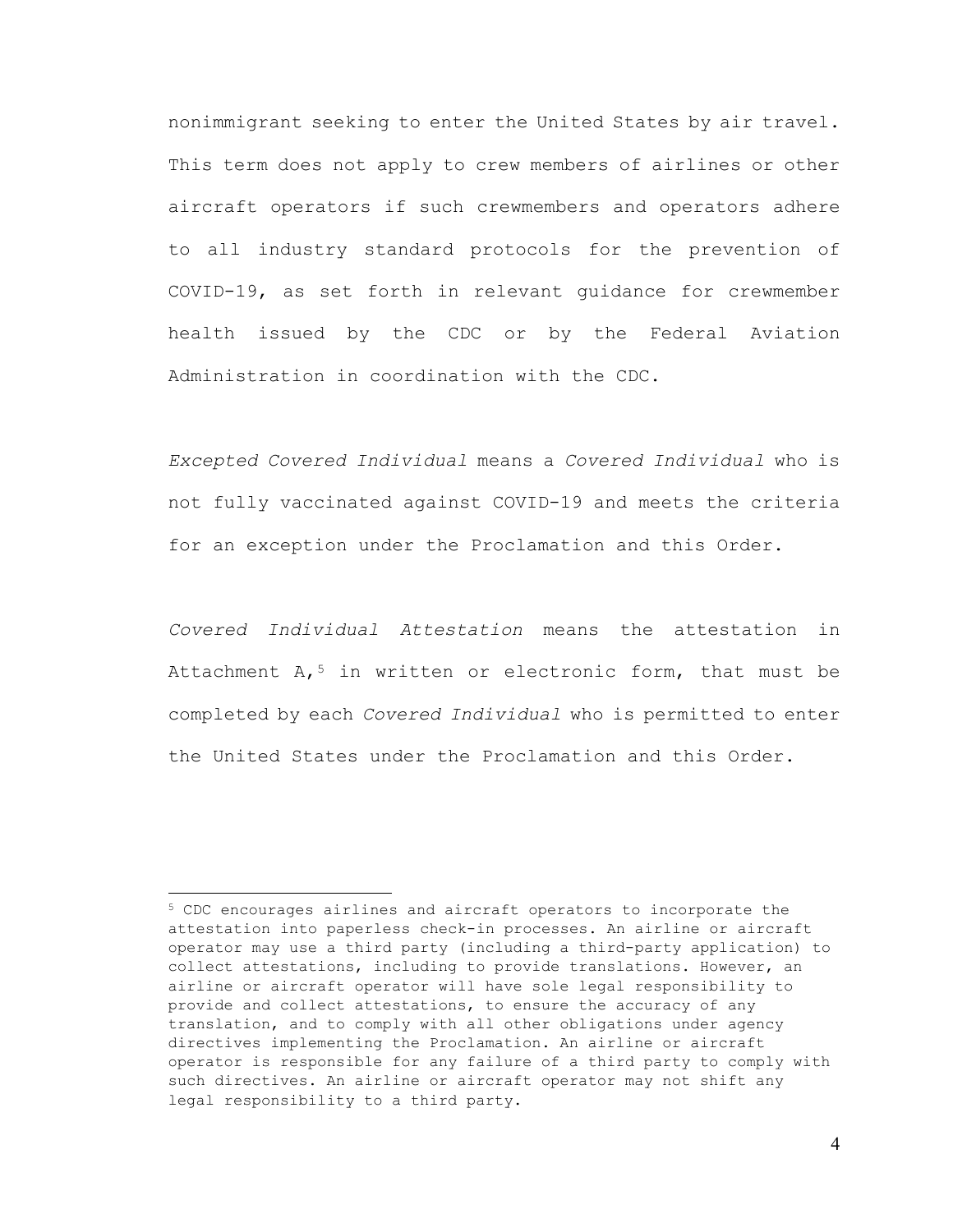*Foreign country* means anywhere that is not a state, territory, or possession of the United States.

*Foreign Country with Limited COVID-19 Vaccine Availability* means a foreign country where less than 10 percent of the country's total population has been fully vaccinated with any available COVID-19 vaccine. These countries are listed by CDC in Technical Instructions.

*Fully Vaccinated Against COVID-19* means it has been:

- 2 weeks (14 days) or more since a person received one dose of an accepted single-dose-series COVID-19 vaccine; OR
- 2 weeks (14 days) or more since a person's second dose in a 2-dose series of an accepted COVID-19 vaccine; OR
- 2 weeks (14 days) or more since a person received the full series of an "active" (not placebo) COVID-19 vaccine in the U.S.-based AstraZeneca or Novavax COVID-19 vaccine trials; OR
- 2 weeks (14 days) or more since the person received a complete series of a vaccine or combination of vaccines listed by CDC in Technical Instructions.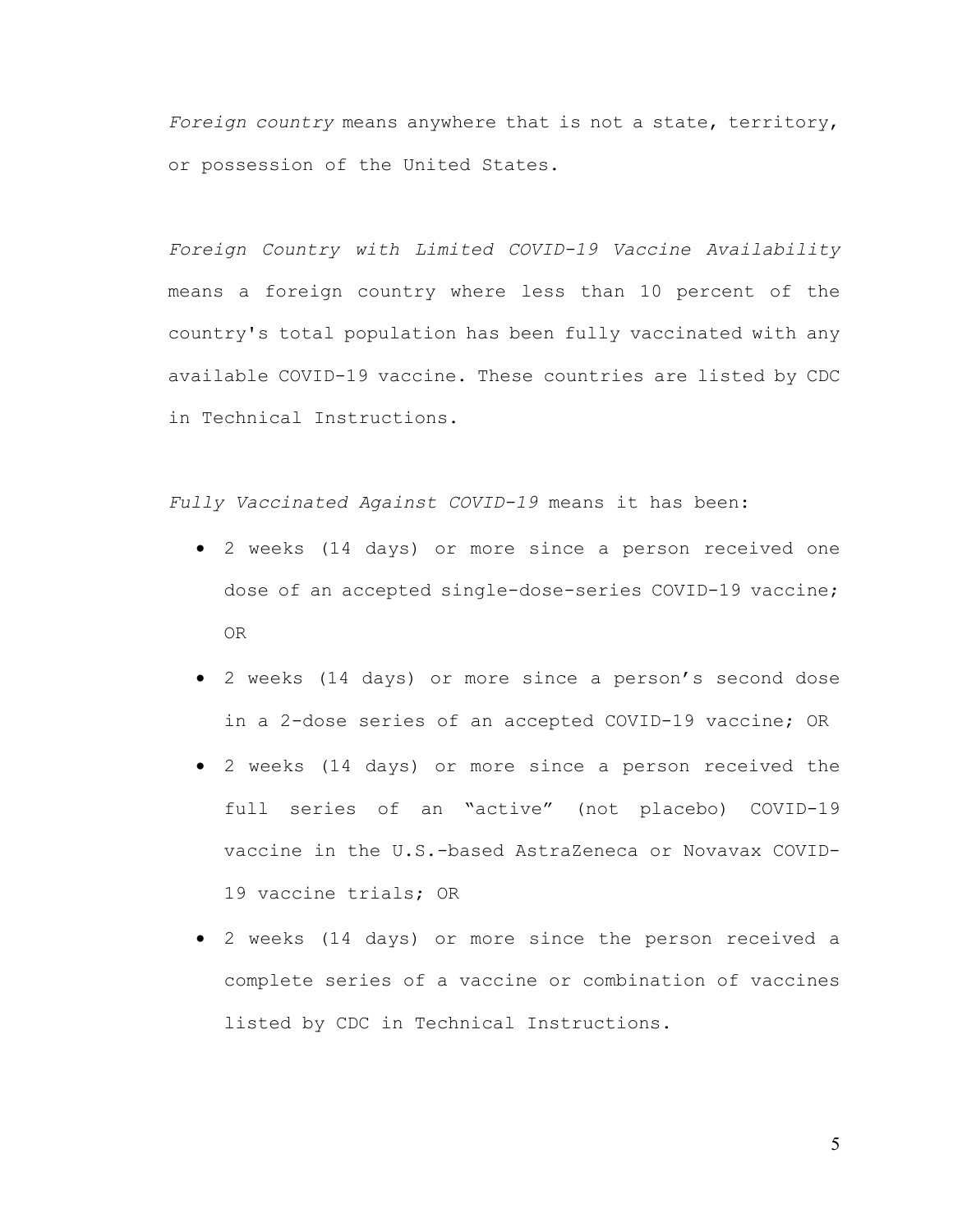*Not Fully Vaccinated Against COVID-19* means a person does not meet the definition of *Fully Vaccinated Against COVID-19*.

*Proof of Being Fully Vaccinated Against COVID-19* means a paper or digital format of a vaccination record or a verifiable vaccination record, as listed by CDC in Technical Instructions, confirming that the person is *Fully Vaccinated Against COVID-19.* 

*Self-isolation* means, for purposes of this Order, actions taken by an *Excepted Covered Individual* who tests positive on a viral test for COVID-19 administered on a specimen collected 3-5 days after arriving in the United States or develops COVID-19 symptoms. These actions include:

- separating from other individuals, staying in a home or other residence for at least 10 days after symptom onset and after resolution of fever for at least 24 hours and improvement of other symptoms; or
- separating from other individuals, staying in a home or other residence for 10 days after the first positive test if asymptomatic;

**AND**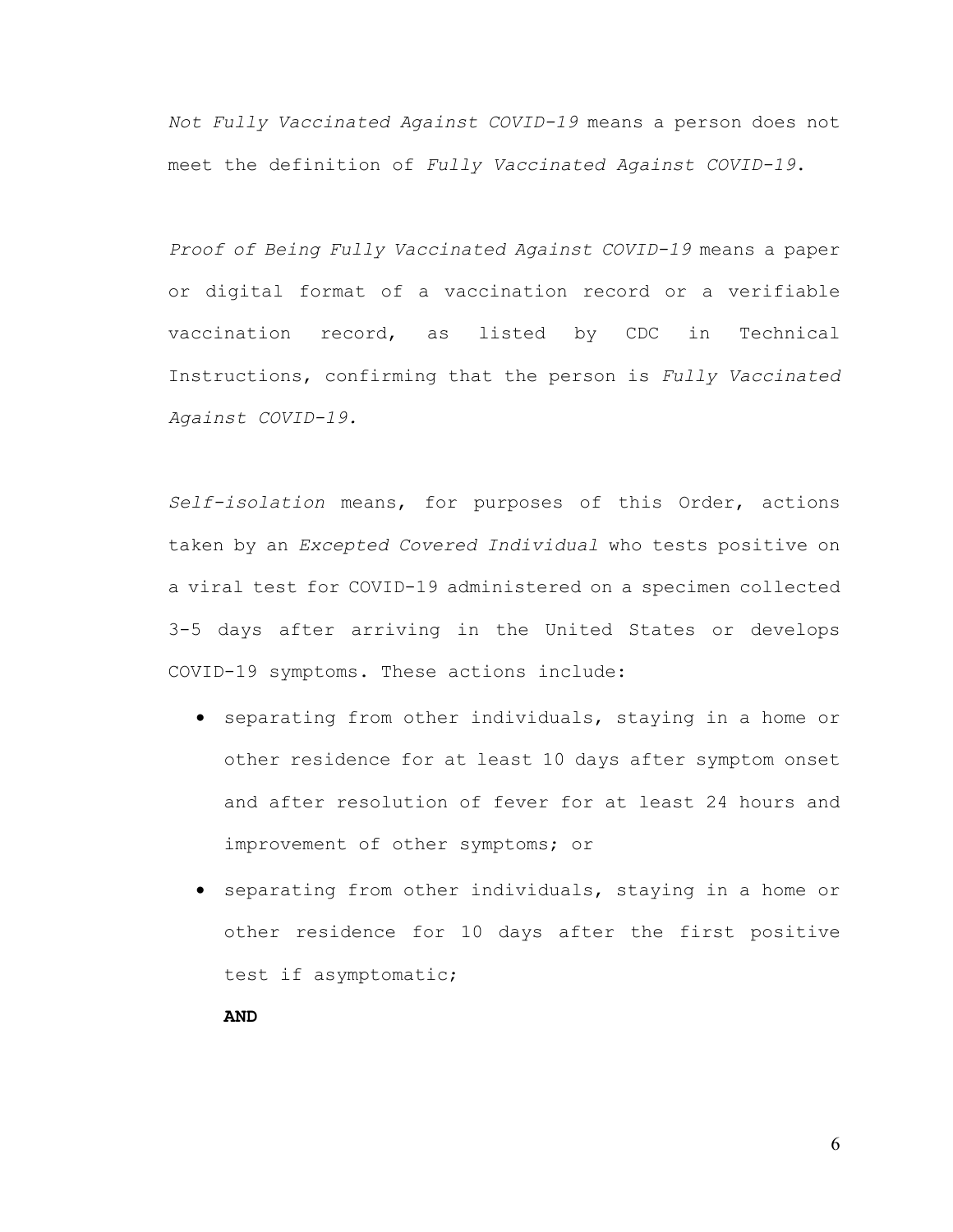• observing other public health precautions as set forth in CDC quidance.<sup>[6](#page-6-0)</sup>

*Self-quarantine* means, for purposes of this Order, actions taken by an *Excepted Covered Individual* to separate from other individuals after arriving in the United States, including staying in a home or other residence for a full 7 days and observing public health precautions as set forth in CDC guidance.[7](#page-6-1)

*Viral test* means a viral detection test for current infection (i.e., a nucleic acid amplification test [NAAT] or a viral antigen test) approved or authorized by the U.S. Food and Drug Administration for the detection of SARS-CoV-2.

*United States* or *U.S.* has the same definition as "United States" in 42 CFR 71.1(b), meaning "the 50 States, District of Columbia, and the territories (also known as possessions) of the United States, including American Samoa, Guam, the

<span id="page-6-0"></span><sup>6</sup> Quarantine and Isolation, available at [https://www.cdc.gov/coronavirus/2019-ncov/your-health/quarantine](https://www.cdc.gov/coronavirus/2019-ncov/your-health/quarantine-isolation.html)[isolation.html.](https://www.cdc.gov/coronavirus/2019-ncov/your-health/quarantine-isolation.html)

<span id="page-6-1"></span><sup>7</sup> *Ibid*.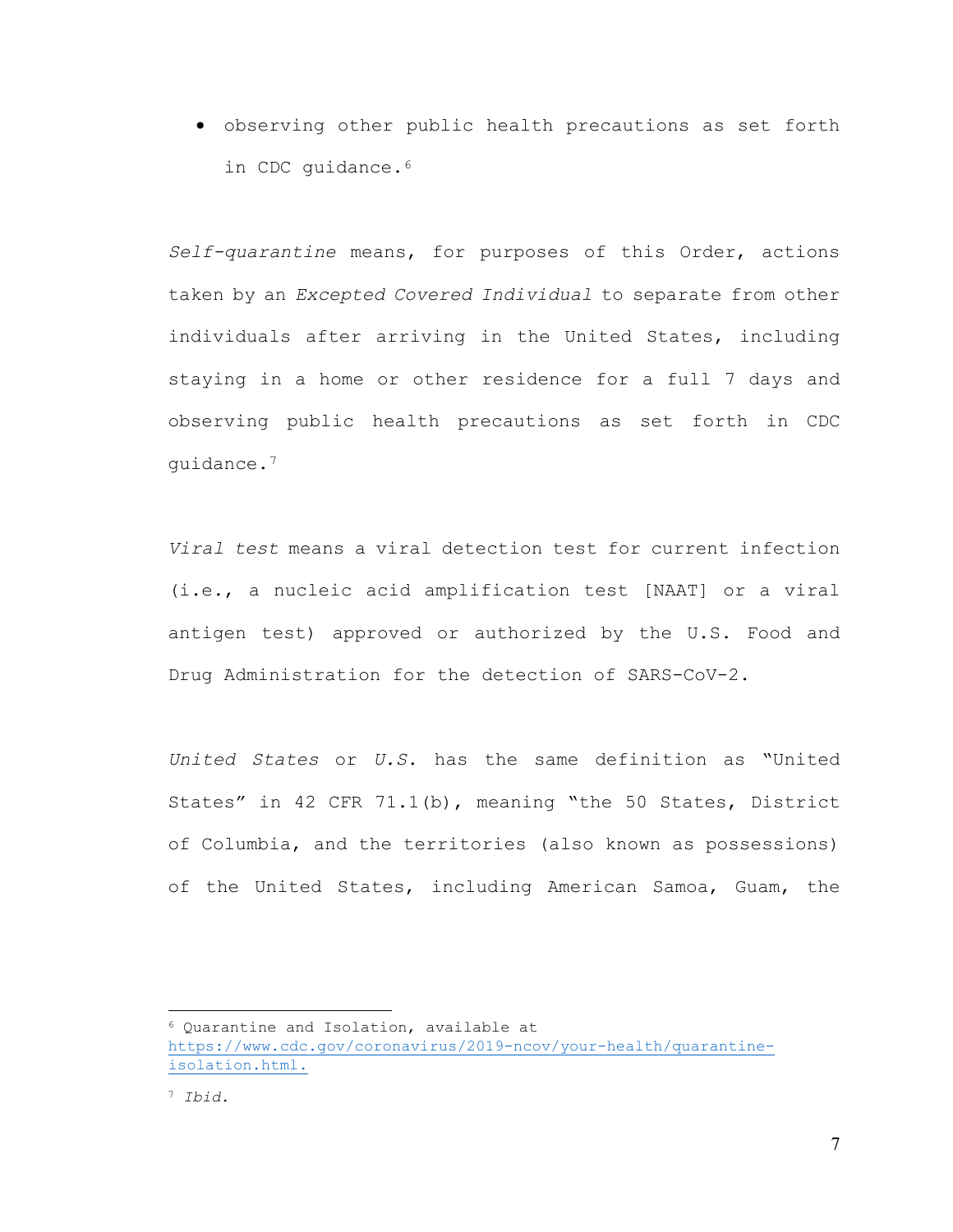Northern Mariana Islands, the Commonwealth of Puerto Rico, and the U.S. Virgin Islands."

#### BACKGROUND:

Since January 2020, the respiratory disease known as "COVID-19," caused by a novel coronavirus (SARS-CoV-2), has spread globally, including cases reported in all 50 states within the United States, plus the District of Columbia and all U.S. territories. As of October 22, 2021, there have been over 242,000,000 million cases of COVID-19 globally, resulting in over 4,900,000 deaths[.8](#page-7-0) More than 45,000,000 cases have been identified in the United States, with new cases reported daily, and over 733,000 deaths attributed to the disease.[9](#page-7-1) A renewed surge in cases in the United States began in early July 2021; daily case counts rose from 19,000 cases on July 1, 2021, to 159,000 cases on September 1, 2021. While cases are currently decreasing in the United States, during the entirety of this pandemic, cases have tended to surge in waves, including after highvolume travel periods, with four waves as of October

<span id="page-7-0"></span><sup>8</sup> COVID-19 Map - [Johns Hopkins Coronavirus Resource Center \(jhu.edu\)](https://coronavirus.jhu.edu/map.html)

<span id="page-7-1"></span><sup>9</sup> [CDC COVID Data Tracker](https://covid.cdc.gov/covid-data-tracker/#datatracker-home)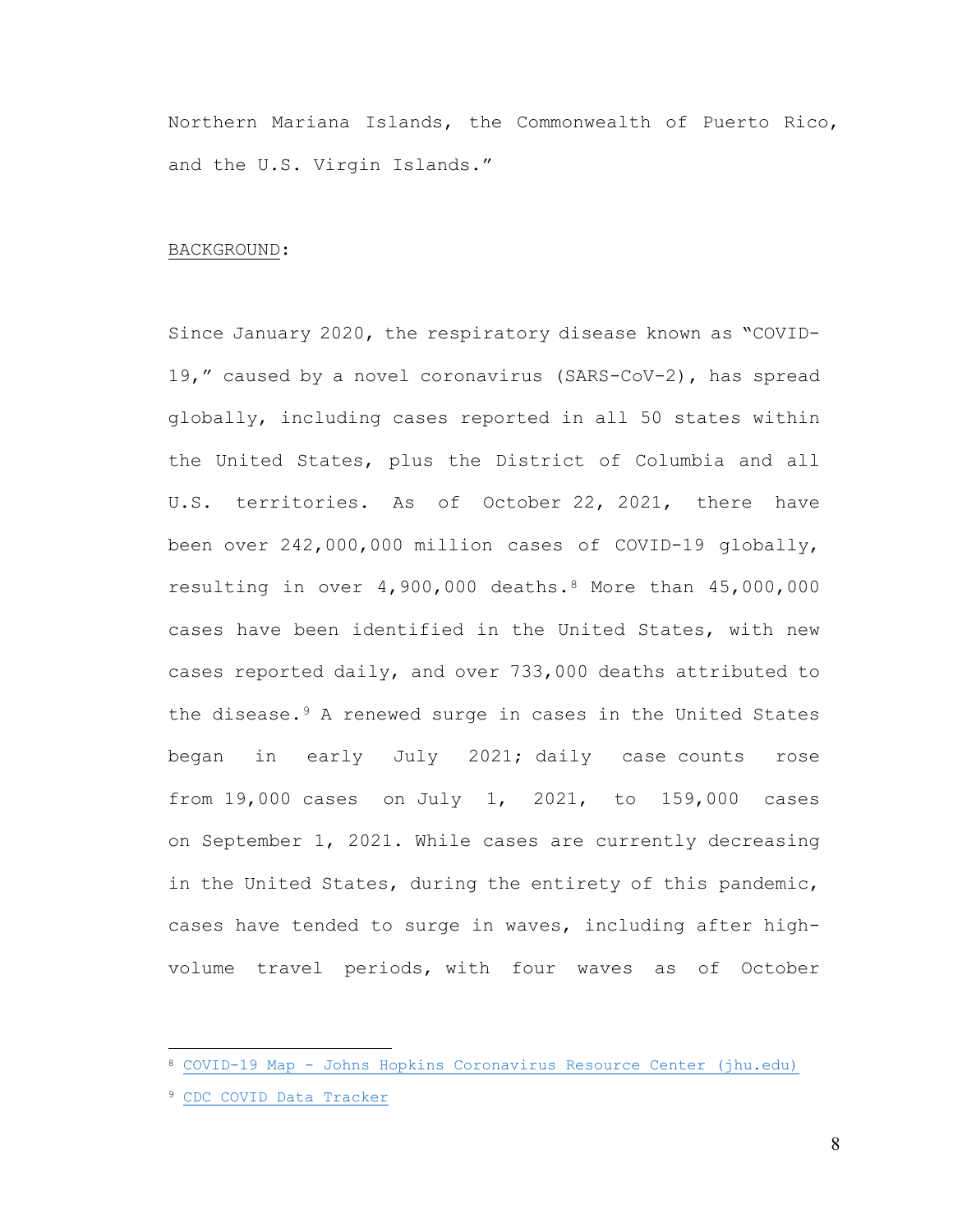$2021.18$  Therefore, additional surges of cases and deaths are very possible.

The United States is taking a multi-layered approach to combatting COVID-19, concurrently preventing and slowing the continued introduction of cases and further spread of the virus within U.S. communities. Vaccination is the most important measure for reducing risk for SARS-CoV-2 transmission and in avoiding severe illness, hospitalization, and death. Studies so far show that vaccinated people are five times less likely to be infected and more than 10 times less likely to experience hospitalization or death than people who are not fully vaccinated against COVID-19.[10](#page-8-0)

On October 25, 2021, the President issued a Proclamation under 3 U.S.C. § 301 and 8 U.S.C. \$\$ 1182(f), 1185(a)(1), titled, "*Advancing the Safe Resumption of Global Travel During the COVID-19 Pandemic."* The Proclamation revokes prior, country-specific presidential proclamations issued under these authorities in response to the outbreak of

<span id="page-8-0"></span><sup>10</sup> The Possibility of COVID-19 after Vaccination: Breakthrough Infections, [https://www.cdc.gov/coronavirus/2019](https://www.cdc.gov/coronavirus/2019-ncov/vaccines/effectiveness/why-measure-effectiveness/breakthrough-cases.html) [ncov/vaccines/effectiveness/why-measure-effectiveness/breakthrough](https://www.cdc.gov/coronavirus/2019-ncov/vaccines/effectiveness/why-measure-effectiveness/breakthrough-cases.html)[cases.html.](https://www.cdc.gov/coronavirus/2019-ncov/vaccines/effectiveness/why-measure-effectiveness/breakthrough-cases.html)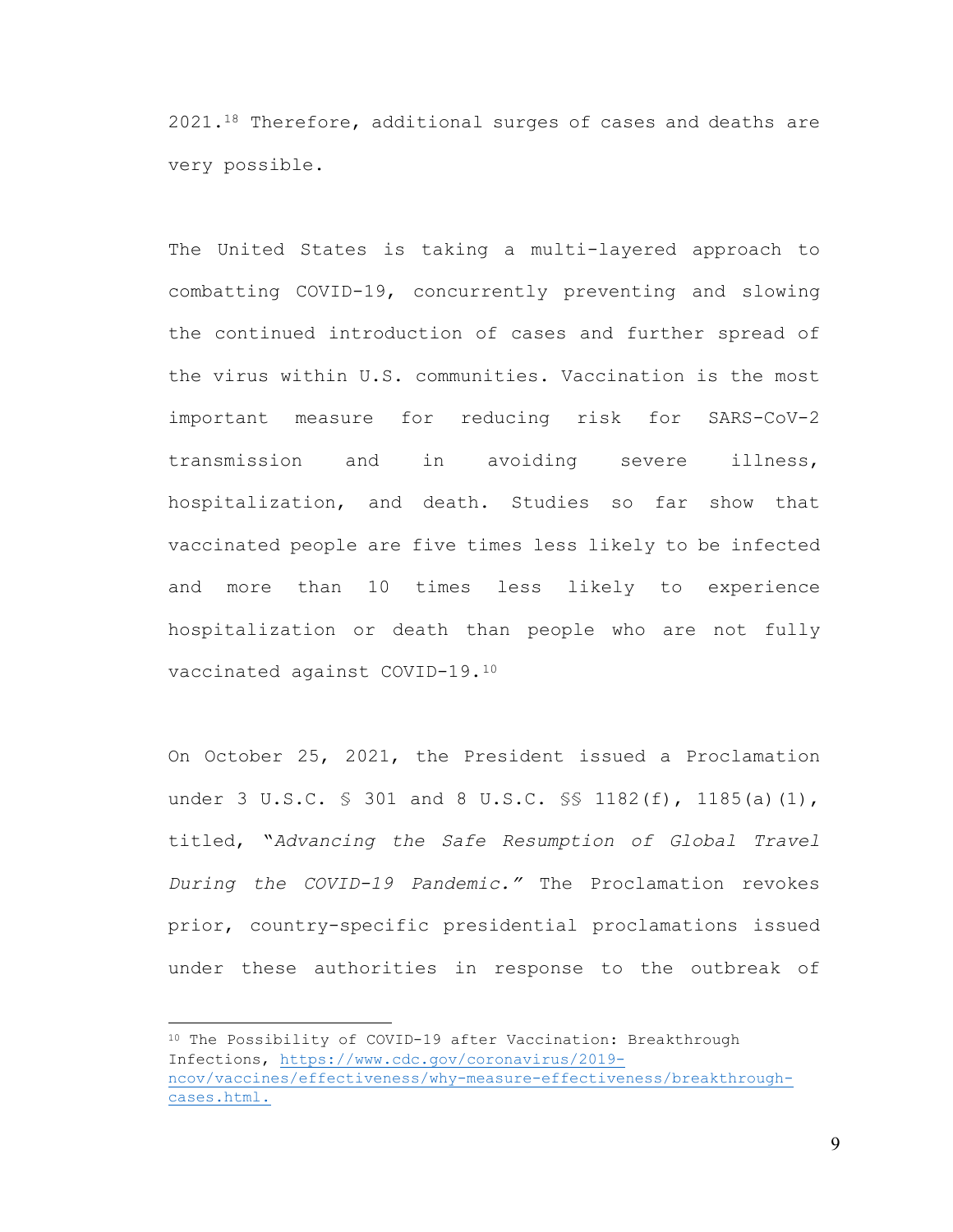COVID-19. In their place, the President has implemented a global suspension and restriction on entry for noncitizens who are nonimmigrants seeking to enter the United States by air travel and who are not fully vaccinated against COVID-19, with only limited exceptions. This Amended Order and accompanying technical instructions implement the President's Proclamation. As further explained in this Amended Order, CDC will be implementing the Proclamation, among other ways, through a requirement that certain *Excepted Covered Individuals* who are unable to present *Proof of Being Fully Vaccinated Against COVID-19* instead present a *Covered Individual Attestation* to the airline or aircraft operator prior to boarding the aircraft.

Persons Whose Entry is Not Covered by the Proclamation or Who are Eligible for an Exception to the Requirement to Present Proof of Being *Fully Vaccinated Against COVID-19*

The Proclamation applies only to non-U.S. citizens seeking entry as nonimmigrants. Individuals seeking entry to the United States as immigrants are subject to the medical examination and vaccination requirements of 8 U.S.C. 1182(a)(1)(A) and 42 CFR part 34. These requirements are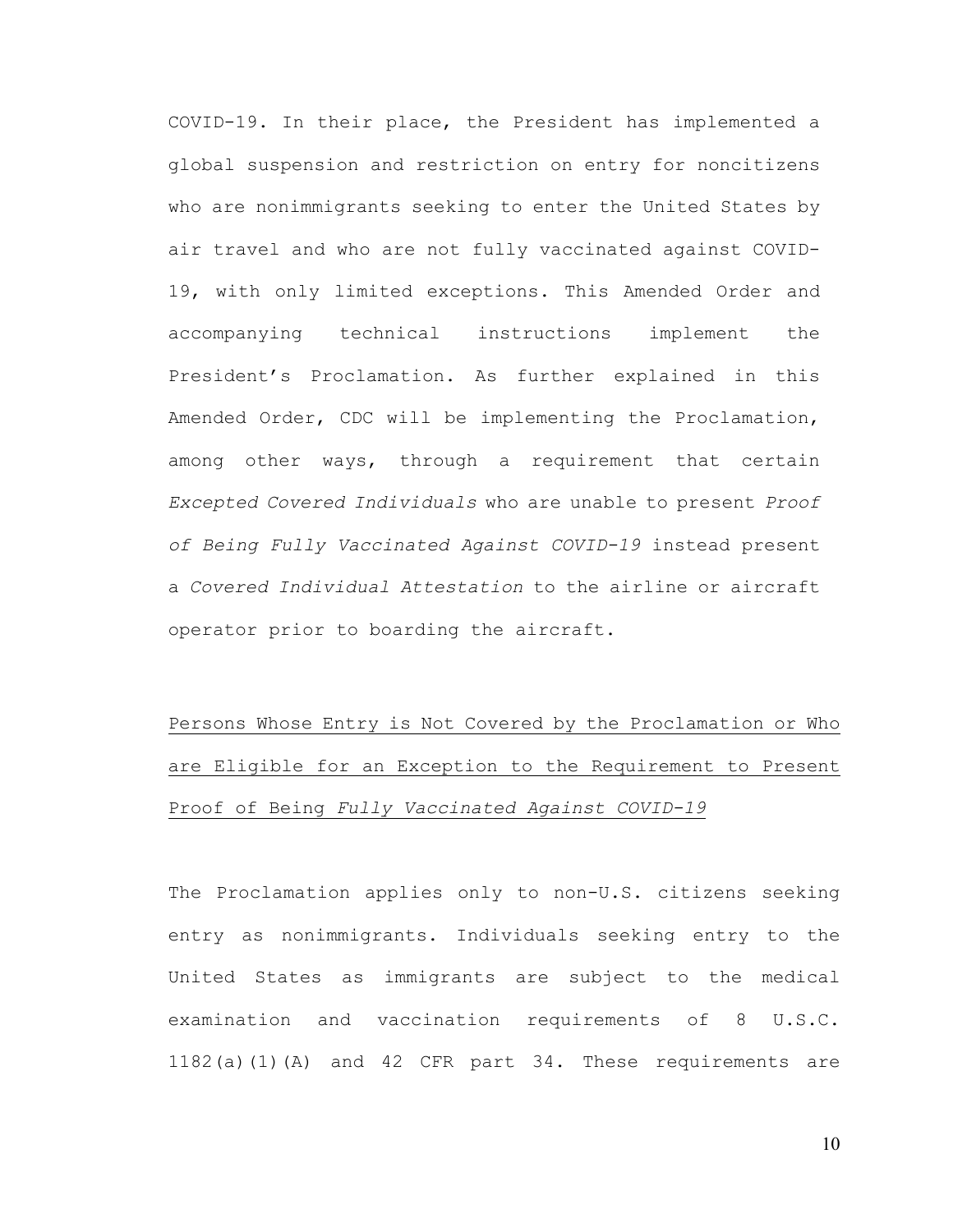further described in CDC's *COVID-19 Technical Instructions for Panel Physicians*.[11](#page-10-0)

The Proclamation does not apply to crew members of airlines or other aircraft operators if they follow industry standard protocols for the prevention of COVID-19.[12](#page-10-1) Accordingly, per the terms of the Proclamation, these individuals are not *Covered Individuals* and are not required to present *Proof of Being Fully Vaccinated* nor required to present a completed *Covered Individual Attestation* to the airline or aircraft operator before boarding an aircraft destined to the United States.

The Proclamation permits *Excepted Covered Individuals* to enter the United States by air if they meet certain criteria

<span id="page-10-0"></span><sup>11</sup> [https://www.cdc.gov/immigrantrefugeehealth/panel-physicians/covid-19](https://www.cdc.gov/immigrantrefugeehealth/panel-physicians/covid-19-technical-instructions.html) [technical-instructions.html](https://www.cdc.gov/immigrantrefugeehealth/panel-physicians/covid-19-technical-instructions.html)

<span id="page-10-1"></span><sup>&</sup>lt;sup>12</sup> Crew members on official duty assigned by the airline or operator that involves operation of aircraft, or the positioning of crew not operating the aircraft (i.e., on "deadhead" status), are exempt from the requirements of the Order provided their assignment is under an air carrier's or operator's occupational health and safety program that follows applicable industry standard protocols for the prevention of COVID-19 as set forth in relevant Safety Alerts for Operators (SAFOs) issued by the Federal Aviation Administration (FAA), i.e., SAFO 20009, COVID-19: Updated Interim Occupational Health and Safety Guidance for Air Carriers and Crews, available at

[https://www.faa.gov/other\\_visit/aviation\\_industry/airline\\_operators/air](https://www.faa.gov/other_visit/aviation_industry/airline_operators/airline_safety/safo/all_safos/media/2020/SAFO20009.pdf) [line\\_safety/safo/all\\_safos/media/2020/SAFO20009.pdf.](https://www.faa.gov/other_visit/aviation_industry/airline_operators/airline_safety/safo/all_safos/media/2020/SAFO20009.pdf) CDC\_will provide further information in Technical Instructions.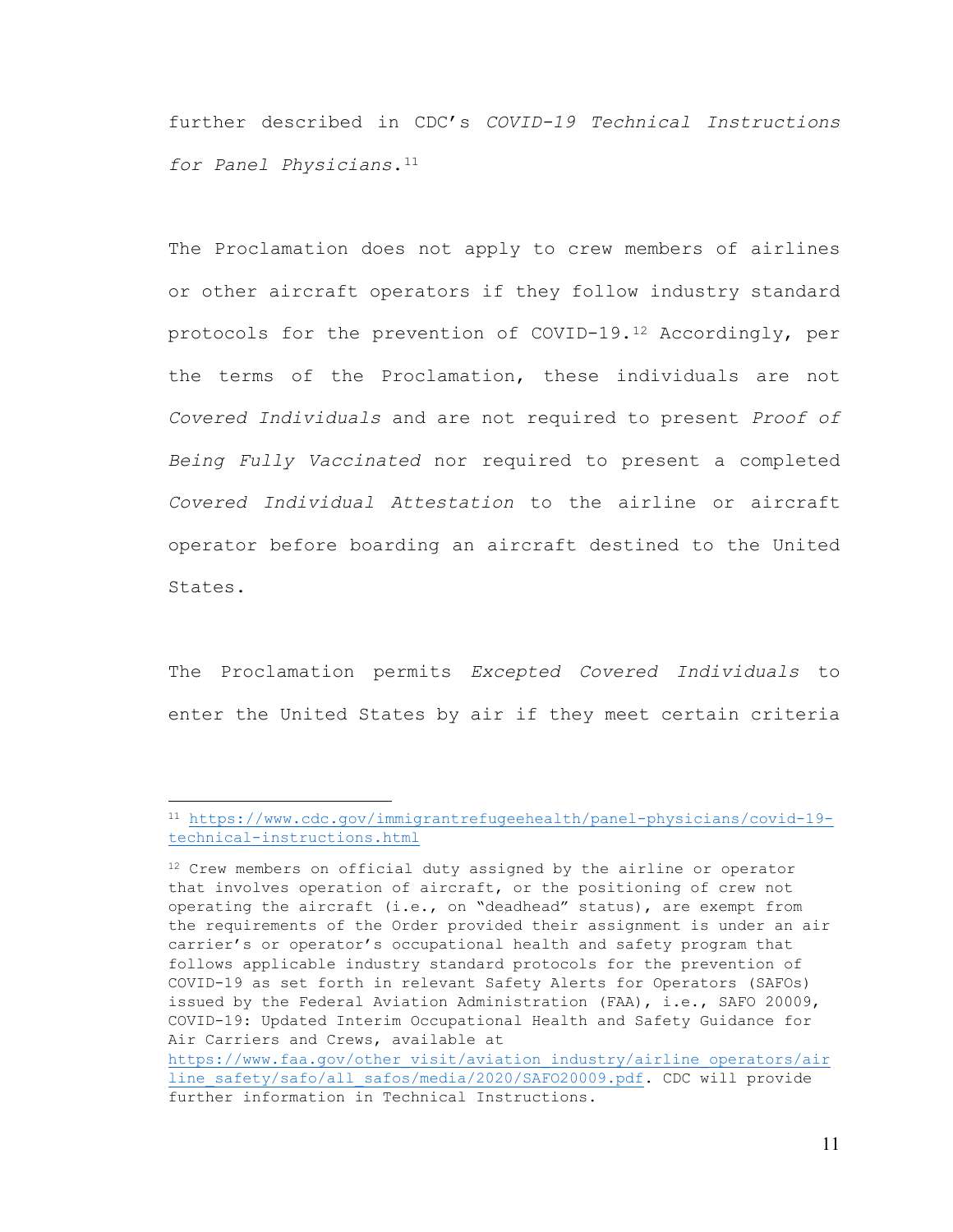as determined by the CDC. Except where otherwise indicated, these *Excepted Covered Individuals* will be required to present a *Covered Individual Attestation* to the airline or aircraft operator before boarding an aircraft destined to the United States. These categories include:

*Diplomatic and Official Foreign Government Travel.* The Proclamation excepts any noncitizen seeking entry into or transiting the United States for certain diplomatic or official foreign government activities. This includes:

- Noncitizens traveling pursuant to one of the following nonimmigrant visa classifications: A-1, A-2, C-2, C-3 (as a foreign government official or immediate family member of an official), E-1 (as an employee of TECRO or TECO or the employee's immediate family members), G-1, G-2, G-3, G-4, NATO-1 through NATO-4, or NATO-6 (or seeking to enter as a nonimmigrant in one of those NATO classifications); or
- Any noncitizen whose travel falls within the scope of section 11 of the United Nations Headquarters Agreement or other travel pursuant to a United States legal obligation (as evidenced by a letter of invitation from the United Nations or other documentation showing the purpose of such travel). Such an individual will need to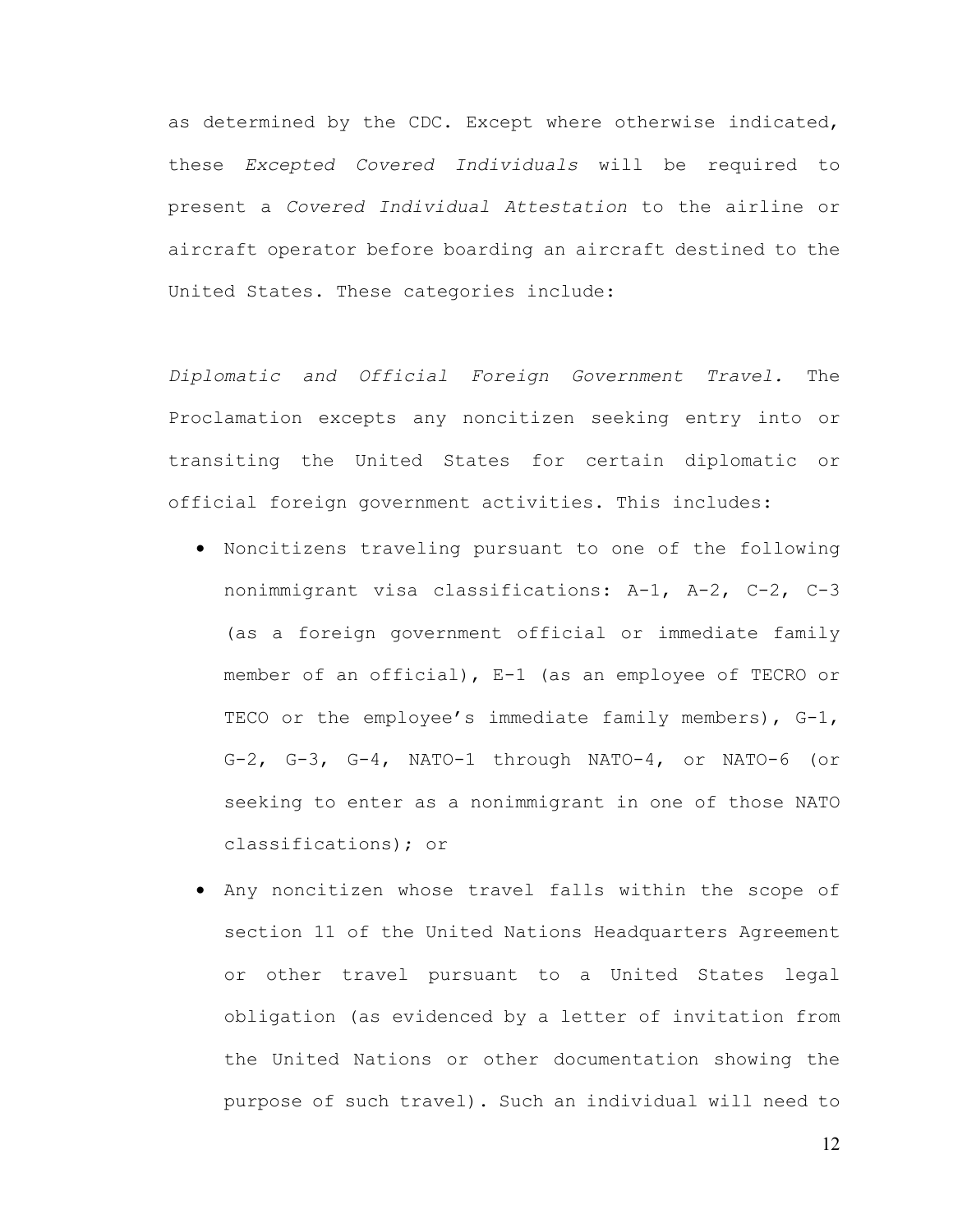present an official letter, such as a letter from the U.S. government or foreign government to the airline or aircraft operator. If invited by the United Nations, such an individual will need to present to the airline or aircraft operator a letter of invitation from the United Nations or other documentation showing the purpose of such travel.

These persons will be required to provide the *Covered Individual Attestation* to the airline or aircraft operator before boarding an aircraft destined to the United States. Such individuals must also attest to agreeing and arranging to be vaccinated within 60 days of arriving in the United States, or as soon thereafter as is medically appropriate as determined by CDC, if they intend to stay in the United States for more than 60 days and have received no vaccine series. If such an individual has previously received a COVID-19 vaccine that is authorized or approved by the noncitizen's country of nationality but is not an *Accepted COVID-19 Vaccine*, then the individual will not need to agree or arrange to be vaccinated in the United States. In addition, if the CDC Director, in consultation with the Secretary of State, determines that the individual cannot complete the requirements of the *Covered Individual Attestation* consistent with the purposes of their official foreign government activities, then the individual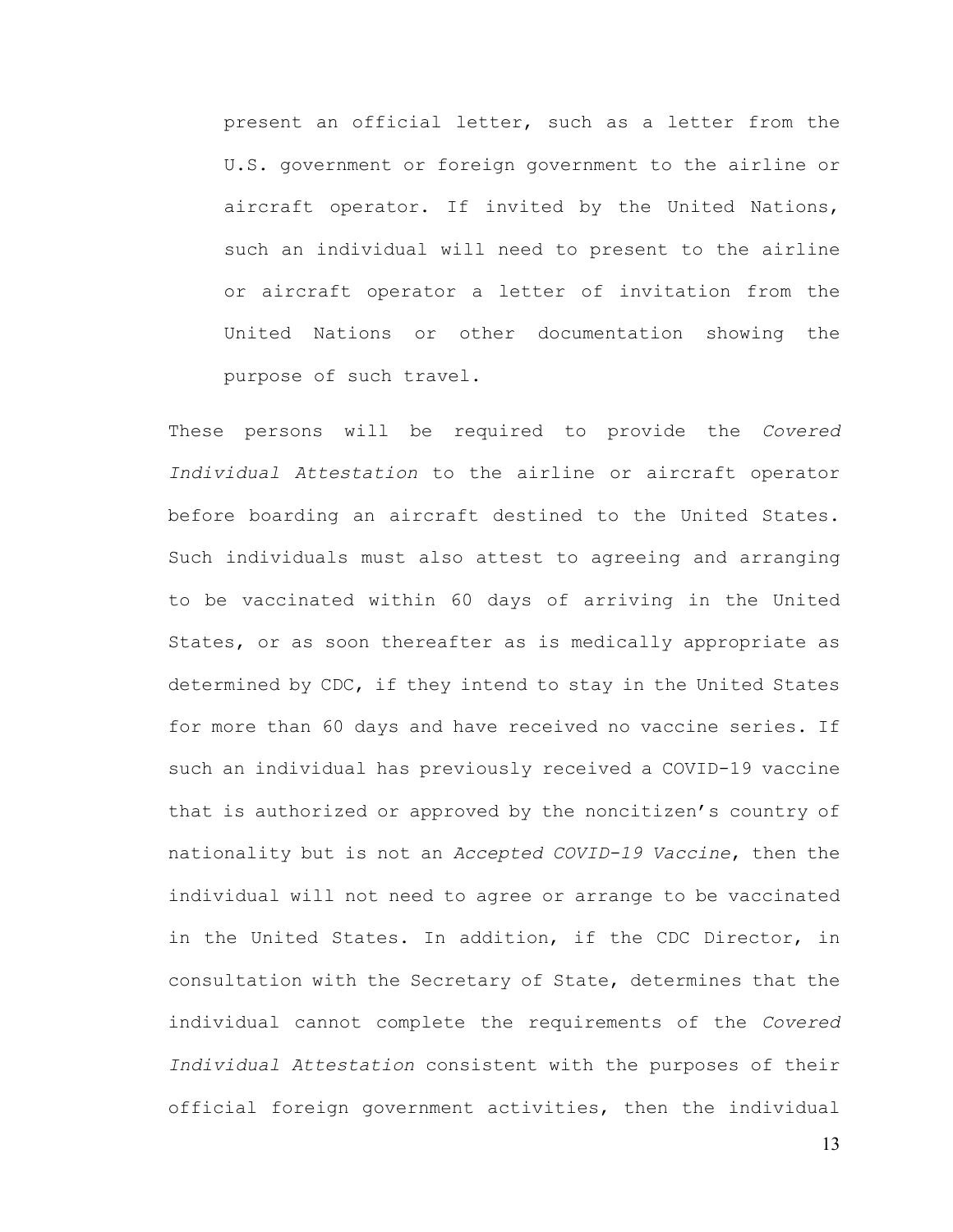is not required to attest to agreeing and arranging to complete the requirements of the *Covered Individual Attestation.*

*Children*. The Proclamation excepts noncitizens who are nonimmigrants for whom, given their age, requiring vaccination would be inappropriate, as determined by the CDC, taking into account global vaccine availability for individuals in that age group. In the United States, COVID-19 vaccinations are widely available for adolescents, with a vaccine approved for those 16 years and older and authorized for those 12 to 15 years of age. However, the same availability does not exist globally. Accordingly, considering the difficulty potentially posed to families traveling together when some members of the family can be vaccinated and others cannot, persons under the age of 18 years meet the age-based exception in the Proclamation.

Noncitizens who are nonimmigrants and who are under the age of 18 years and unable to present *Proof of Being Fully Vaccinated Against COVID-19* must present a completed *Covered Individual Attestation* to the airline or aircraft operator prior to embarking an aircraft destined to the United States. However, as part of this attestation, children under the age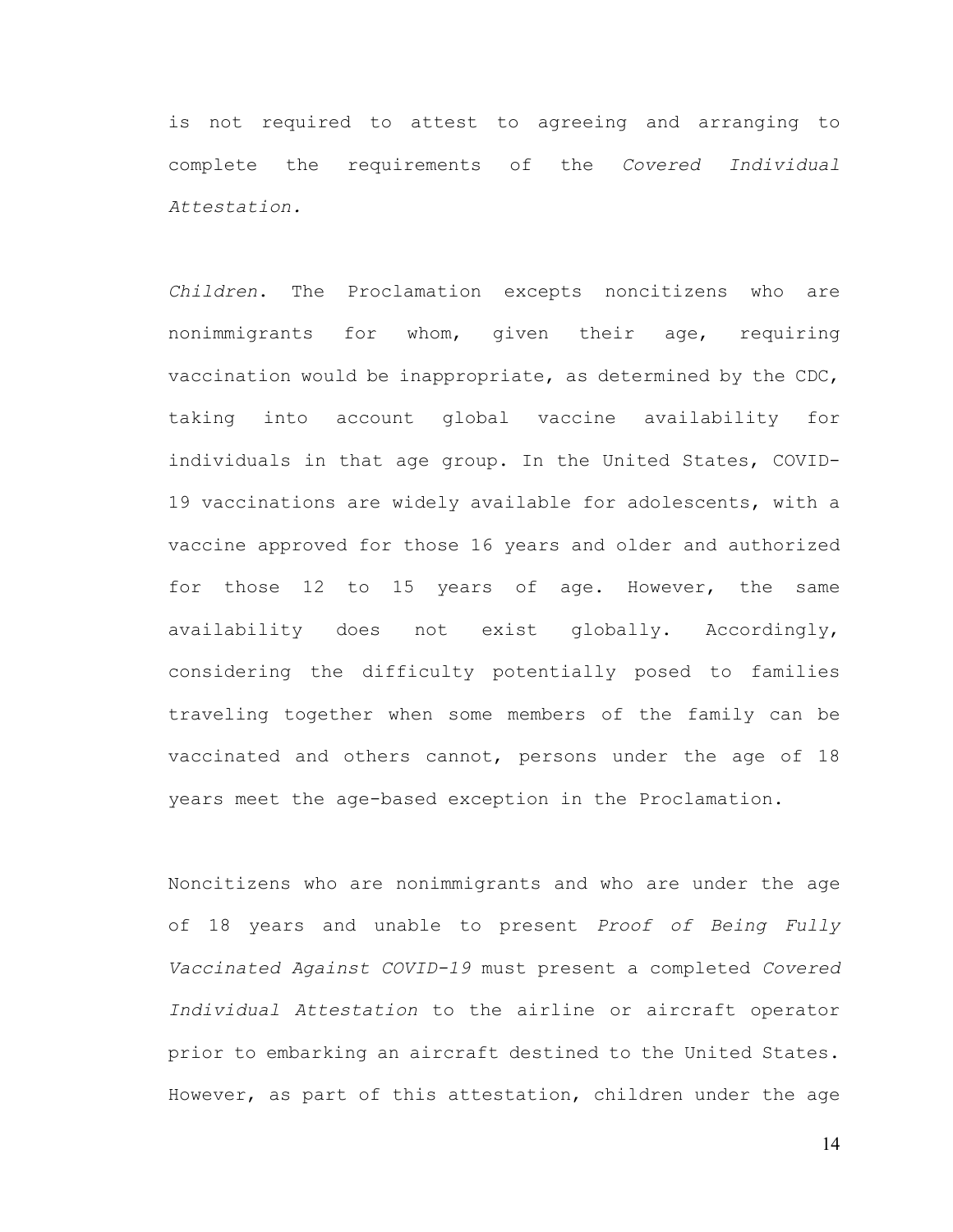of 18 will not be required to attest (or have a parent or guardian attest on their behalf) to having arranged to selfquarantine in the United States after arrival. Based on the potential difficulty that self-quarantine may pose to children under 18 years of age especially when accompanied by a vaccinated parent or guardian who is not required to selfquarantine, CDC has determined that self-quarantine should not be required. Nevertheless, children under 18 years of age will be required to attest (or have a parent or guardian attest on their behalf) to arranging to be tested for COVID-19 3-5 days after arrival and to self-isolate if the test result should be positive or if the child develops COVID-19 symptoms. CDC believes that this approach fairly balances the interests of families traveling to the United States with protecting the public's health. CDC guidance strongly recommends vaccination for all eligible children under 18. However, given the still evolving circumstances of vaccination for children, attestation regarding post-arrival vaccination will also not be required for children under 18 at this time. This determination will be periodically reevaluated.

*Clinical Trials*. The Proclamation excepts noncitizens who are nonimmigrants and who have participated or are participating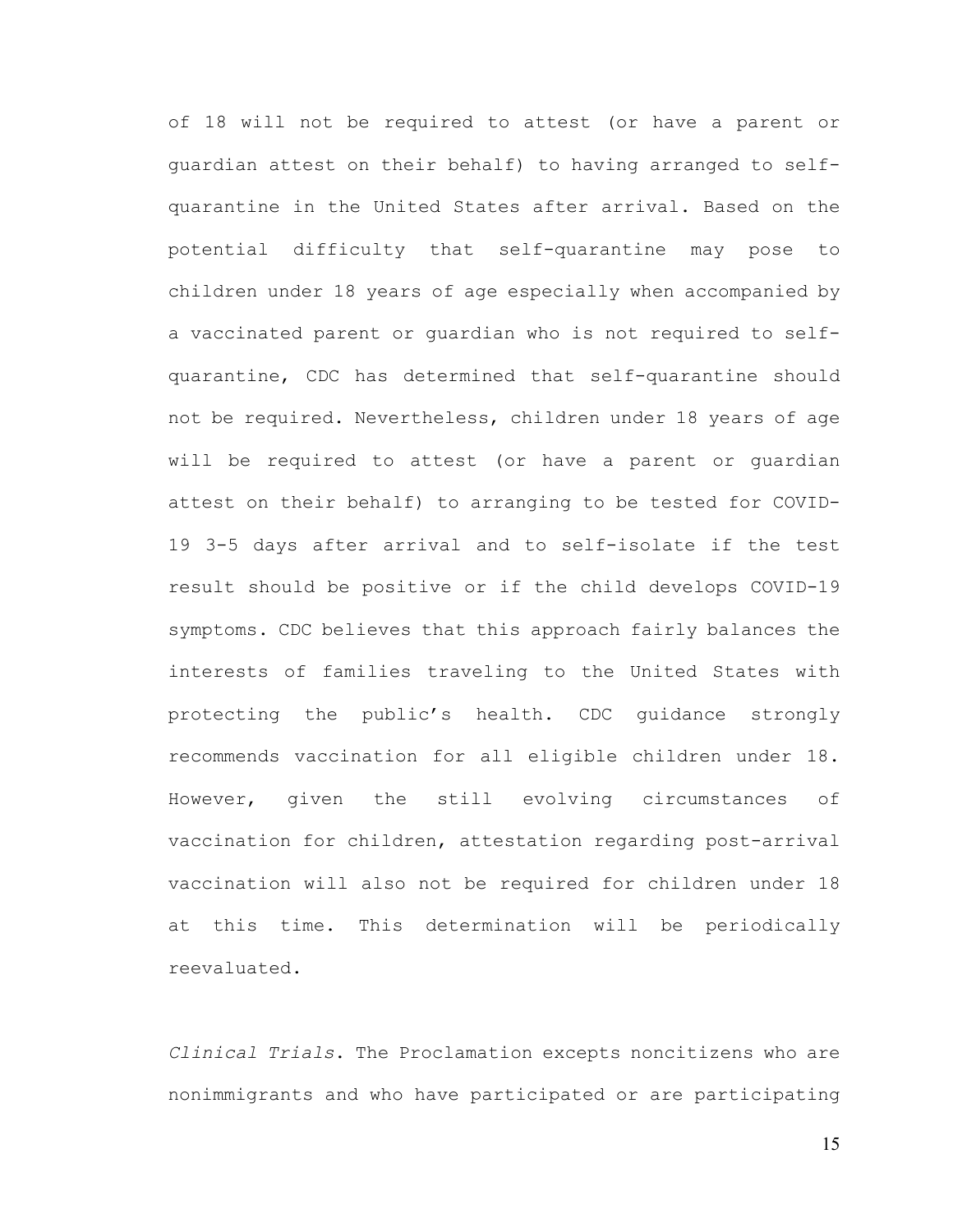in certain clinical trials for COVID-19 vaccination, as determined by the CDC. Qualifying vaccine candidates will be specified in CDC's Technical Instructions to this Order. Because these clinical trial participants may have taken a COVID-19 vaccine or series of COVID-19 vaccines that do not meet the definition of an *Accepted COVID-19 Vaccine*, these participants may not be able to present *Proof of Being Fully Vaccinated Against COVID-19*. Accordingly, noncitizens who are nonimmigrants and who have participated or are participating in certain COVID-19 vaccine trials and unable to present *Proof of Being Fully Vaccinated Against COVID-19* must present a completed *Covered Individual Attestation* to the airline or aircraft operator prior to embarking an aircraft destined to the United States. However, CDC has determined that these individuals should not be required to attest to agreeing and arranging to self-quarantine or to be vaccinated after arriving in the United States. Requiring self-quarantine after arrival could potentially discourage clinical trial participants which would not serve the interests of public health and requiring vaccination could potentially invalidate the clinical trial study. Nevertheless, these individuals will be required to attest to arranging to be tested for COVID-19 3-5 days after arrival and to self-isolate if the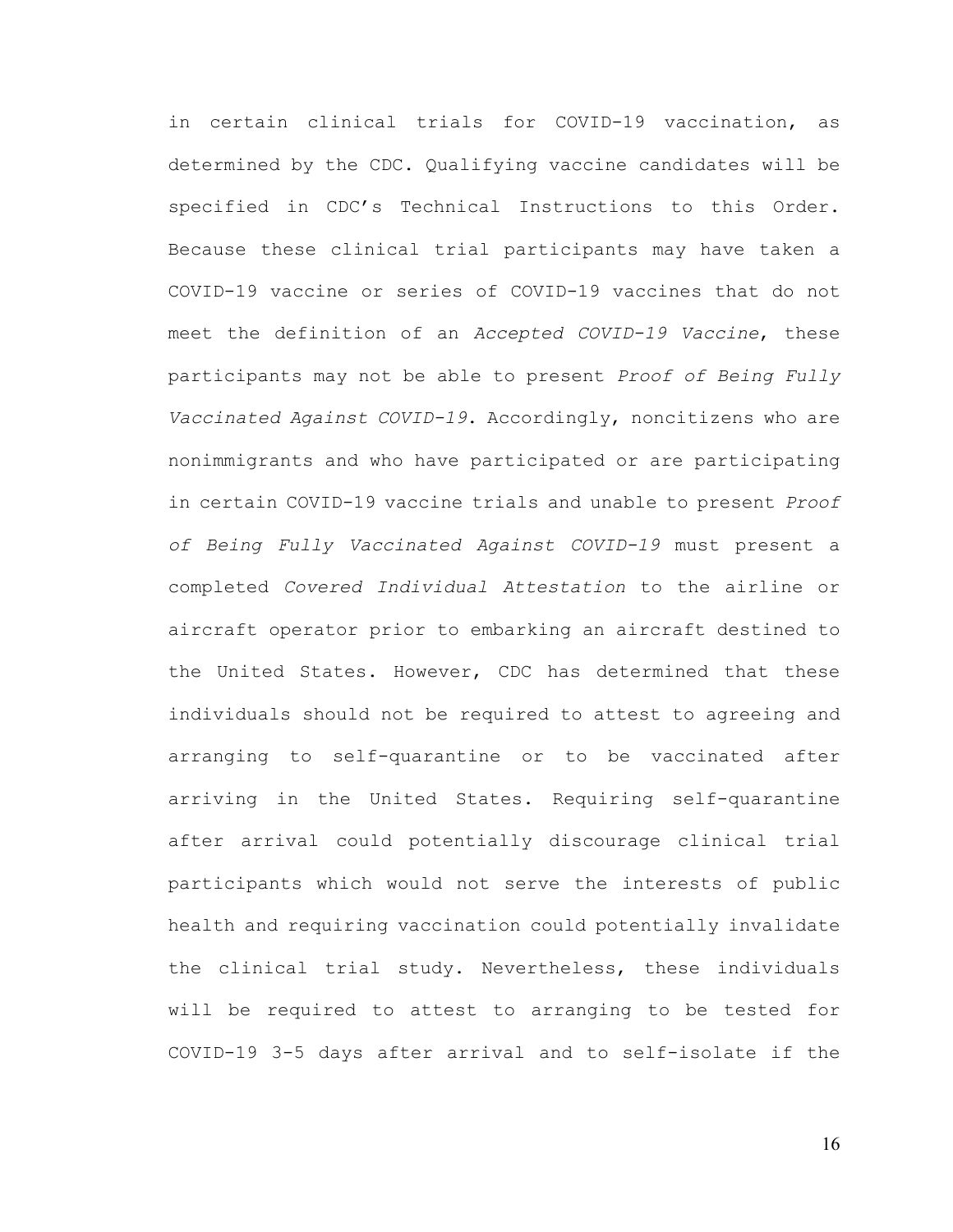test result should be positive or if they develop COVID-19 symptoms.

*Medical Contraindications*. The Proclamation excepts noncitizens who are nonimmigrants for whom receiving an accepted COVID-19 vaccine is medically contraindicated as determined by a licensed physician.<sup>[13](#page-16-0)</sup> Accordingly, individuals with medical contraindications to an accepted COVID-19 vaccine (e.g., a demonstrated anaphylactic reaction to a prior dose of a COVID-19 vaccine or vaccine component), as further described in CDC's Technical Instructions to this Order, are not required to present *Proof of Being Fully Vaccinated Against COVID-19*. COVID-19 vaccinations have been overwhelmingly proven to be safe and effective at preventing severe illness, hospitalizations, and deaths from COVID-19. However, as is the case with any vaccine, certain medical complications can occur, such as a severe allergic reaction. CDC intends for this exception to be applied in strict accordance with scientific evidence and will provide additional details concerning exceptions for medical contraindications in CDC's Technical Instructions to this

<span id="page-16-0"></span><sup>13</sup> Objections to vaccination based on religious or moral convictions do not qualify under this or any other exception listed in the Proclamation or this Order.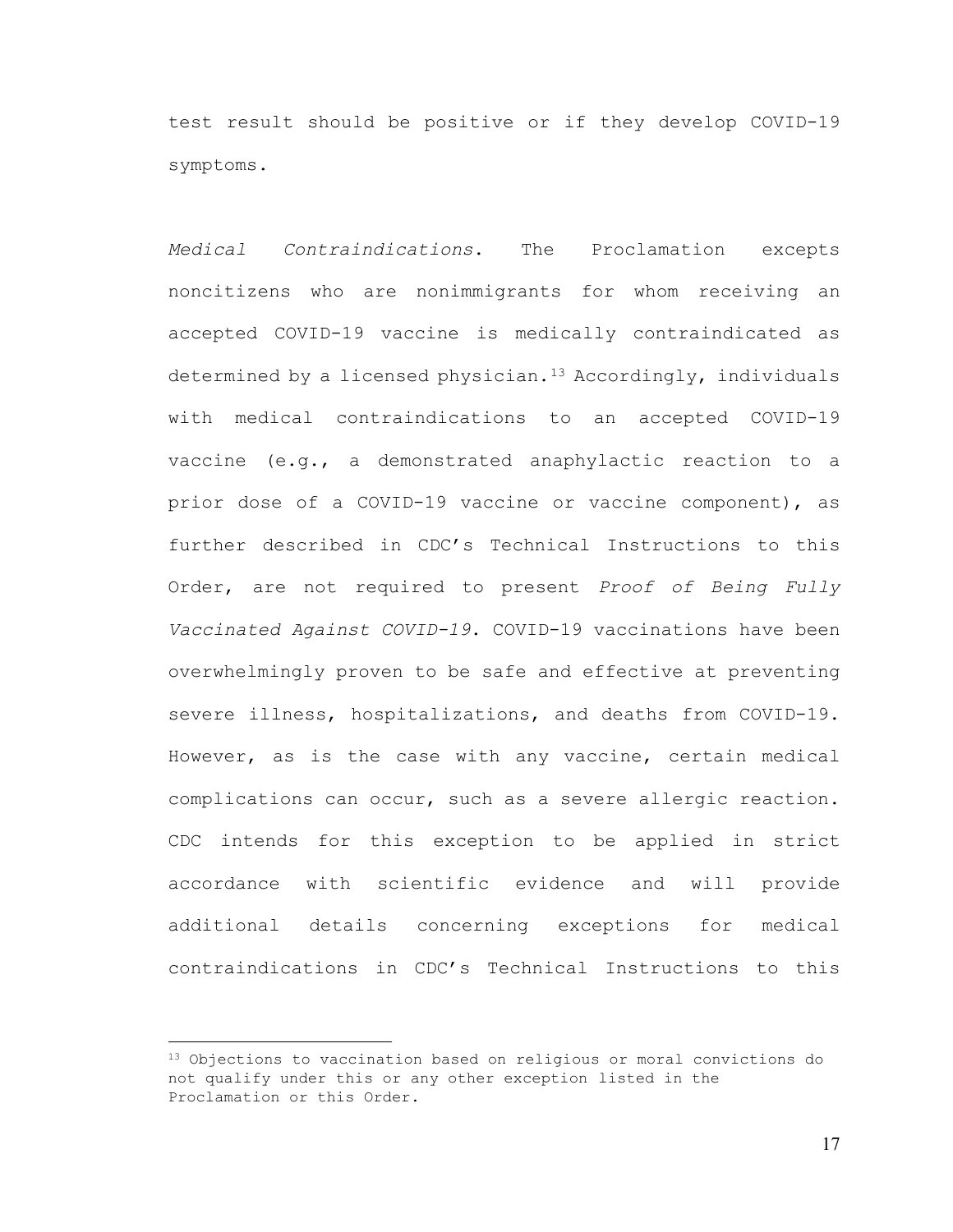Order. Persons granted an exception based on medical contraindications will be required to present a *Covered Individual Attestation* to the airline or aircraft operator prior to embarking an aircraft destined to the United States but are not required to attest to agreeing and arranging to be vaccinated after arriving in the United States.

*Humanitarian and Emergency Exceptions*. The Proclamation excepts any noncitizen nonimmigrant who has been granted an exception by the CDC for humanitarian or emergency reasons, as determined by the CDC. CDC will apply this exception extremely narrowly, such as when an individual must travel to the United States to preserve health and safety (e.g., emergency medical evacuations) and is unable to complete the vaccination requirement before travel. Individuals and organizations sponsoring individuals who fit the exception criteria should contact the U.S. embassy or consulate in or nearest the country from which they are departing for the United States. The embassy will then transmit this information to the CDC for consideration. Any noncitizen who is a nonimmigrant granted an exception for humanitarian or emergency reasons must present an official U.S. government letter and a completed *Covered Individual Attestation* to the airline or aircraft operator prior to embarking an aircraft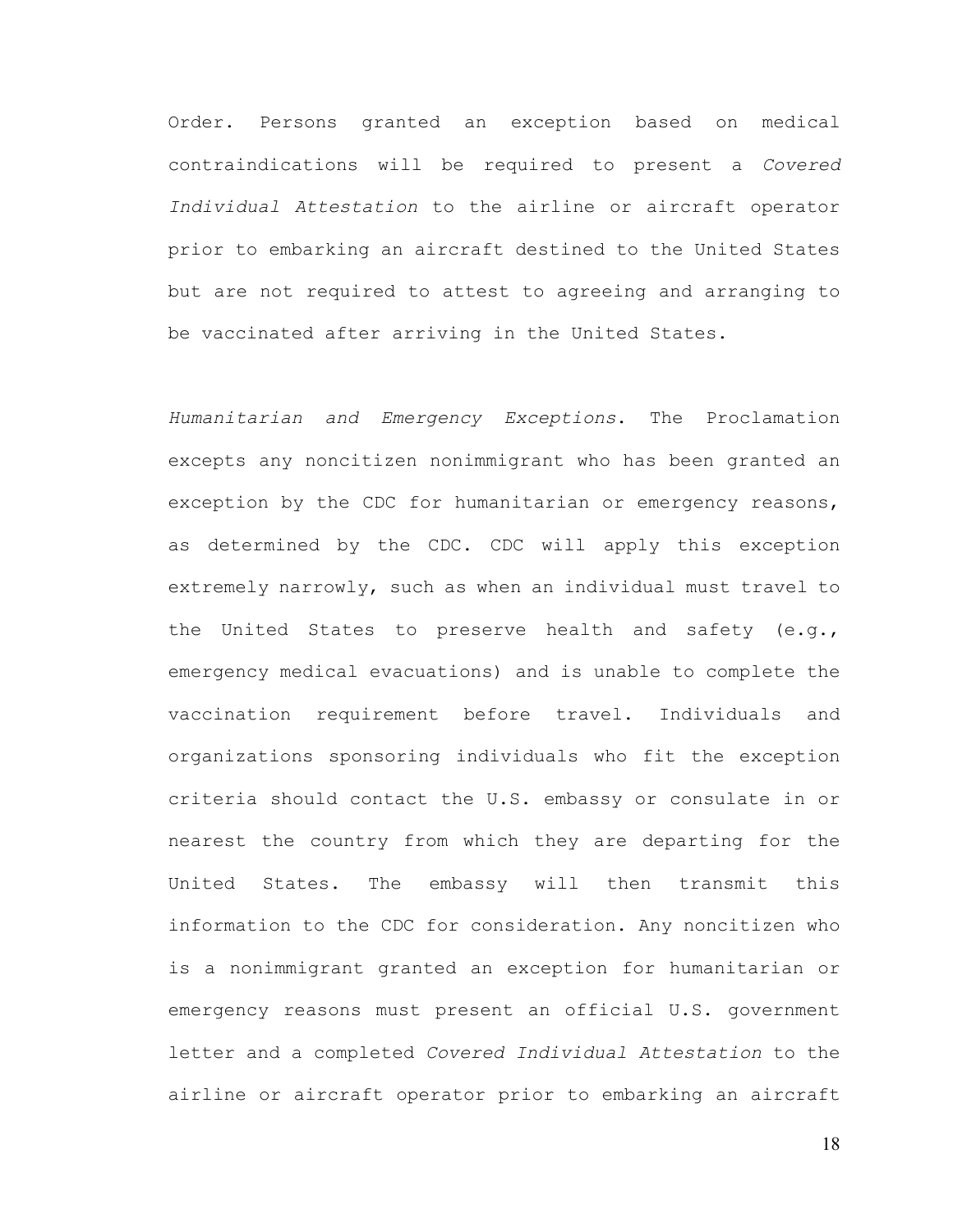destined to the United States. Such individual must also attest to agreeing and arranging to be vaccinated within 60 days of arriving in the United States, or as soon thereafter as is medically appropriate as determined by CDC, if they intend to stay in the United States for more than 60 days.

*Limited Vaccine Availability*. The Proclamation excepts any noncitizen who is a nonimmigrant with a nonimmigrant visa (excluding a B-1 or B-2 visa) and who is a citizen of a *Foreign Country with Limited COVID-19 Vaccine Availability*, which is defined pursuant to the Proclamation and this Order as a foreign country where less than 10 percent of the country's total population has been fully vaccinated with any available COVID-19 vaccine or is otherwise determined by the Director of the CDC to qualify as a country where the availability of COVID-19 vaccination is limited. The list of countries falling below the 10 percent threshold will be maintained by CDC in Technical Instructions to this Order and will be reviewed on a regular basis. In developing and maintaining this list, CDC will rely on official source data as reported by foreign ministries of health but may also rely on other sources such as additional information provided by U.S. embassies and consulates. Currently, 50 countries report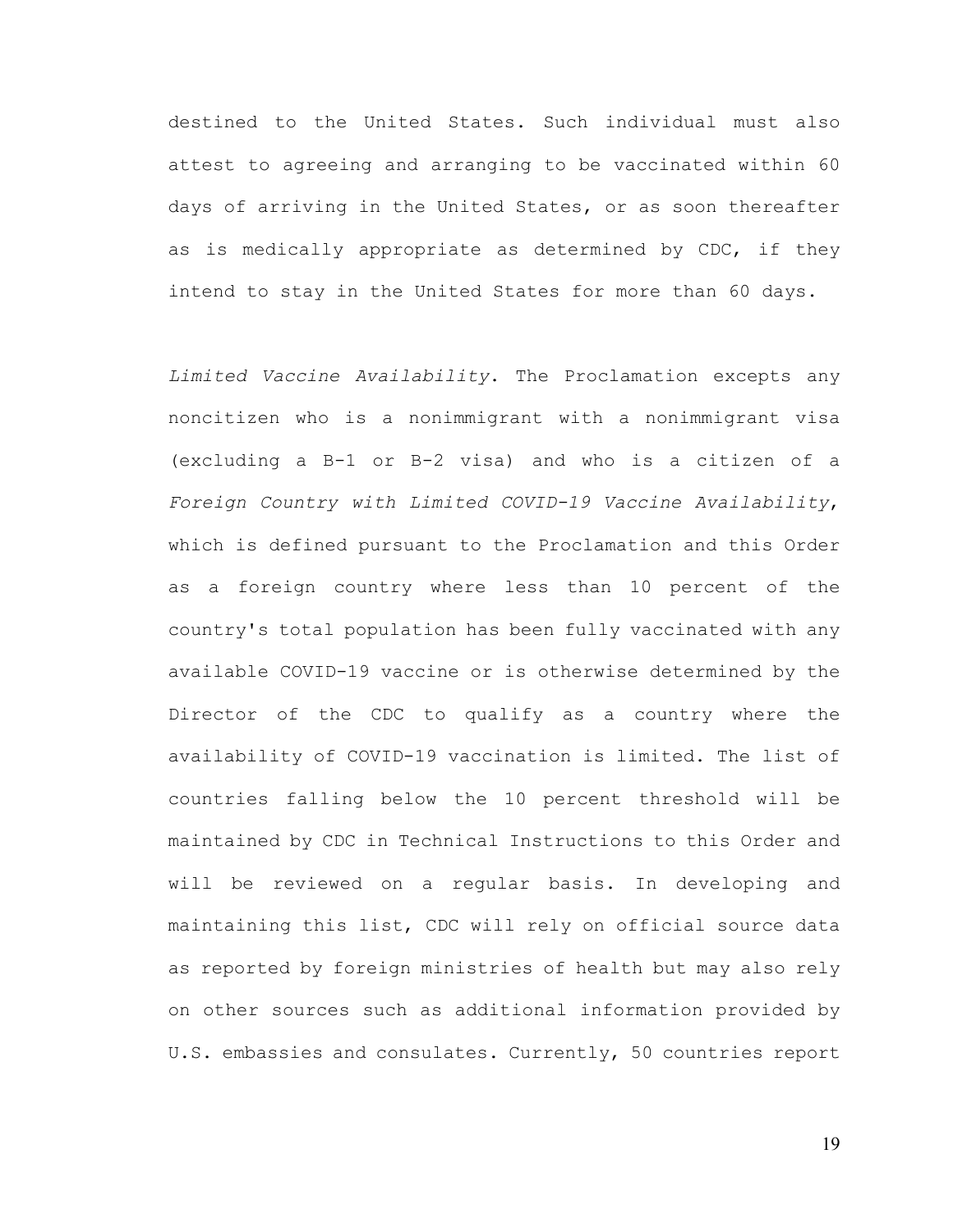having less than 10 percent of their populations fully vaccinated against COVID-19.[14](#page-19-0)

Individuals entering the United States under this exception must present a completed *Covered Individual Attestation* to the airline or aircraft operator prior to embarking an aircraft destined to the United States. Additionally, these individuals must attest to agreeing and arranging to be vaccinated within 60 days of arriving in the United States, or as soon thereafter as is medically appropriate as determined by CDC, if they intend to stay in the United States for more than 60 days.

*Members of the U.S. Armed Forces*. The Proclamation excepts noncitizens who are members of the U.S. Armed Forces and spouses or children of members of the U.S. Armed Forces. CDC intends to apply this exception in a similar manner as in the CDC Order, "*Requirement for Proof of Negative COVID-19 Test or Recovery from COVID-19 for All Air Passengers Arriving in the United States."* U.S. Armed Forces observe U.S. Department of Defense guidance to prevent the transmission of COVID-19 as set forth in Force Protection Guidance Supplement 20 -

<span id="page-19-0"></span><sup>14</sup> [CDC COVID Data Tracker: Global COVID-19 Vaccination](https://covid.cdc.gov/covid-data-tracker/#global-vaccinations)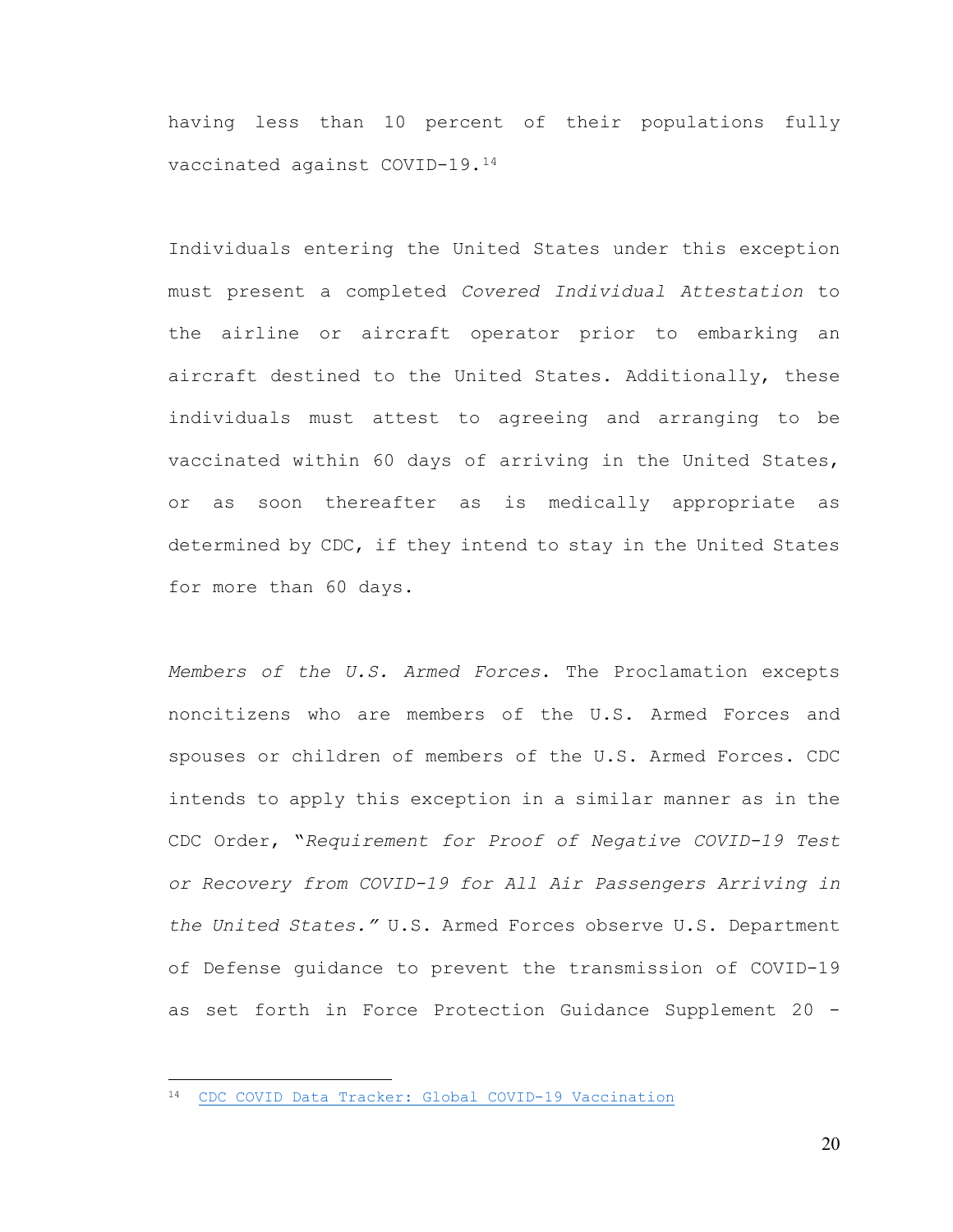Department of Defense Guidance for Personnel Traveling During the Coronavirus Disease 2019 Pandemic (April 12, 2021). Accordingly, members of the U.S. Armed Forces, and their spouses and children, if traveling with a U.S. military identification document or other proof of status as a member or spouse or child (under 18 years of age) of a member of the U.S. Armed Forces, must attest to their status on the *Covered Individual Attestation,* but will not be required to attest to agreeing and arranging to complete the requirements of the *Covered Individual Attestation*.

*Sea Crew Members*. The Proclamation excepts any noncitizen seeking entry as a sea crew member traveling pursuant to a C-1 and D nonimmigrant visa, if such crew member adheres to all industry standard protocols for the prevention of COVID-19, as set forth in relevant guidance for crew member health by the CDC.[15](#page-20-0) Any passenger granted an exception as a Sea Crew Member must present documentation to the airline from their

<span id="page-20-0"></span><sup>15</sup> *See* CDC's Technical Instructions for this Order for additional information regarding post-arrival public health management of sea crew. Relevant CDC guidance pertaining to sea crew members serving on board cruise ships has been issued as part of the Temporary Extension and Modification of the Conditional Sail Order (available at [https://www.cdc.gov/quarantine/cruise/covid19-cruiseships.html\)](https://www.cdc.gov/quarantine/cruise/covid19-cruiseships.html). Additional guidance applicable to crew serving onboard all vessels is available at [https://www.cdc.gov/quarantine/maritime/recommendations](https://www.cdc.gov/quarantine/maritime/recommendations-for-ships.html)[for-ships.html.](https://www.cdc.gov/quarantine/maritime/recommendations-for-ships.html)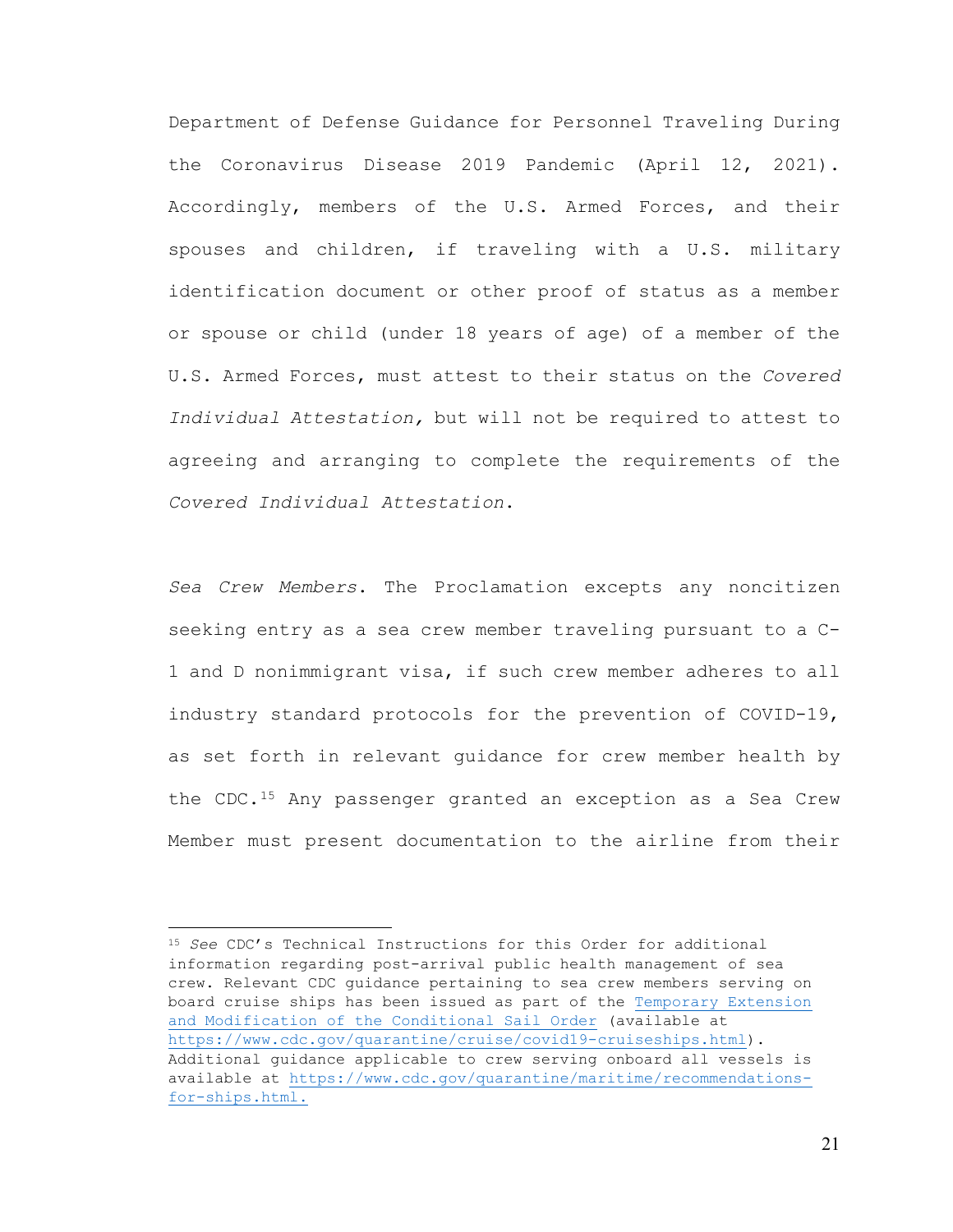employer indicating that their entry to the United States is required for the purpose of operating a vessel that will depart from a U.S. seaport. Individuals entering the United States under this exception must present a completed *Covered Individual Attestation* to the airline or aircraft operator prior to embarking an aircraft destined to the United States. Additionally, these individuals must attest to agreeing and arranging to be vaccinated within 60 days of arriving in the United States, or as soon thereafter as is medically appropriate as determined by CDC, if they intend to stay in the United States for more than 60 days.

*National Interest Exception*. The Proclamation excepts any noncitizen or group of noncitizens whose entry is in the U.S. national interest, as determined by the Secretary of State, the Secretary of Transportation, or the Secretary of Homeland Security, or their designees. Any *Excepted Covered Individual* granted an exception in the national interest must present an official U.S. government letter and a completed *Covered Individual Attestation* to the airline or aircraft operator prior to embarking an aircraft destined to the United States. Such an individual must also attest to agreeing and arranging to be vaccinated within 60 days of arriving in the United States, or as soon thereafter as is medically appropriate, if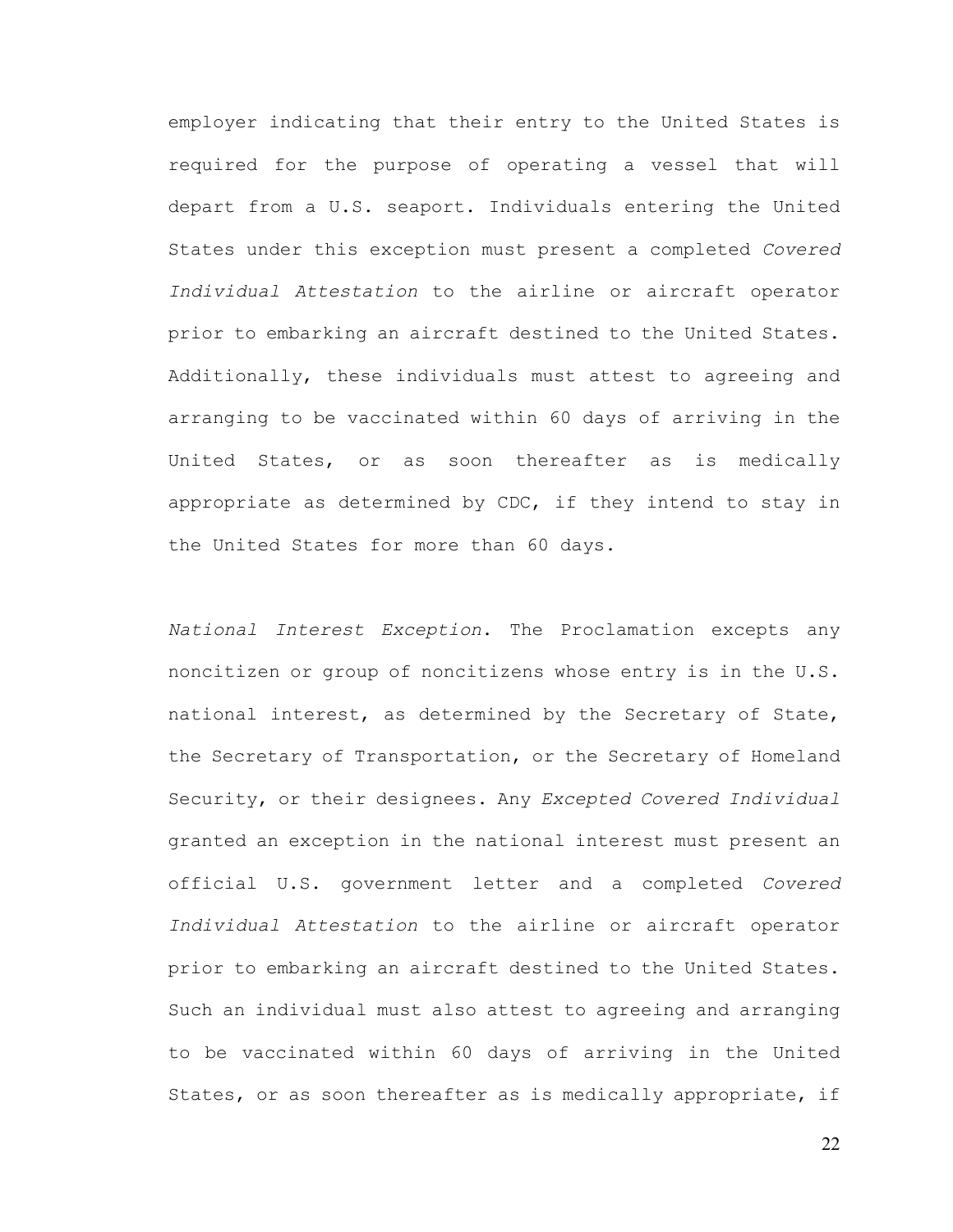they intend to stay in the United States for more than 60 days.

# Requirement to Provide a *Covered Individual Attestation* for an *Excepted Covered Individual* Who is Unable to Present *Proof of Being Fully Vaccinated*

*Covered Individuals* seeking to enter the United States by air travel and who are not *Fully Vaccinated Against COVID-19* may embark an aircraft destined for the United States only if they qualify as *Excepted Covered Individuals* pursuant to the Proclamation. Under the Proclamation, such individuals must agree that they will comply with applicable public health precautions established by CDC to protect against the public health risk posed by these travelers entering into the United States. These include:

- providing proof in the form of an attestation of predeparture testing for COVID-19, as determined by the CDC;
- taking precautions during air travel to protect against the further introduction, transmission, and spread of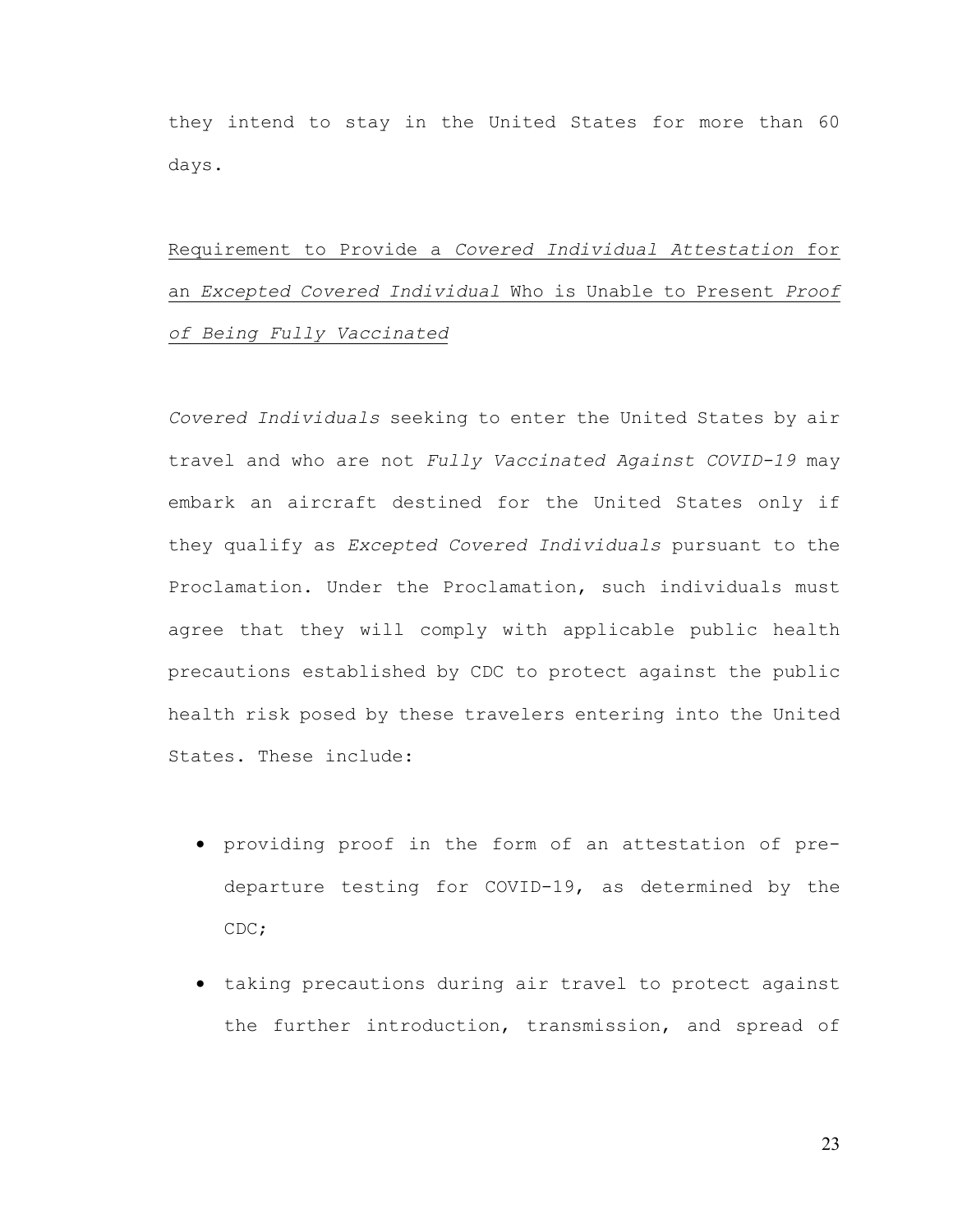COVID-19, including by complying with the requirement to wear a face mask, as determined by the CDC;

- providing proof in the form of an attestation of having arranged for post-arrival testing for COVID-19, as determined by the CDC; and
- providing proof in the form of an attestation of having arranged to self-quarantine or self-isolate after arriving in the United States, as determined by the CDC.

Some categories of *Excepted Covered Individuals* (subject to certain exceptions) must agree to become fully vaccinated against COVID-19 within 60 days<sup>[16](#page-23-0)</sup> of arriving in the United States if the individual intends to stay in the United States for more than 60 days, or as soon thereafter as is medically appropriate as determined by the CDC, and must provide proof in the form of an attestation of having agreed and arranged to become fully vaccinated against COVID-19 after arriving in the United States.

<span id="page-23-0"></span><sup>&</sup>lt;sup>16</sup> CDC concurs that 60 days is the appropriate time frame for requiring that persons arriving in the United States be fully vaccinated against COVID-19. The mRNA COVID-19 vaccines (Pfizer-BioNTech and Moderna) available in the United States are administered 3-4 weeks apart (see [https://www.cdc.gov/coronavirus/2019-ncov/vaccines/different](https://www.cdc.gov/coronavirus/2019-ncov/vaccines/different-vaccines.html)[vaccines.html\)](https://www.cdc.gov/coronavirus/2019-ncov/vaccines/different-vaccines.html). It takes 14 days after the 2nd dose to be considered fully vaccinated. Therefore, it is reasonable to conclude that individuals should be able to complete the vaccination series and the 14-day period within 60 days of arriving in the United States.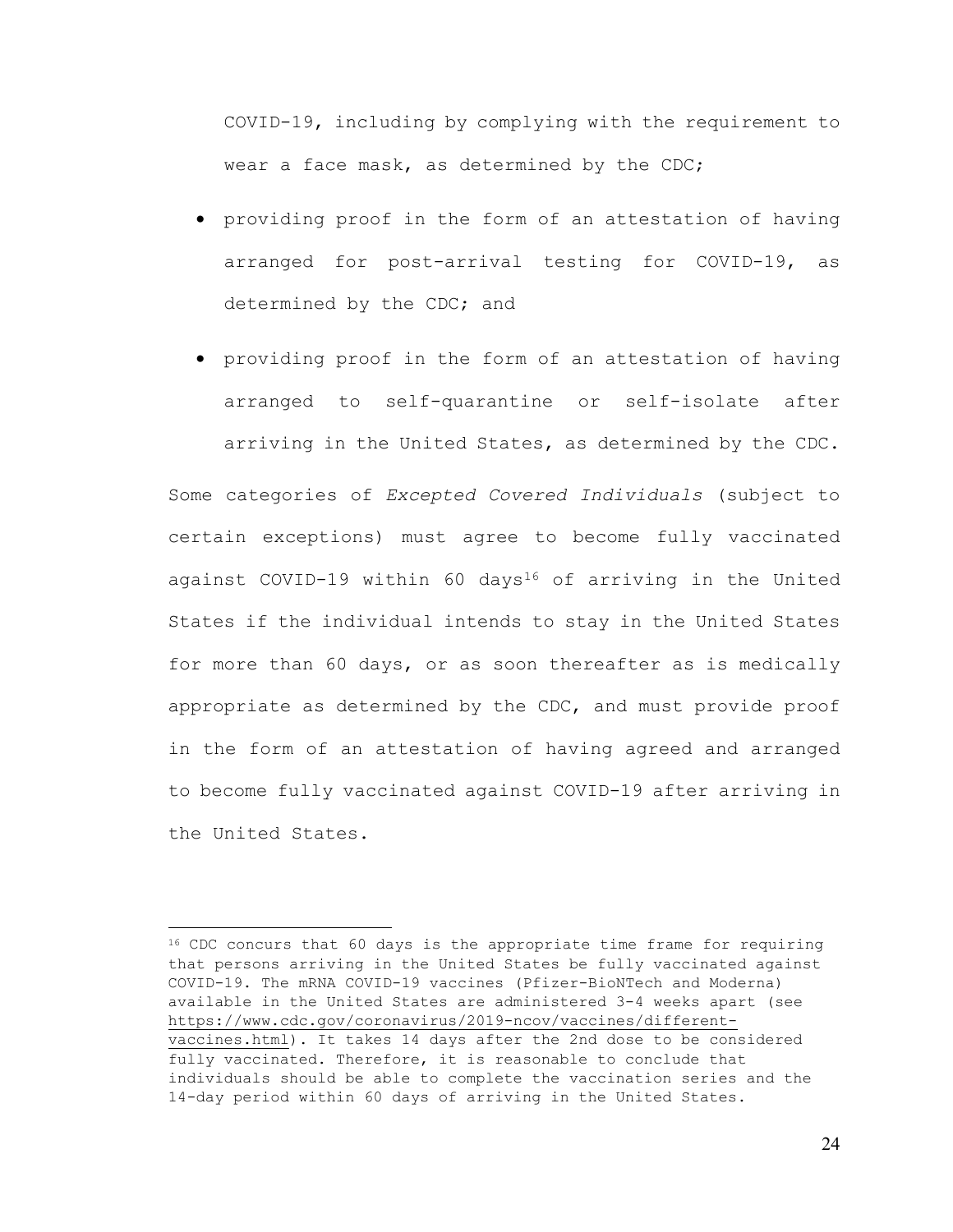The Proclamation directs the HHS Secretary, acting through the CDC Director, to implement the Proclamation as it applies to public health consistent with CDC's independent public health judgment. In accordance with the President's direction, this Amended Order requires that, to travel to the United States by air travel, an *Excepted Covered Individual* who is unable to present *Proof of Being Fully Vaccinated Against COVID-19* must present a *Covered Individual Attestation* to the airline or aircraft operator prior to embarking the aircraft.

The *Covered Individual Attestation* must be completed, in written or electronic form, by the *Excepted Covered Individual* and is subject to 18 U.S.C. 1001. As further explained in the attached Attestation form (**Attachment A**), persons who knowingly submit false information may be subject to fines, imprisonment, and other penalties. Airlines or other aircraft operators, as directed by the Transportation Security Administration (TSA), including through a forthcoming Security Directive to be issued after consultation with CDC, and consistent with this Amended Order, will be required to retain a copy of the *Covered Individual Attestation* for 2 years; however, individuals are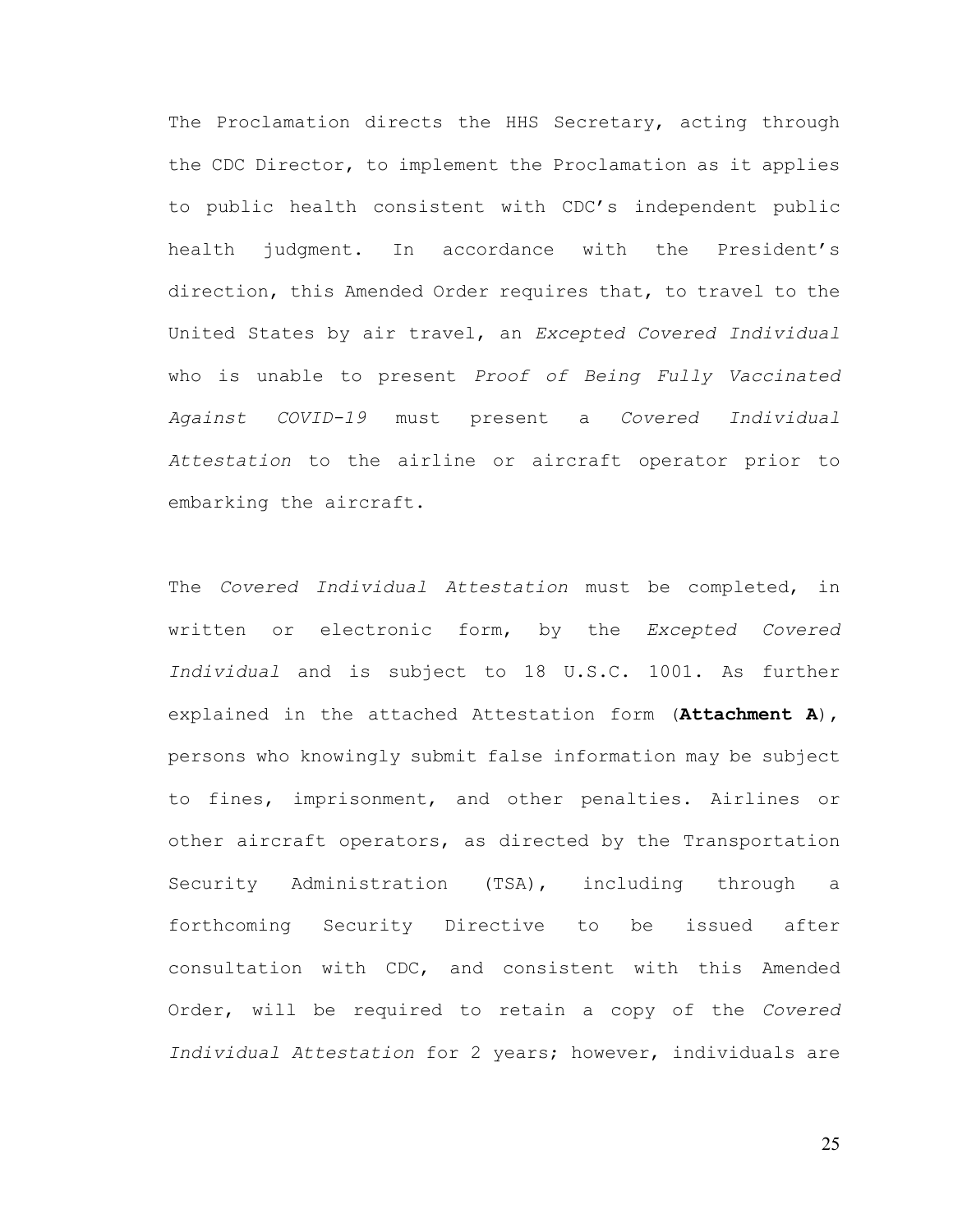not required to retain a copy of the attestation in their possession upon arriving in the United States.

Future CDC orders implementing the Proclamation may require other public health measures consistent with the Proclamation to protect against the further introduction, transmission, and spread of COVID-19 into the United States by *Covered Individuals*.

This Amended Order clarifies certain ambiguity that existed at the time of the issuance of the Order on October 25, 2021, regarding the requirement for post-arrival quarantine for children under 18 years of age and participants in certain COVID-19 clinical trials. This Amended Order clarifies that such individuals are not required to attest to having to agree and arrange to self-quarantine after arriving in the United States. Therefore, to the extent that this ambiguity would have caused these individuals to self-quarantine, this ambiguity is now clarified and accordingly relieves these individuals of what may have otherwise been perceived as an obligation. It is imperative that these amendments be issued without delay so that these individuals may have the necessary clarity to arrange their travel plans in accordance with the requirements of this Amended Order.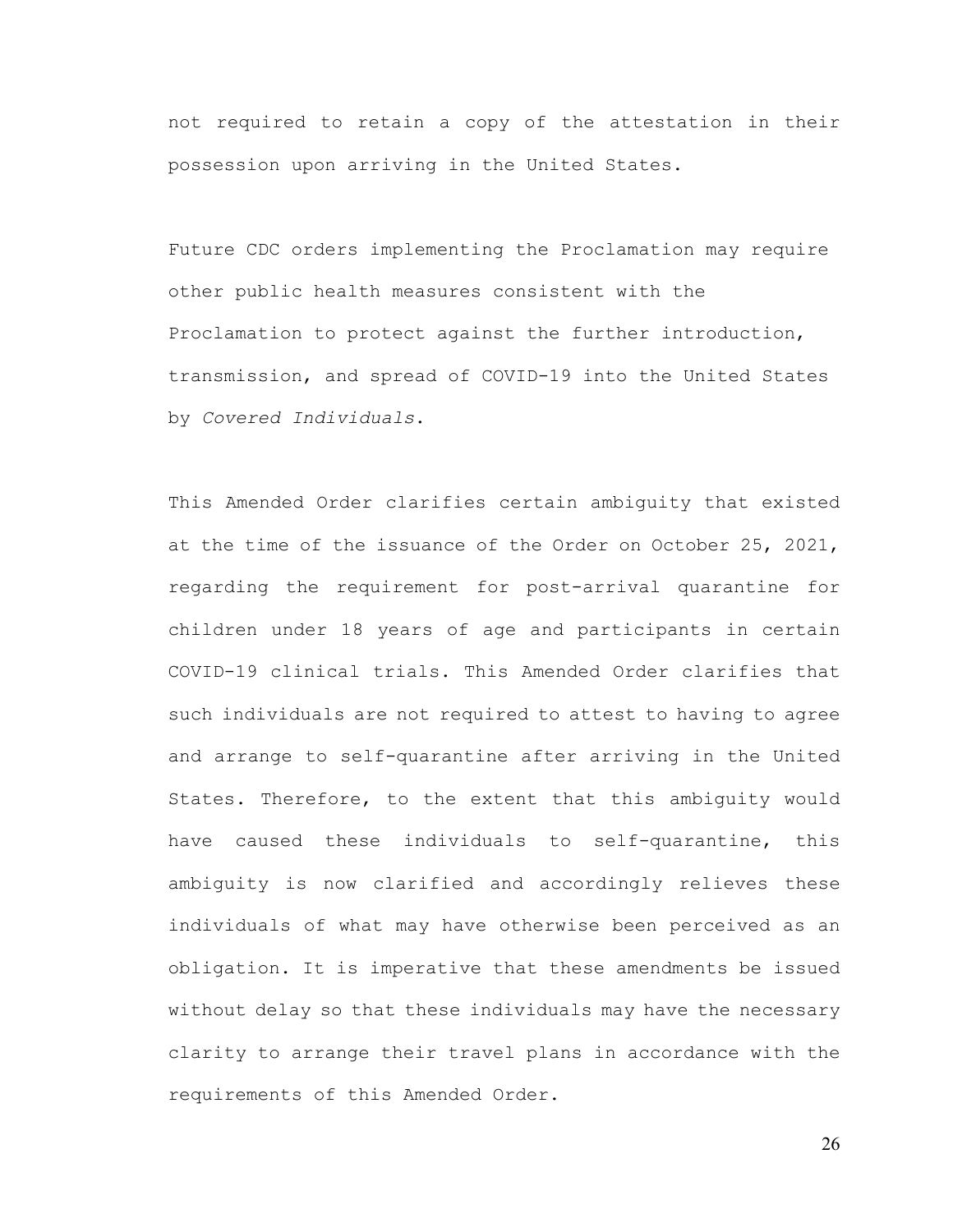This Amended Order is not a rule within the meaning of the Administrative Procedure Act ("APA") but rather an Order implementing the President's Proclamation, which itself is not subject to the APA. Additionally, considering the President's Proclamation is effective on November 8, 2021, it is imperative that CDC issue this Amended Order without delay. If this Amended Order qualifies as a new rule under the APA, notice and comment and a delay in effective date are not required because there is good cause to dispense with prior public notice and comment and a delay in effective date. *See* 5 U.S.C. 553(b)(B), (d)(3).

Considering the rapid and unpredictable developments in the public health emergency caused by COVID-19, it would be impracticable and contrary to the public's health, and by extension the public's interest, to delay the issuance and effective date of this Amended Order implementing the President's Proclamation. Further delay could increase risk of transmission and importation of additional undetected cases of SARS-CoV-2 Delta variant or other emerging variants through not fully vaccinated passengers.

This Amended Order is also an economically significant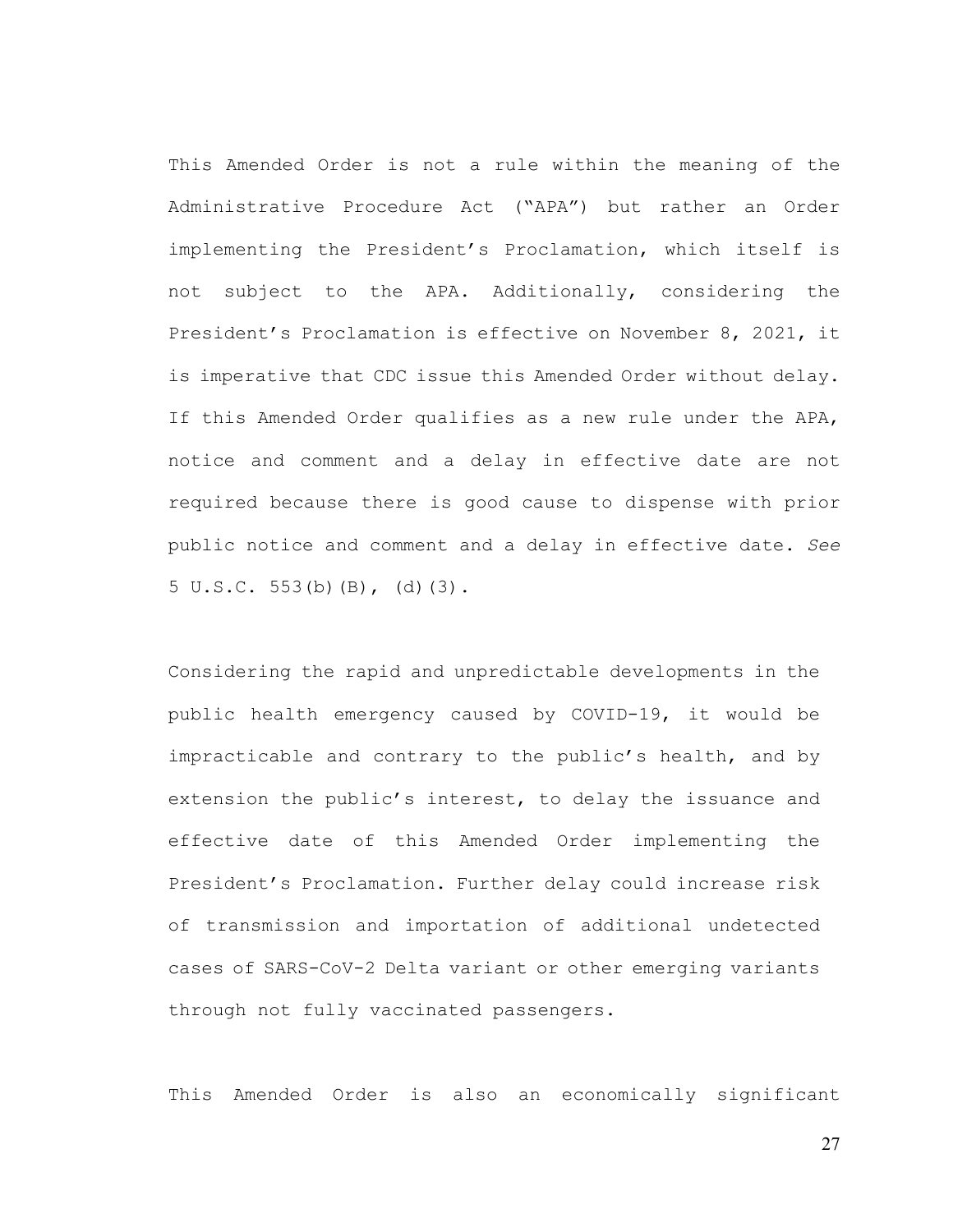regulatory action under Executive Order 12866 and has therefore been reviewed by the Office of Information and Regulatory Affairs of the Office of Management and Budget. Similarly, the Office of Information and Regulatory Affairs has determined that if this Order were a rule, it would be a major rule under Subtitle E of the Small Business Regulatory Enforcement Fairness Act of 1996 (the Congressional Review Act), 5 U.S.C. 804(2), but there would not be a delay in its effective date as the agency has determined that there would be good cause to make the requirements herein effective immediately under the APA, 5 U.S.C. 808(2).

If any provision of this Amended Order implementing the President's Proclamation, or the application of any provision to any carriers, persons, or circumstances, shall be held invalid, the remainder of the provisions, or the application of such provisions to any carriers, persons, or circumstances other than those to which it is held invalid, shall remain valid and in effect.

Pursuant to 5 U.S.C. 553(b)(B), and for the reasons stated above, I hereby conclude that notice-and-comment rulemaking would defeat the purpose of this Amended Order implementing the President's Proclamation and endanger the public health,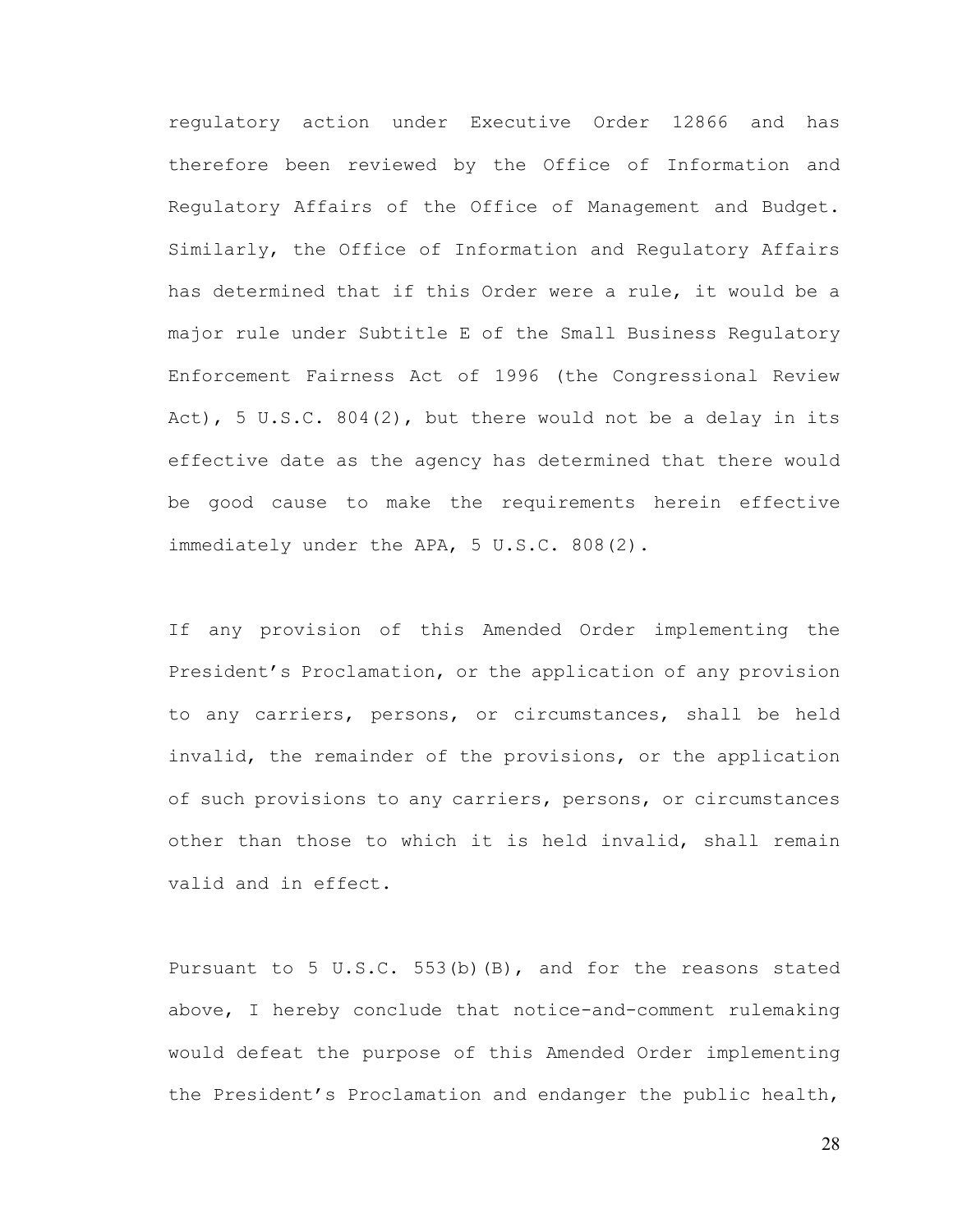and is, therefore, impracticable and contrary to the public interest. For the same reasons, I have determined, consistent with 5  $U.S.C. 553(d)(3)$ , that there is good cause to make this Amended Order implementing the President's Proclamation effective without a 30-day delay in effective date.

#### ACTION:

Accordingly, for the reasons set forth in the Proclamation and in this Order:

## 1. Directions to Airlines & Other Aircraft Operators

As directed by TSA, including through a forthcoming Security Directive to be issued after consultation with CDC, and consistent with this Order, any airline or other aircraft operator transporting by air into the United States individuals who are *Covered Individuals* from any foreign country, as determined and confirmed by the airline or other aircraft operator, will be required to:

A. Confirm that every *Covered Individual*, unless excepted, prior to boarding the aircraft, has presented paper or digital documentation of *Proof of Being Fully Vaccinated*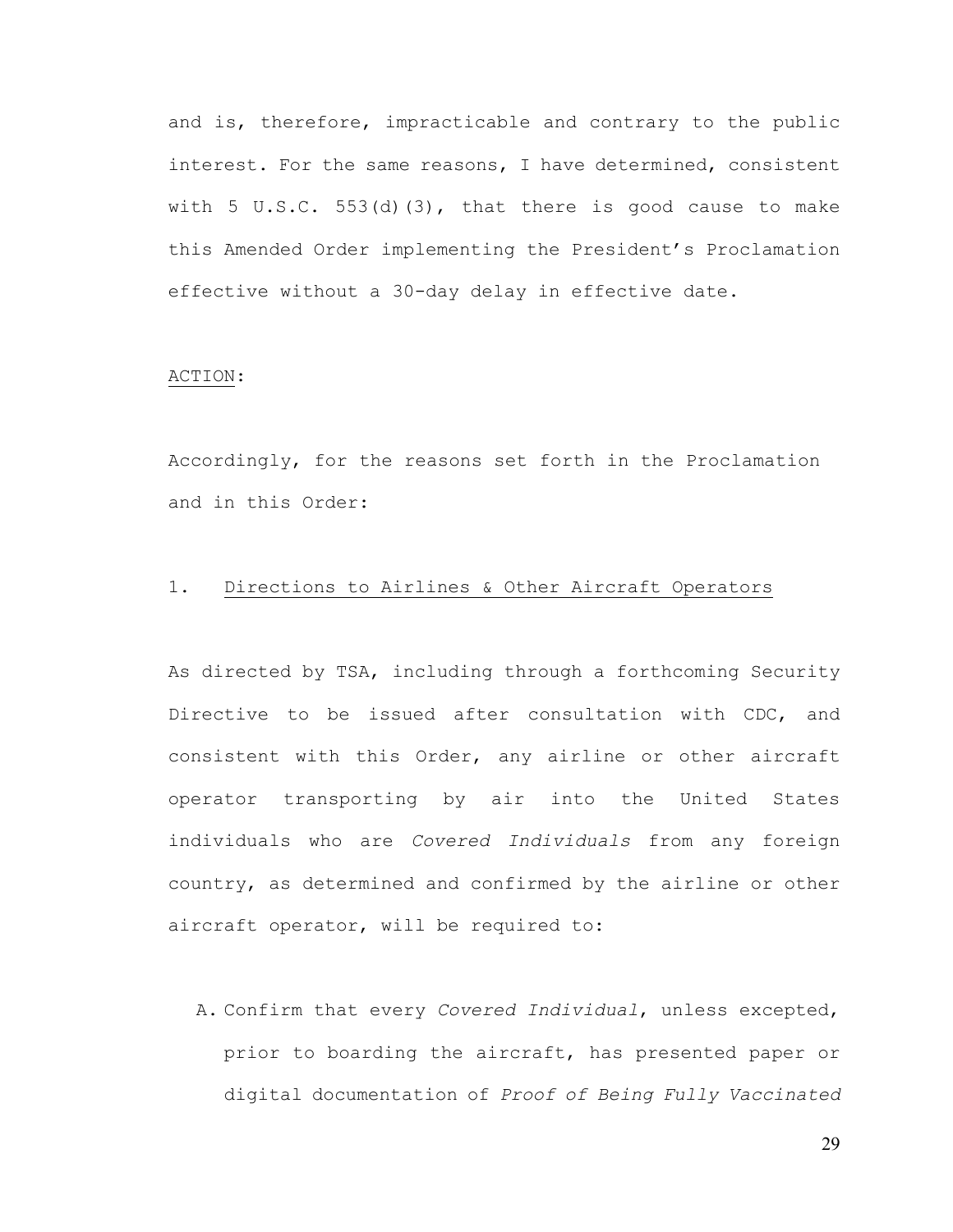*Against COVID-19* that includes personal identifiers (e.g., name and date of birth) that matches the personal identifiers on the passenger's passport or other travel documents, and provides a *Covered Individual Attestation*.

- B. Confirm that every *Covered Individual* who has not presented *Proof of Being Fully Vaccinated Against COVID-19* prior to boarding the aircraft, has presented documentation proving that they are an *Excepted Covered Individual* under the Proclamation and this Order as further explained by CDC in Technical Instructions for this Order.
- C. Confirm that every *Excepted Covered Individual* who has not presented *Proof of Being Fully Vaccinated Against COVID-19*, prior to boarding the aircraft, provides a *Covered Individual Attestation*, as applicable and as further explained in CDC Technical Instructions to this Order, attesting to the following:
	- a. being excepted from the requirement to present *Proof of Being Fully Vaccinated Against COVID-19*  for one of the reasons set forth in the Proclamation and this Order;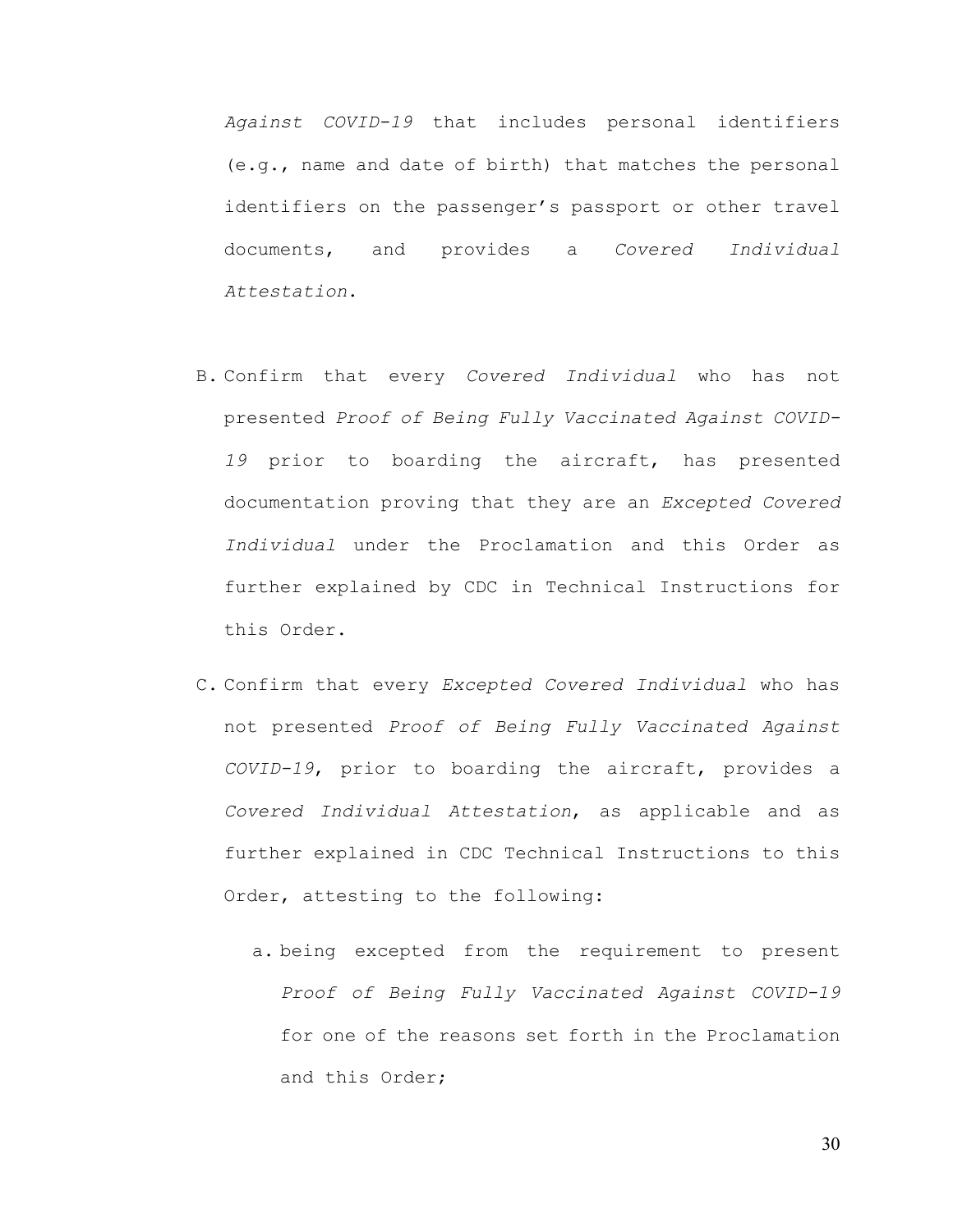- b. having arranged to be tested with a COVID-19 viral test 3-5 days after arriving in the United States, unless the *Excepted Covered Individual* has documentation of having recovered from COVID-19 in the past 90 days;
- c. having arranged to self-quarantine, even if the test result to the post-arrival viral test is negative, unless the *Excepted Covered Individual* has documentation of having recovered from COVID-19 in the past 90 days; and
- d. having arranged to self-isolate if the result of the post-arrival viral test is positive or if they develop COVID-19 symptoms.
- D. Confirm that every *Excepted Covered Individual* who does not present *Proof of Being Fully Vaccinated Against COVID-19*, provides a *Covered Individual Attestation*, as applicable and as further explained in CDC Technical Instructions to this Order, attesting to the following:
	- a. agreeing to be vaccinated and having arranged to become fully vaccinated against COVID-19 within 60 days after arriving in the United States, or as soon thereafter as is medically appropriate as determined by CDC, if such person intends to stay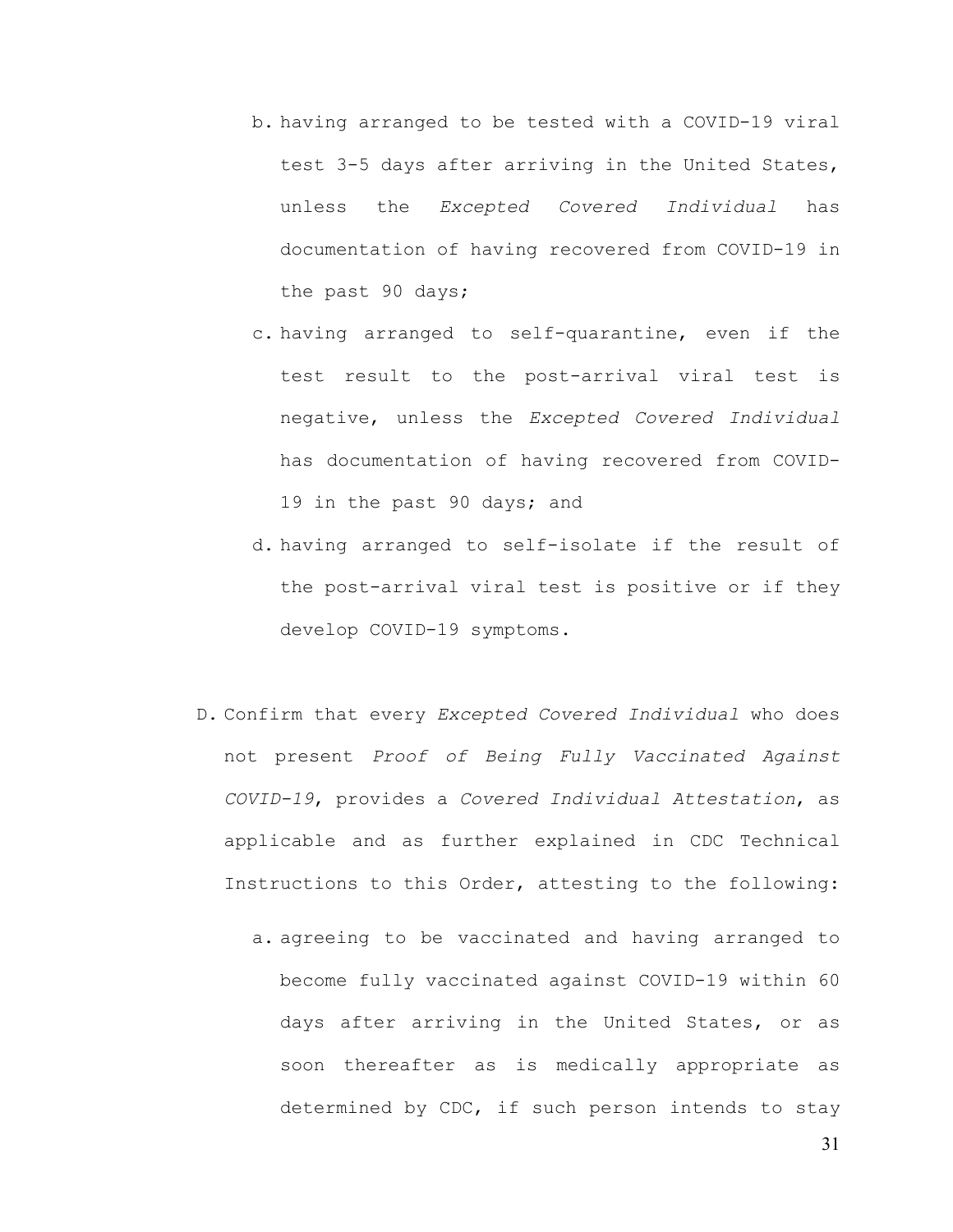in the United States for more than 60 days, unless the individual is excepted from this requirement.

E. Not board any *Covered Individual* without confirming the documentation as set forth in A, B, C, or D of this section.

The attestation is attached to this order as **Attachment A**.[17](#page-31-0)

### 2. Requirements for Aircraft Passengers

In addition, I order that any aircraft passenger<sup>[18](#page-31-1)</sup> who is a *Covered Individual* under the Proclamation, prior to boarding an aircraft traveling from a foreign country to the United States, shall  $-$ 

A. Present to the airline or other aircraft operator a paper or digital documentation reflecting *Proof of* 

<span id="page-31-0"></span><sup>&</sup>lt;sup>17</sup> CDC has provided a combined passenger disclosure and attestation that fulfills the requirements of CDC Orders: *Requirement for Proof of Negative COVID-19 Test Result or Recovery from COVID-19 for All Airline Passengers Arriving into the United States* and *Order Implementing Presidential Proclamation on Advancing the Safe Resumption of Global Travel During the COVID-19 Pandemic*.

<span id="page-31-1"></span><sup>18</sup> A parent or other authorized individual may present the required documentation on behalf of a passenger under 18 years of age. An authorized individual may act on behalf of any passenger who is unable to act on their own behalf (e.g., by reason of age, or physical or mental impairment).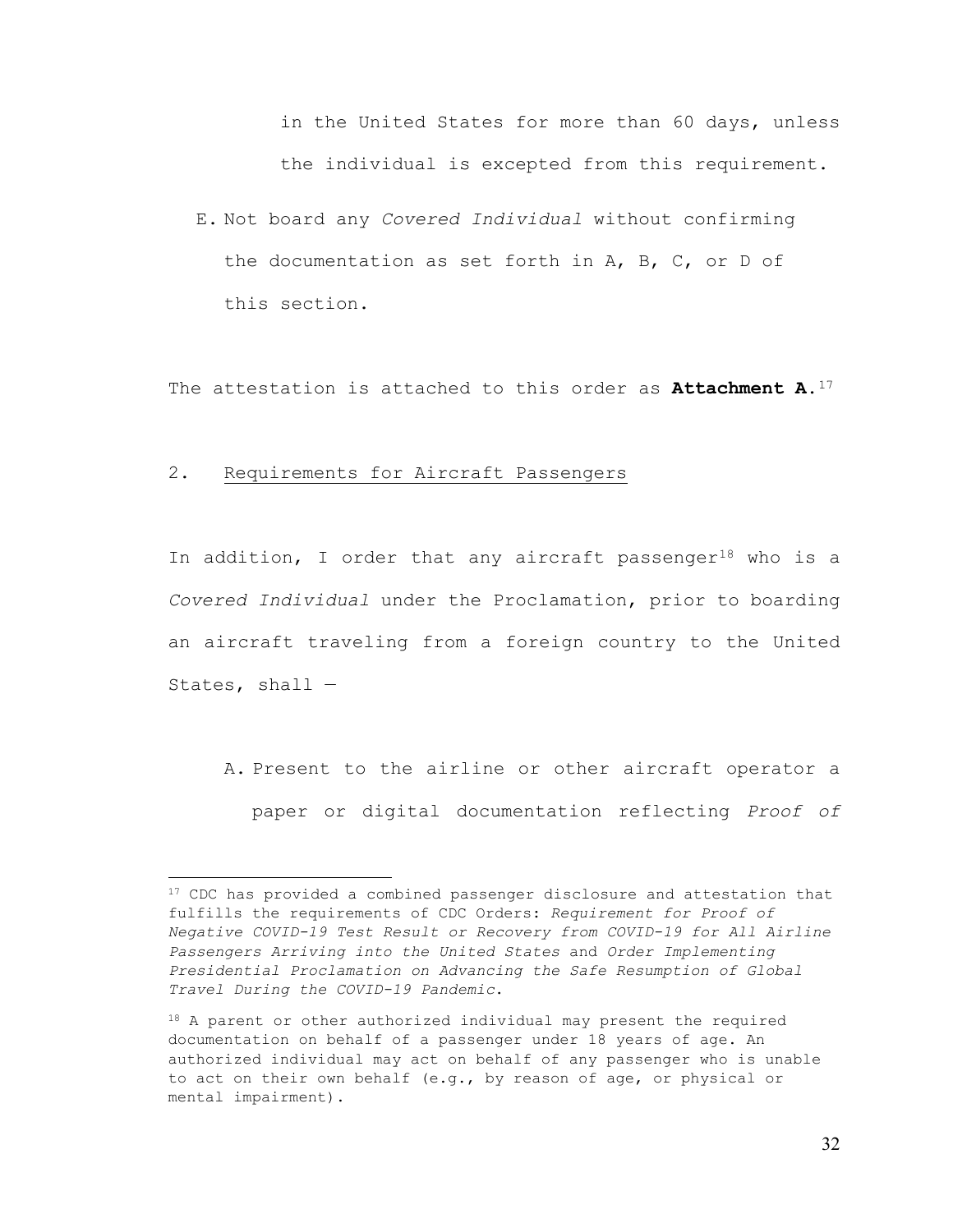*Being Fully Vaccinated Against COVID-19* and provides a *Covered Individual Attestation.*

OR

- B. If not presenting *Proof of Being Fully Vaccinated Against COVID-19*, present to the airline or aircraft operator documentation confirming that they are an *Excepted Covered Individual* under the Proclamation and this Order, as applicable and as further explained by CDC in Technical Instructions for this Order.
- C. If an *Excepted Covered Individual*, accurately complete and provide the airline or aircraft operator with a *Covered Individual Attestation*, as applicable and as further explained by CDC in Technical Instructions for this Order, attesting that the *Excepted Covered Individual*:
	- a. is excepted from the requirement to present *Proof of Being Fully Vaccinated Against COVID-19* for one of the reasons set forth in the Proclamation and this Order;
	- b. agrees and has arranged to be tested with a COVID-19 viral test 3-5 days after arriving in the United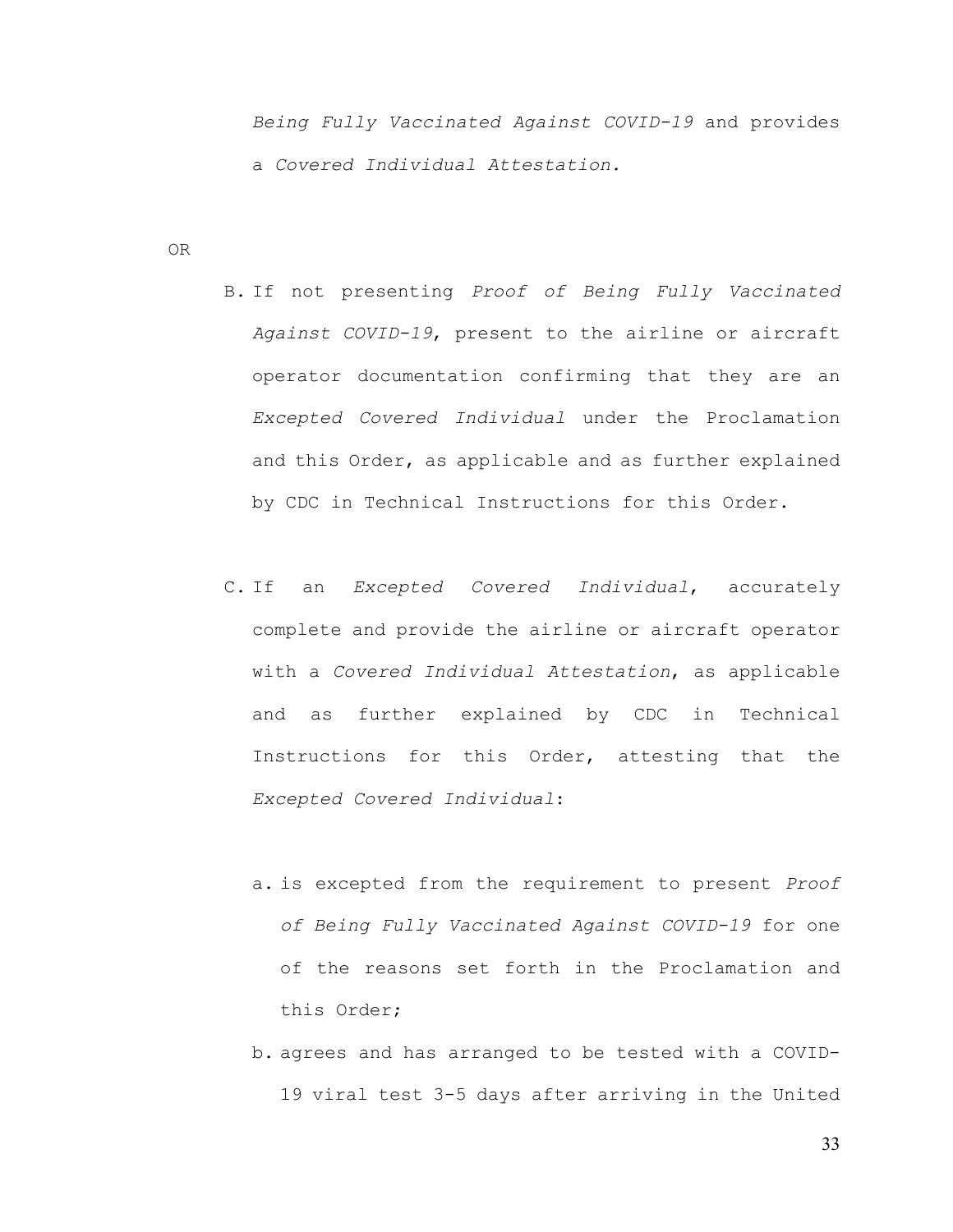States, unless the *Excepted Covered Individual* has documentation of having recovered from COVID-19 in the past 90 days;

- c. agrees and has arranged to self-quarantine, even if the test result to the post-arrival viral test is negative, unless the *Excepted Covered Individual* has documentation of having recovered from COVID-19 in the past 90 days; and
- d. agrees and has arranged to self-isolate if the result of the post-arrival viral test is positive or if they develop COVID-19 symptoms.
- D. If an *Excepted Covered Individual*, provide the airline or aircraft operator with a *Covered Individual Attestation*, as applicable and as further explained by CDC in Technical Instructions for this Order, additionally attesting that the *Excepted Covered Individual*:
	- 1) agrees to be vaccinated and has arranged to become fully vaccinated against COVID-19 within 60 days after arriving in the United States, or as soon thereafter as is medically appropriate as determined by CDC, if intending to stay in the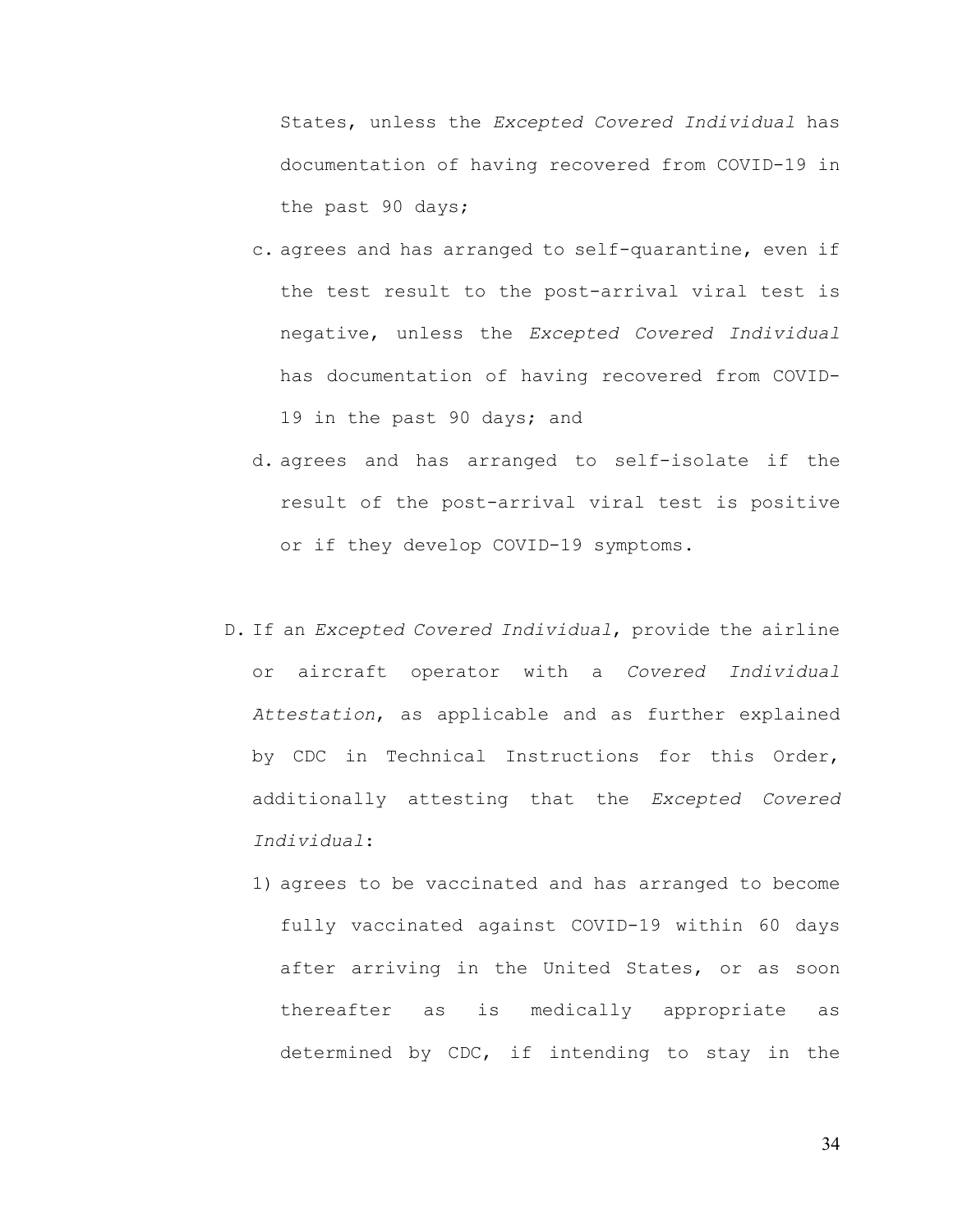United States for more than 60 days, unless the individual is excepted from this requirement.

E. Retain a copy of the applicable documentation listed in parts A, B, C, and D of this section and produce such documentation upon request, or as required by, any U.S. government official or a cooperating state, local, territorial, or tribal public health authority after arrival in the United States.

Willfully giving false or misleading information to the government may result in criminal penalties under, *inter alia*, 18 U.S.C. 1001.

This Order shall be enforced through the relevant provisions of law, in coordination with other federal departments and agencies, including the U.S. Department of Justice, U.S. Department of Homeland Security, U.S. Department of State, and U.S. Department of Transportation.

### EFFECTIVE DATE:

This Order shall enter into effect at 12:01 a.m. EST (5:01 a.m. GMT) on November 8, 2021.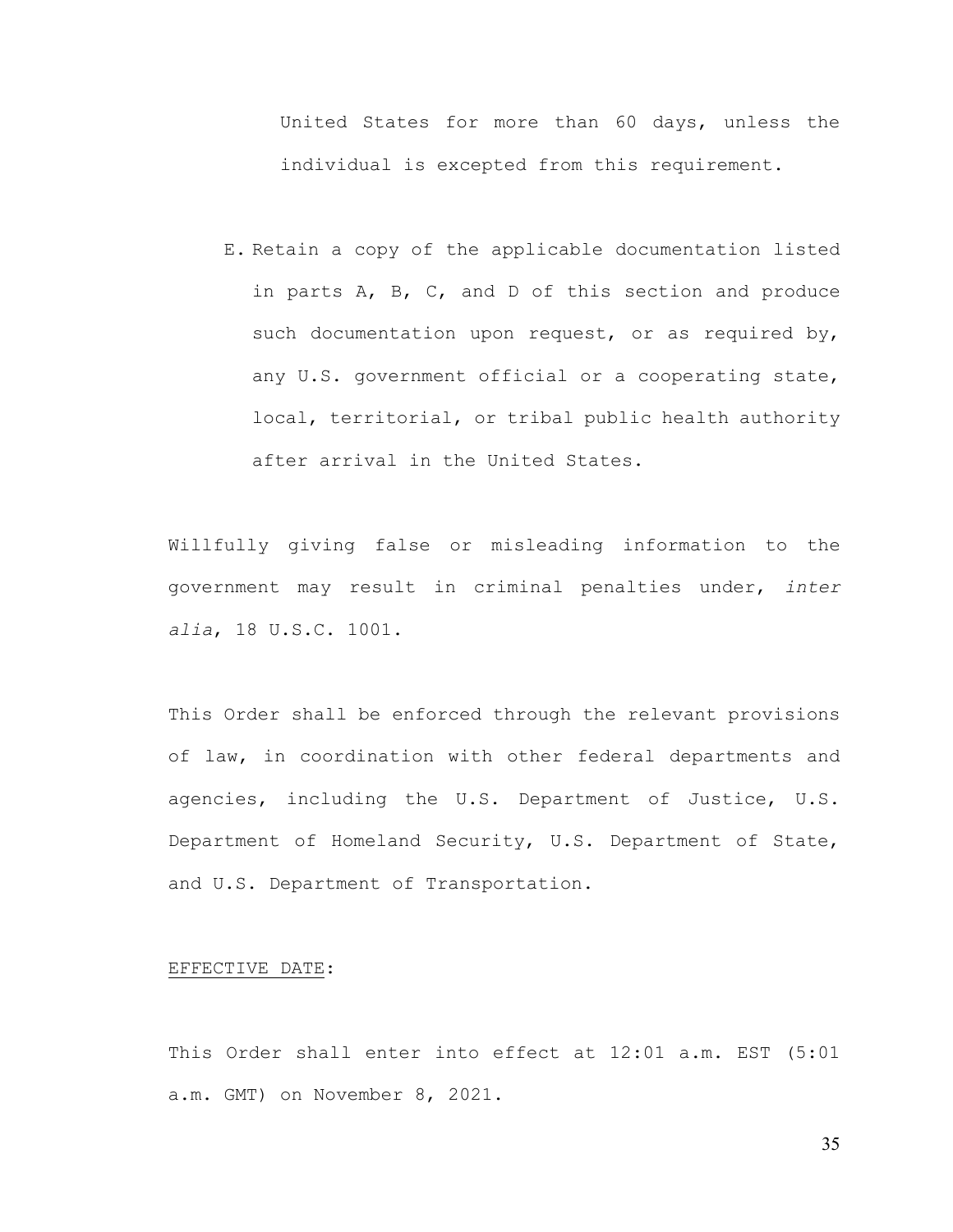In testimony whereof, the Director, Centers for Disease Control and Prevention, U.S. Department of Health and Human Services, has hereunto set her hand at Atlanta, GA, this the 30th day of October 2021.

Rodall's P12 anomon

Rochelle P. Walensky, MD, MPH

Director,

Centers for Disease Control and Prevention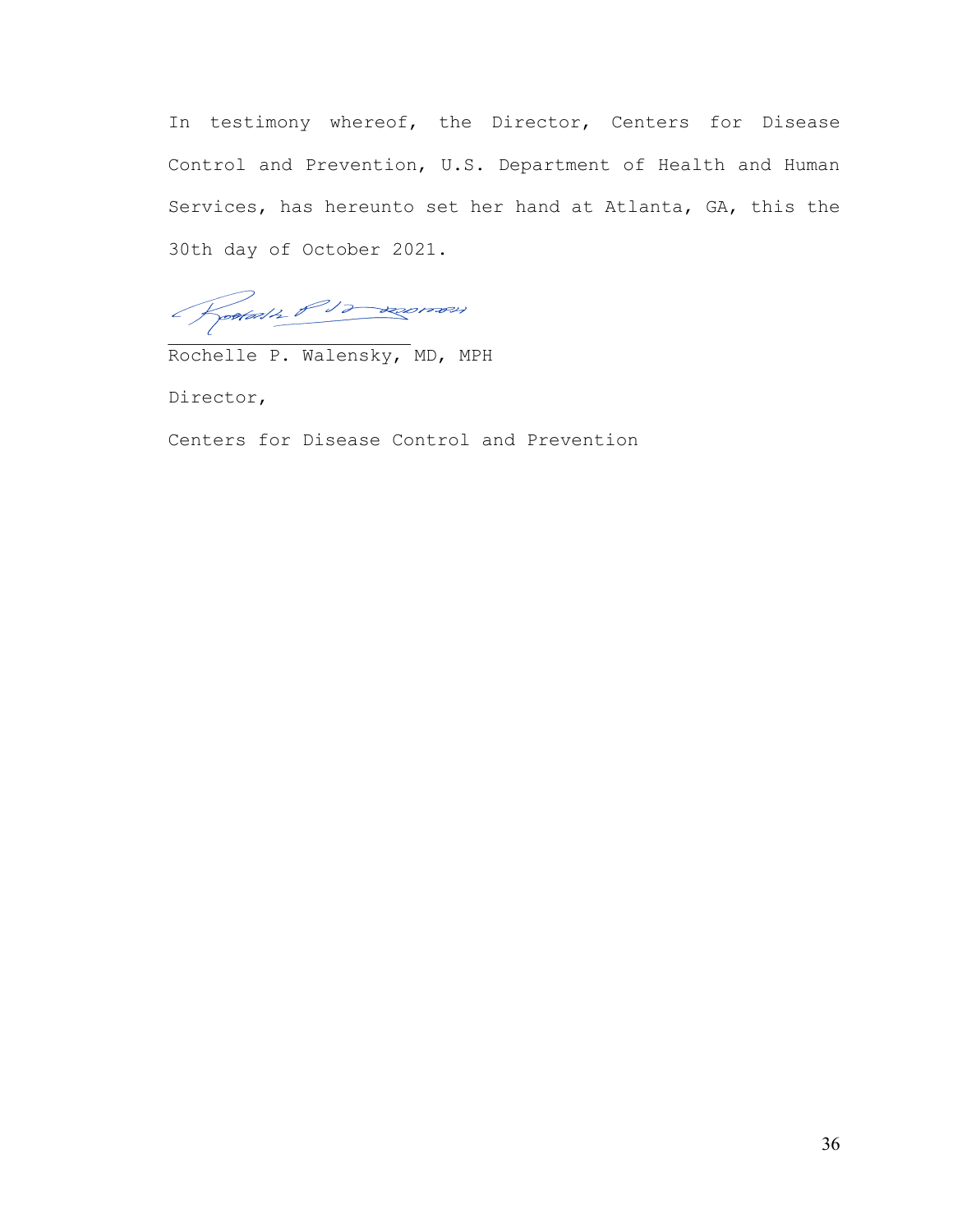Form OMB Control No: XXXX-XXXX

Expiration date: XX/XX/XXXX<sup>[19](#page-36-0)</sup>

## **ATTACHMENT A: COMBINED PASSENGER DISCLOSURE AND ATTESTATION TO THE UNITED STATES OF AMERICA**

This combined passenger disclosure and attestation fulfills the requirements of U.S. Centers for Disease Control and Prevention (CDC) Orders: *Requirement for Proof of Negative COVID-19 Test Result or Recovery from COVID-19 for All Airline Passengers Arriving into the United States* and *Order Implementing Presidential Proclamation on Advancing the Safe Resumption of Global Travel During the COVID-19 Pandemic*.[20](#page-36-1)

<span id="page-36-0"></span><sup>19</sup> Public reporting burden of this collection of information is estimated to average 2 hours per response, including the time for reviewing instructions, searching existing data sources, gathering and maintaining the data needed, and completing and reviewing the collection of information. An agency may not conduct or sponsor, and a person is not required to respond to a collection of information unless it displays a currently valid OMB Control Number. Send comments regarding this burden estimate or any other aspect of this collection of information, including suggestions for reducing this burden to CDC/ATSDR Reports Clearance Officer, 1600 Clifton Road NE, MS D-74, Atlanta, Georgia 30333; ATTN: PRA XXXX-XXXX.

<span id="page-36-1"></span><sup>20</sup> These requirements (e.g. proof of negative COVID-10 test result and proof of being fully vaccinated against COVID-19) do not apply to crew members of airlines or other aircraft operators if they are traveling for the purpose of operating the aircraft, or repositioning (i.e., on "deadhead" status), provided their assignment is under an air carrier's or operator's occupational health and safety program that follows applicable industry standard protocols for the prevention of COVID-19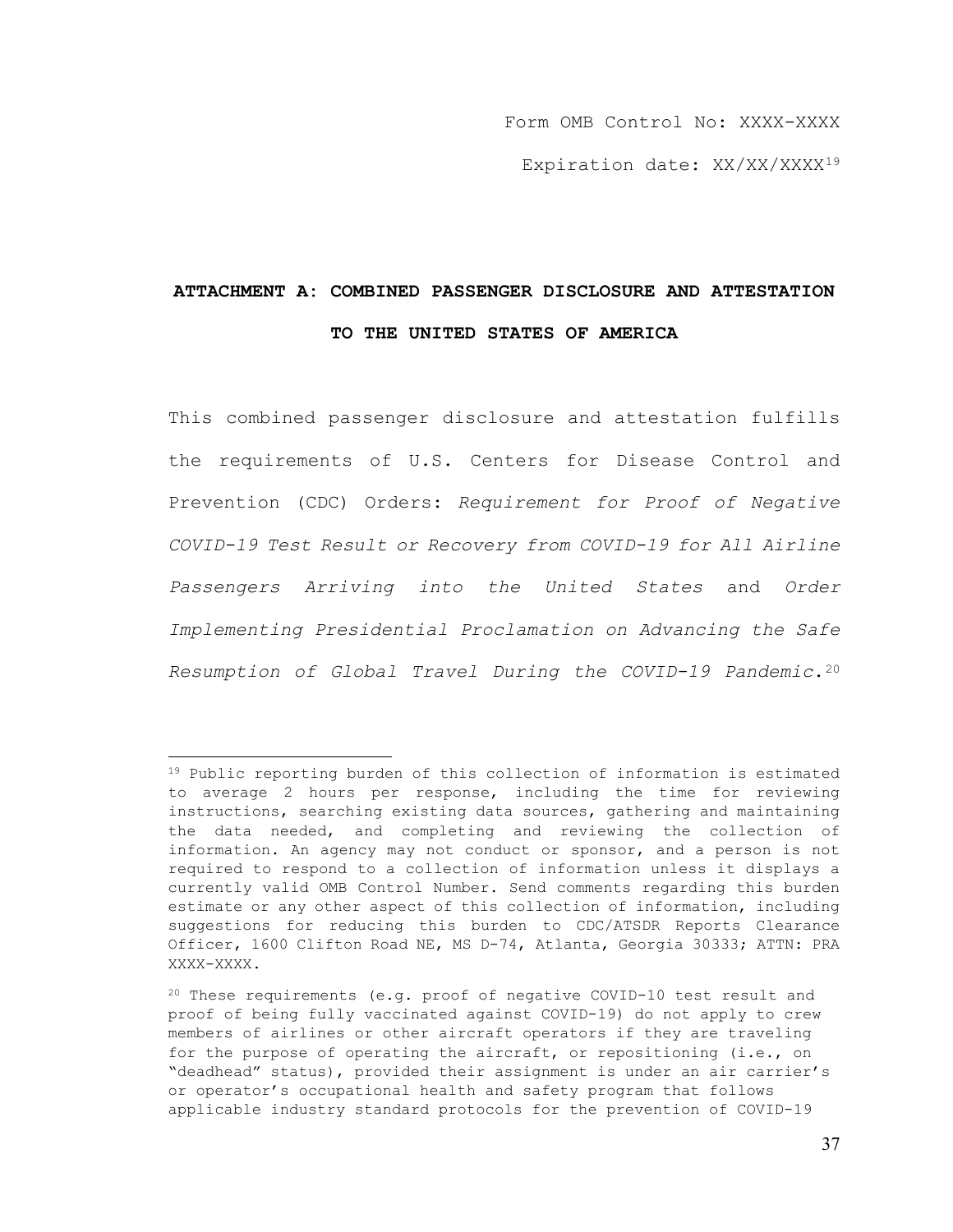As directed by the CDC and the Transportation Security Administration (TSA), including through a forthcoming Security Directive, to be issued after consultation with CDC, and consistent with CDC's Order implementing the Presidential Proclamation, all airline or other aircraft operators must provide the following disclosures to all passengers prior to their boarding a flight from a foreign country to the United States.

The information provided below must be accurate and complete to the best of the individual's knowledge. Under United States federal law, each passenger must complete the applicable portion of the attestation and provide it to the airline or aircraft operator prior to boarding a flight to the United States from a foreign country. Failure to complete and present the applicable portion of the attestation or submitting false or misleading information, could result in delay of travel, denial of boarding, denial of boarding on future travel, or put the passenger or other individuals at risk of harm, including serious bodily injury or death. Any passenger who fails to comply with these requirements may be subject to criminal penalties. Willfully providing false or misleading

as set forth in relevant Safety Alerts for Operators (SAFOs) issued by the Federal Aviation Administration (FAA).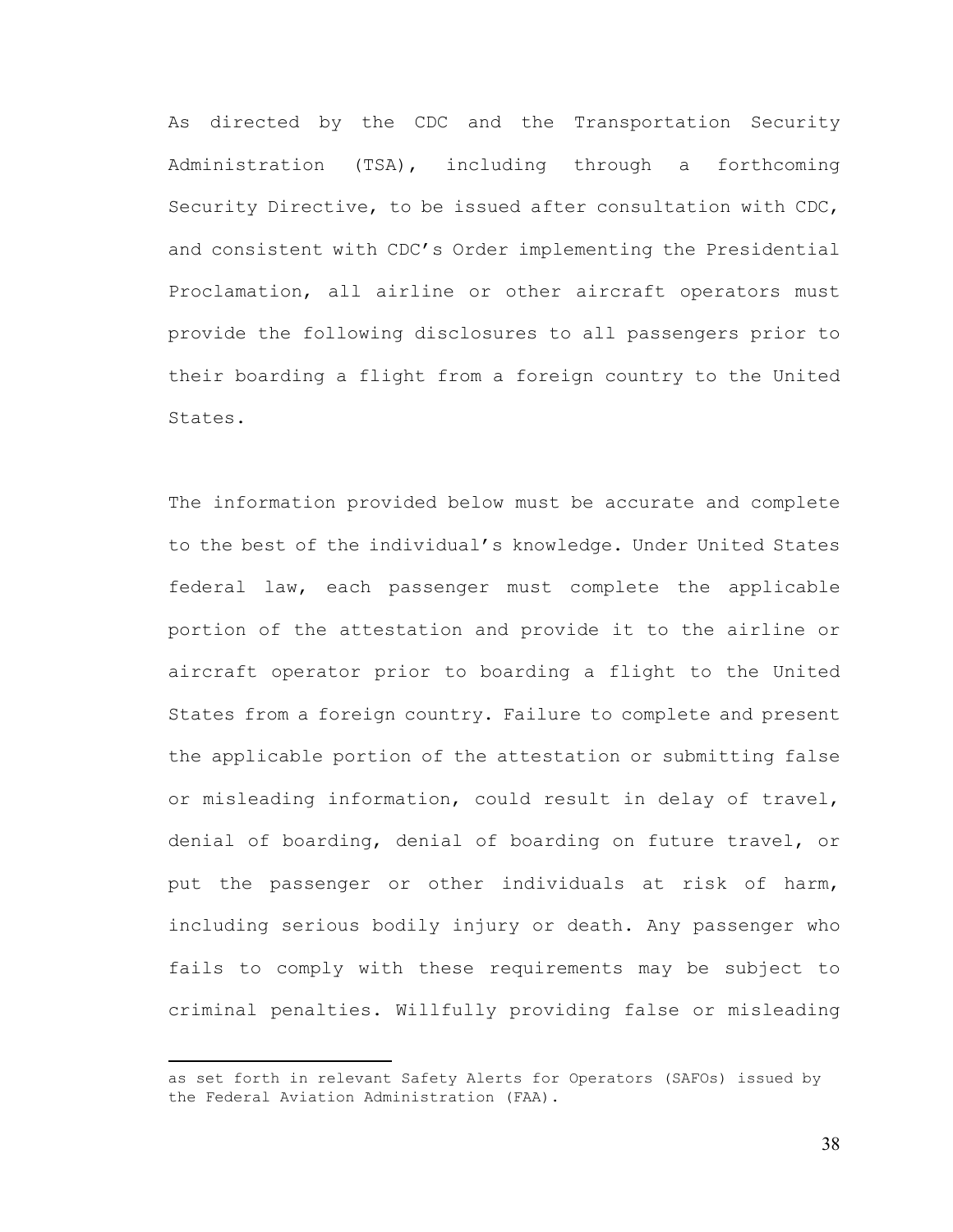information may lead to criminal fines and imprisonment under, among others, 18 U.S.C. § 1001. Providing this information can help protect you, your friends and family, your communities, and the United States. CDC appreciates your cooperation.

#### AIRLINE AND AIRCRAFT OPERATOR DISCLOSURE REQUIREMENTS:

As required by United States federal law, all airlines or other aircraft operators must collect the passenger attestation on behalf of the U.S. Government.

All airlines and other aircraft operators must additionally confirm one of the following for each passenger – 2 years and older––prior to their boarding a flight to the United States from a foreign country:

- 1. A negative result for a *Qualifying Test for Fully Vaccinated* for those passengers who provide proof of being fully vaccinated;
- 2. A negative result for a *Qualifying Test for Not Fully Vaccinated*; or
- 3. Documentation of recovery from COVID-19 in the form of a positive COVID-19 viral test on a sample taken no more than 90 days prior to departure and clearance to travel.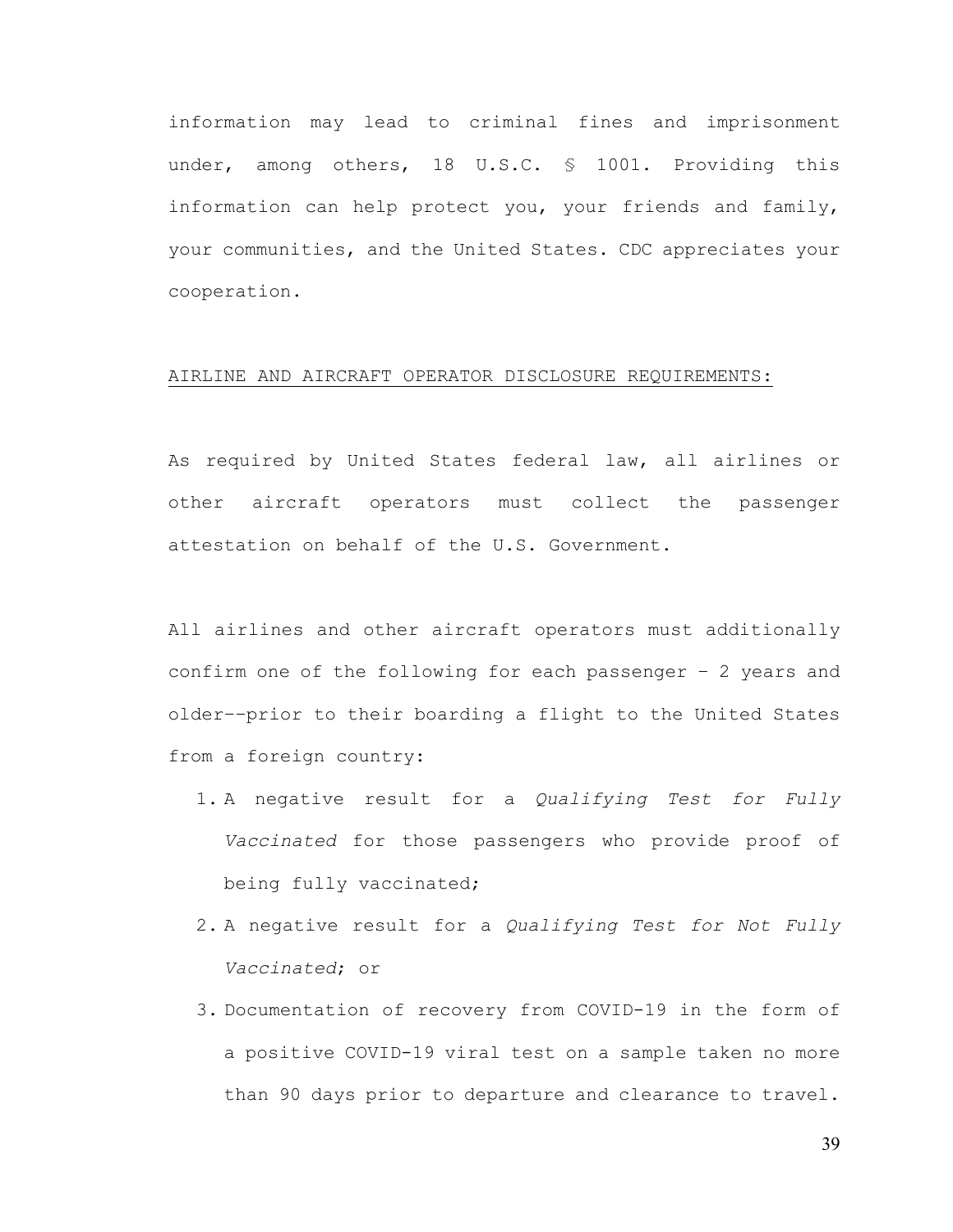As directed by the TSA, including through a forthcoming security directive, all airlines and other aircraft operators must additionally confirm one of the following for each noncitizen who is a nonimmigrant passenger prior to their boarding a flight to the United States from a foreign country:

- 1. Proof of being *Fully Vaccinated Against COVID-19*
- 2. Proof of being excepted from the requirement to be *Fully Vaccinated Against COVID-19*.

#### **SECTION 1:**

# **Passenger Attestation Requirement Relating to Proof of Negative COVID-19 Test Result or Recovery from COVID-19**

## **TO BE COMPLETED BY ALL PASSENGERS**:

1. [ ] I attest that I am fully vaccinated against COVID-19 and have received a **negative** pre-departure test result for COVID-19. The test was a viral test that was conducted on a specimen collected from me no more than **3 days** before this flight's departure.

[ ] On behalf of [\_\_\_\_\_\_\_\_\_\_\_\_\_\_\_\_\_\_\_\_\_], I attest that this person is fully vaccinated against COVID-19 and received a **negative** pre-departure test result for COVID-19. The test was a viral test that was conducted on a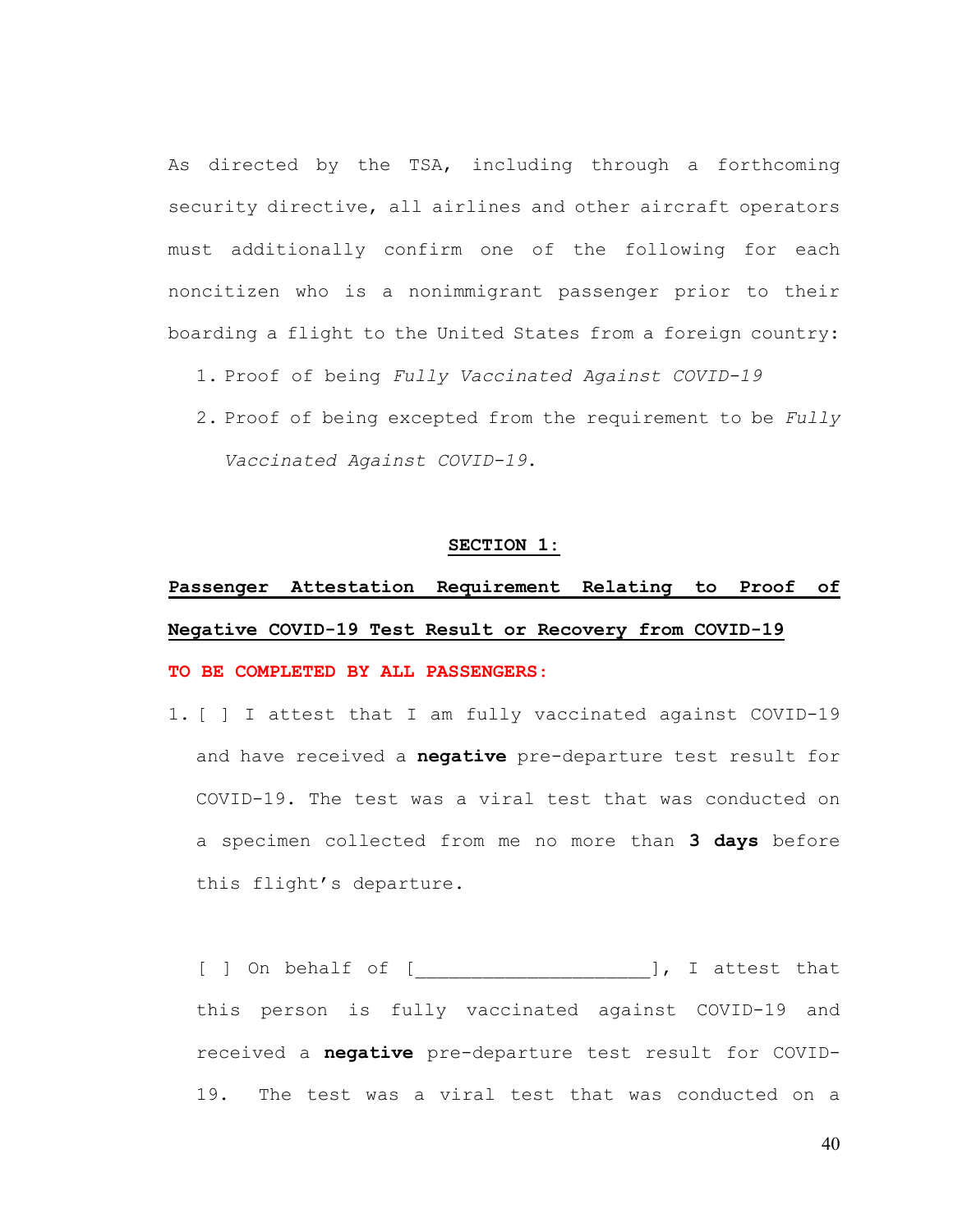specimen collected from the person no more than **3 days** before the flight's departure.

2. [ ] I attest that I am **not** fully vaccinated against COVID-19 and have received a **negative** pre-departure test result for COVID-19. The test was a viral test that was conducted on a specimen collected from me no more than **1 day** before the flight's departure.

[ ] On behalf of [\_\_\_\_\_\_\_\_\_\_\_\_\_\_\_\_\_\_\_\_\_], I attest that this person is **not** fully vaccinated against COVID-19 and has received a **negative** pre-departure test result for COVID-19. The test was a viral test that was conducted on a specimen collected from the person no more than **1 day** before the flight's departure.

3. [ ] I attest that I tested positive for COVID-19 and **have been cleared for travel** by a licensed healthcare provider or public health official. The test was a viral test that was conducted on a specimen collected from me no more than 90 days before the flight's departure.

[ ] On behalf of [ \_\_\_\_\_\_\_\_\_\_ ], I attest that this person tested positive for COVID-19 and **has been cleared for**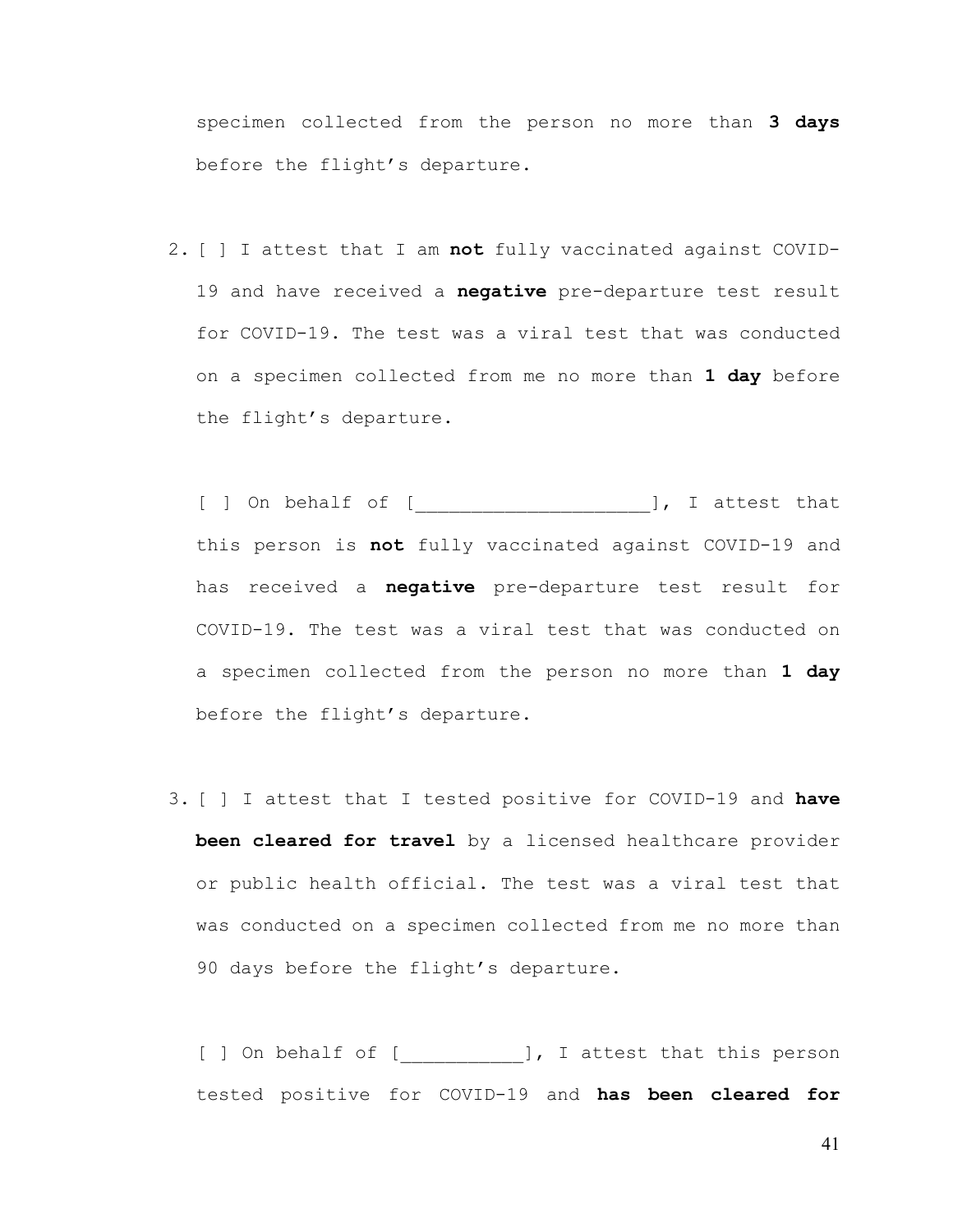**travel** by a licensed healthcare provider or public health official. The test was a viral test that was conducted on a specimen collected from the person no more than 90 days before the flight's departure.

- 4. [ ] On behalf of [\_\_\_\_\_\_\_\_\_\_\_\_\_\_\_\_\_\_\_\_\_], I attest that this person is between 2 and 17 years of age, is not fully vaccinated against COVID-19, and received a **negative** predeparture test result for COVID-19. The test was a viral test that was conducted on a specimen collected from the person no more than **3 days** before the flight's departure and this person is traveling with a fully vaccinated parent(s) or guardian(s).
- 5. [ ] I attest that I have received a humanitarian or emergency exemption to the testing requirement or the documentation of recovery, as determined by CDC and documented by an official U.S. Government letter.

[ ] On behalf of [ \_\_\_\_\_\_\_\_\_\_\_\_\_\_\_\_\_\_\_\_\_], I attest that this person has received a humanitarian or emergency exemption to the testing requirement or the documentation of recovery, as determined by CDC and documented by an official U.S. Government letter.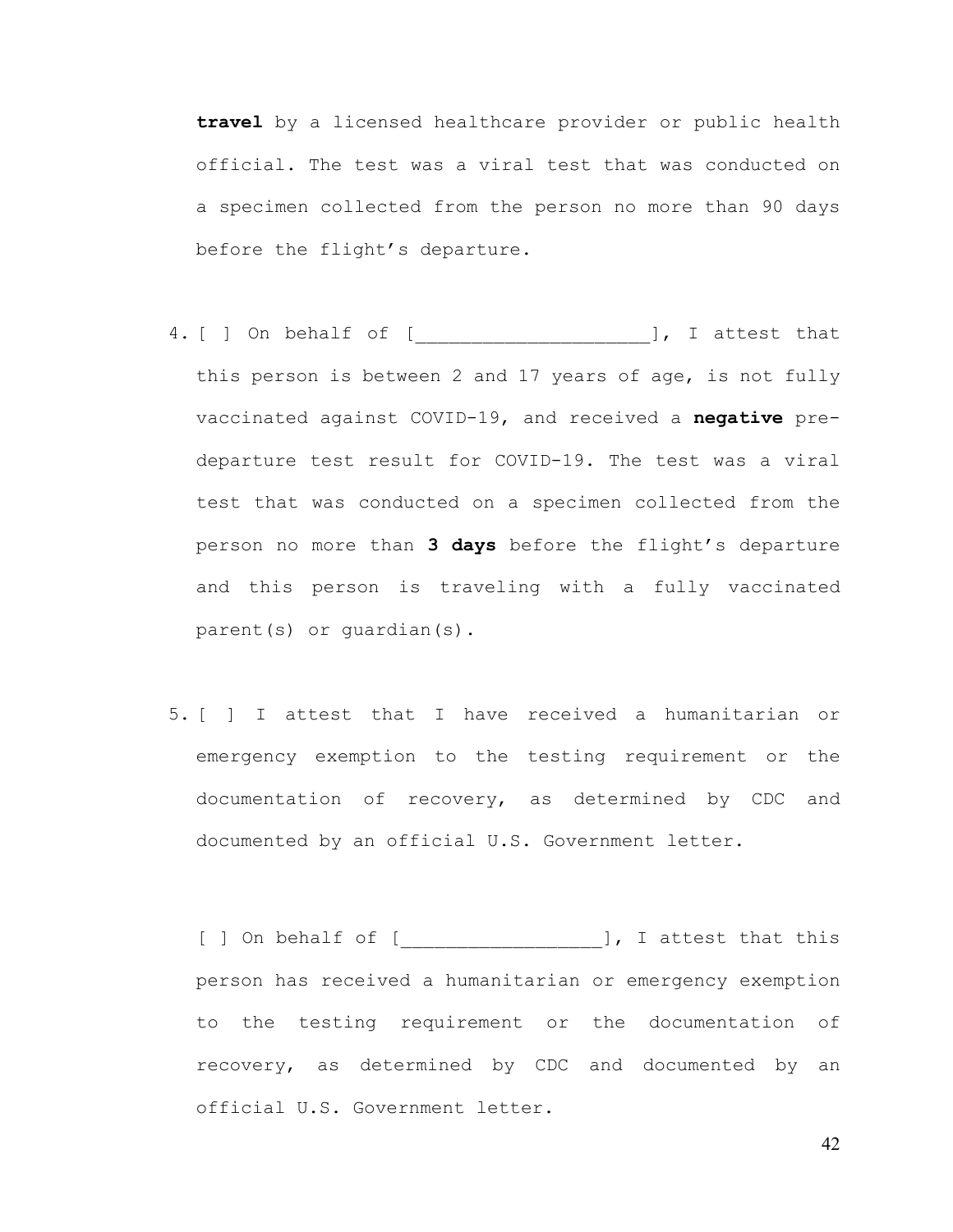#### **SECTION 2:**

**Passenger Attestation Requirement Relating to Presidential Proclamation on Advancing the Safe Resumption of Global Travel During the COVID-19 Pandemic** 

**TO BE COMPLETED BY EVERY COVERED INDIVIDUAL:[21](#page-42-0)**

1. [ ] I attest that I am **fully vaccinated** against COVID-19 (*sign the form to complete the Attestation*).

[ ] On behalf of [ \_\_\_\_\_\_\_\_\_\_\_], I attest that this person is fully vaccinated against COVID-19 (*sign the form to complete the Attestation*).

- 2. [ ] I am **not fully vaccinated** and attest that I am **excepted**  from the requirement to present *Proof of Being Fully Vaccinated Against COVID-19* based on one of the following *(check only one box, as applicable)*:
	- Diplomatic and Official Foreign Government Travel (*complete sections 3 and 5, unless as determined by CDC, these requirements cannot be completed consistent with*

<span id="page-42-0"></span> $21$  This means any passenger covered by the Proclamation and this Order: a noncitizen (other than a U.S. lawful permanent resident or U.S. national) who is a nonimmigrant seeking to enter the United States by air travel. This term does not apply to crew members of airlines or other aircraft operators if such crewmembers and operators adhere to all industry standard protocols for the prevention of COVID-19, as set forth in relevant guidance for crewmember health issued by the CDC or by the Federal Aviation Administration in coordination with the CDC.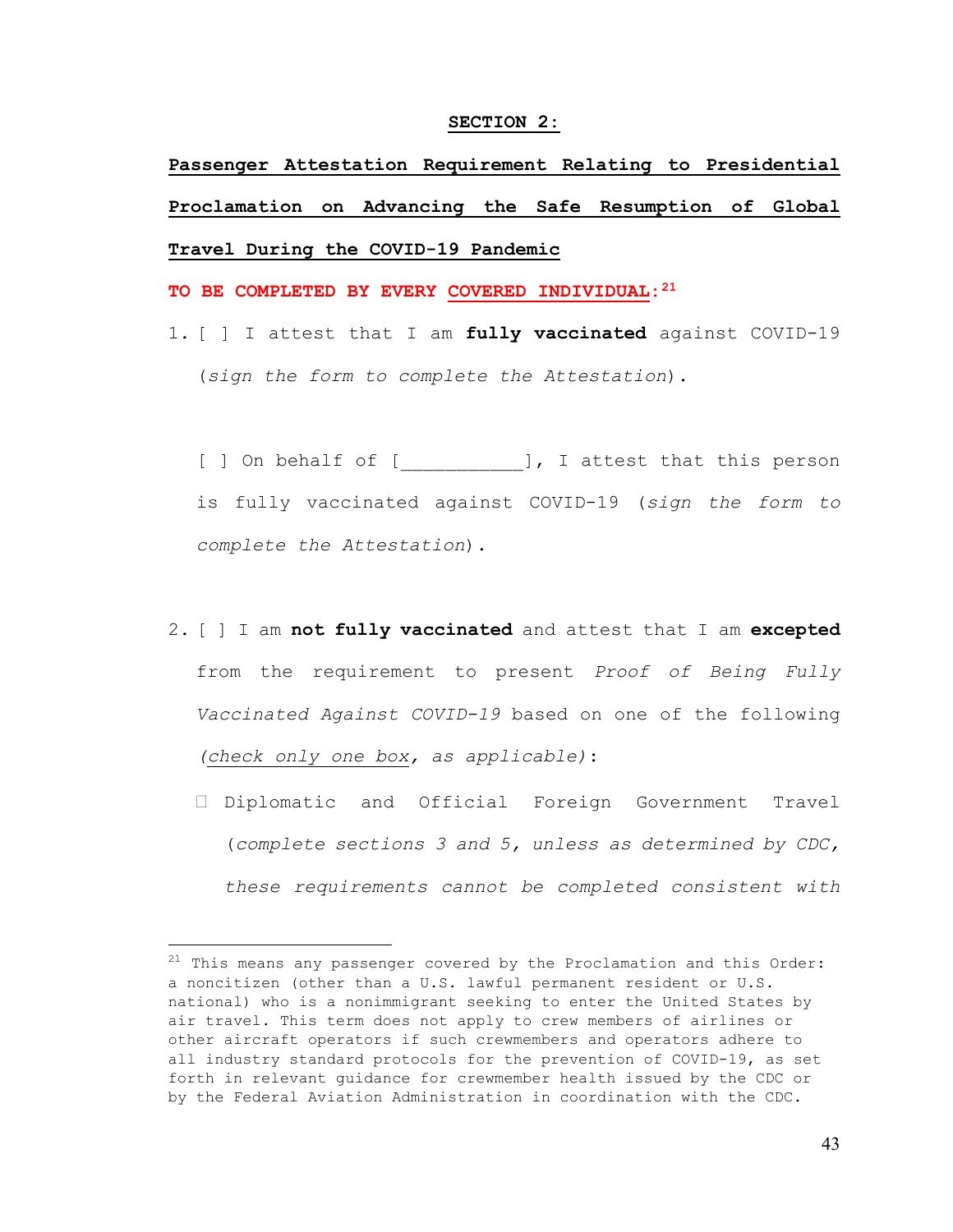*the purposes of the official government travel, and sign the form to complete the Attestation*).

- Child under 18 years of age (*complete section 4 and sign the form to complete the Attestation OR have parent/legal guardian complete section 4 and sign on behalf of a person under 18 years of age)*.
- Participant in certain COVID-19 vaccine trials as determined by CDC (*complete section 4 and sign the form to complete the Attestation)*.
- Medical contraindication to an accepted COVID-19 vaccine as determined by CDC (*complete section 3 and sign the form below to complete the Attestation)*.
- Humanitarian or emergency exception as determined by CDC and documented by an official U.S. Government letter (*complete sections 3 and 5 below and sign the form to complete the Attestation).*
- Valid nonimmigrant visa holder (excluding B-1 or B-2 visas) and citizen of a *Foreign Country with Limited COVID-19 Vaccine Availability* as determined by CDC (*complete sections 3 and 5 below and sign the form to complete the Attestation).*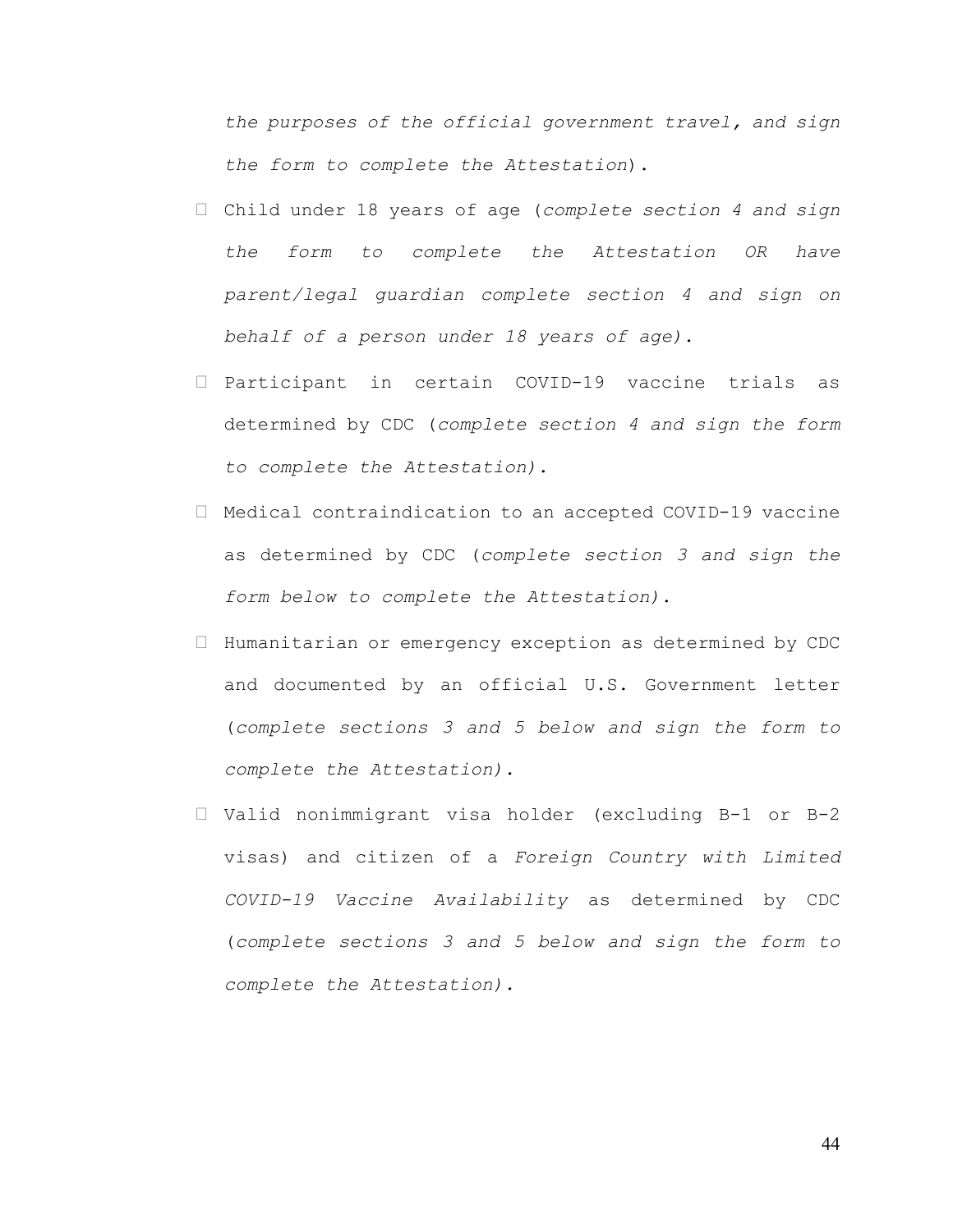- Member of the U.S. Armed Forces or spouse or child (under 18 years of age) of a member of the U.S. Armed Forces (*sign the form to complete the Attestation*).
- □ Sea crew member traveling pursuant to a C-1 and D nonimmigrant visa (*complete sections 3 and 5 below and sign the form to complete the Attestation)*.
- $\Box$  Person whose entry is in the U.S. national interest as determined by the Secretary of State, the Secretary of Transportation, the Secretary of Homeland Security, or their designees (*complete sections 3 and 5 below and sign the form to complete the Attestation)*.

[ ] On behalf of [ \_\_\_\_\_\_\_\_\_\_ ], I attest that this person is **excepted** from the requirement to present *Proof of Being Fully Vaccinated Against COVID-19* based on one of the following *(check only one box, as applicable)*:

- Diplomatic and Official Foreign Government Travel (*complete sections 3 and 5, unless as determined by CDC, these requirements cannot be completed consistent with the purposes of the official government travel, and sign the form to complete the Attestation*).
- Child under 18 years of age (*complete section 4 and sign the form to complete the Attestation)*.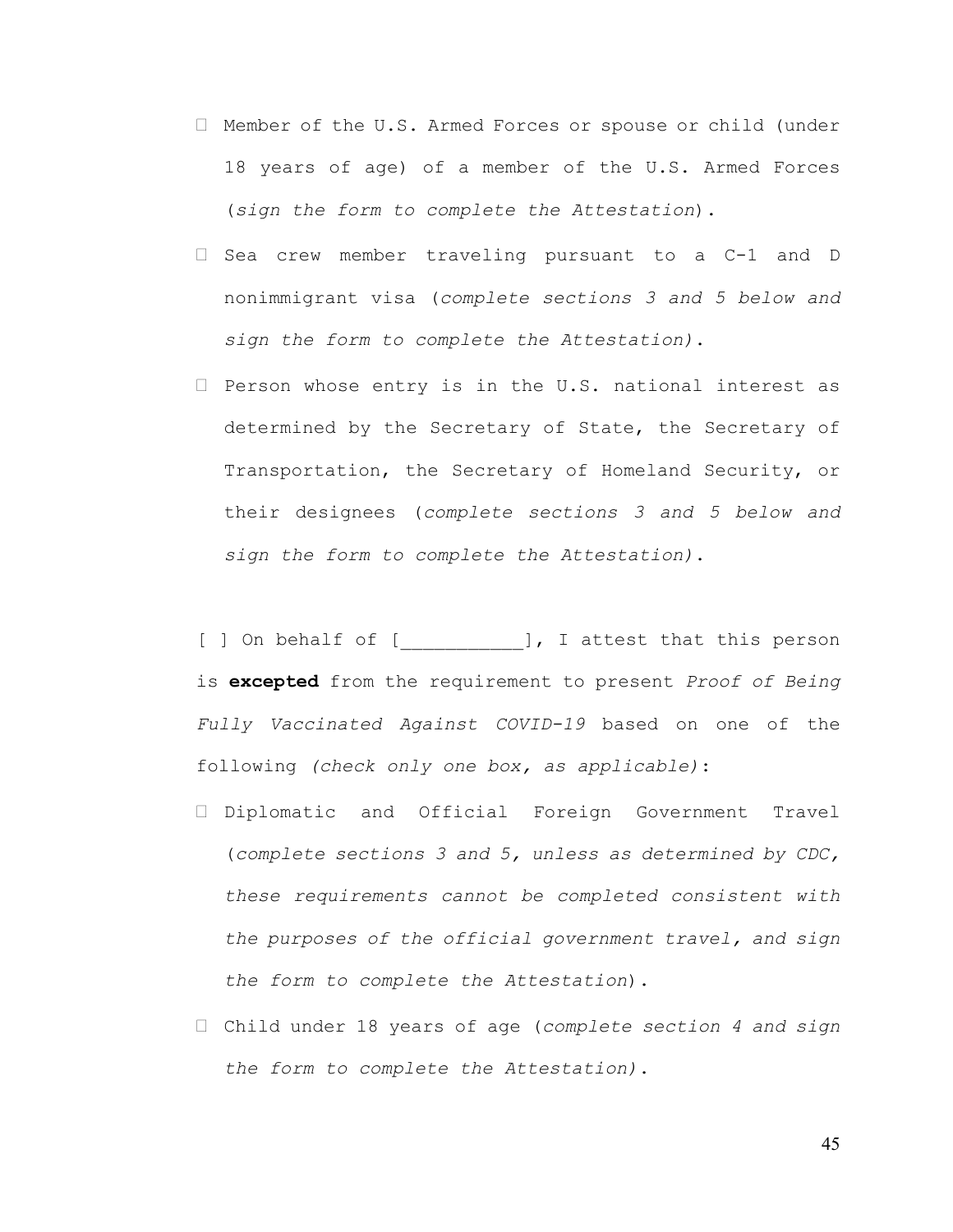- $\Box$  Participant in certain COVID-19 vaccine trials as determined by CDC (*complete section 4 and sign the form to complete the Attestation)*.
- Medical contraindication to an accepted COVID-19 vaccine as determined by CDC (*complete section 3 and sign the form below to complete the Attestation)*.
- $\Box$  Humanitarian and emergency exception as determined by CDC and documented by an official U.S. Government letter (*complete sections 3 and 5 below and sign the form to complete the Attestation).*
- Valid nonimmigrant visa holder (excluding B-1 or B-2 visas) and citizen of a *Foreign Country with Limited COVID-19 Vaccine Availability* as determined by CDC (*complete sections 3 and 5 below and sign the form to complete the Attestation).*
- Member of the U.S. Armed Forces or spouse or child (under 18 years of age) of a member of the U.S. Armed Forces *(sign the form to complete the Attestation*).
- $\Box$  Sea crew member traveling pursuant to a C-1 and D nonimmigrant visa (*complete sections 3 and 5 below and sign the form to complete the Attestation)*.
- $\Box$  Person whose entry is in the U.S. national interest as determined by the Secretary of State, the Secretary of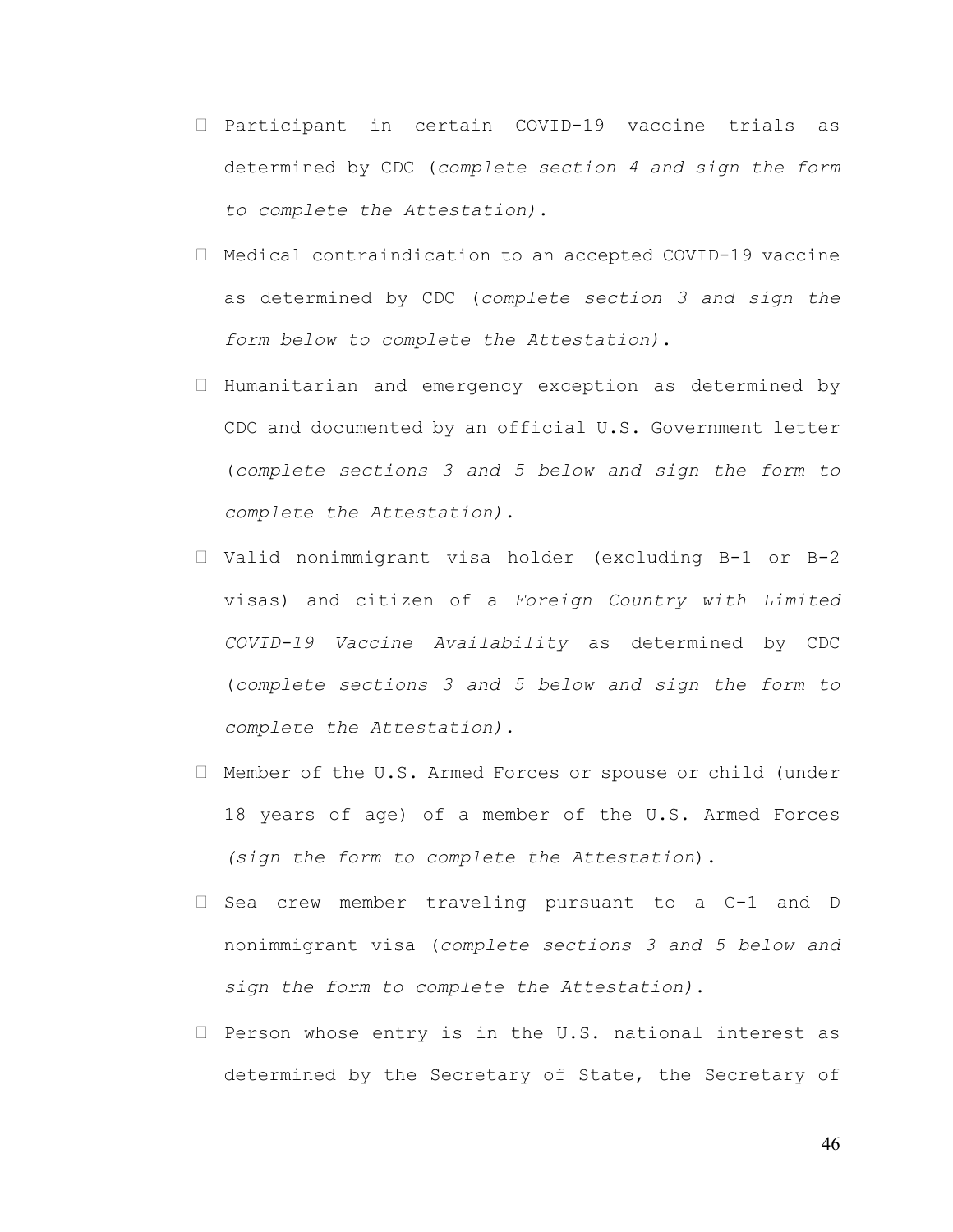Transportation, the Secretary of Homeland Security, or their designees (*complete sections 3 and 5 below and sign the form to complete the Attestation)*.

- 3. [ ] I attest that I have made the following arrangements (*must check all boxes*).
	- $\Box$  To be tested with a COVID-19 viral test 3-5 days after arriving in the United States, unless I have documentation of having recovered from COVID-19 in the past 90 days;
	- $\Box$  To self-quarantine for a full 7 days, even if the test result to my post-arrival viral test is negative, unless I have documentation of having recovered from COVID-19 in the past 90 days; and
	- $\Box$  To self-isolate if the result of the post-arrival viral test is positive or if I develop COVID-19 symptoms.

[ ] On behalf of [ ], I attest that such person is **excepted** from the requirement to present *Proof of Being Fully Vaccinated Against COVID-19* and has made or has had the following arrangements made on their behalf (*must check all boxes*).

 $\Box$  Testing with a COVID-19 viral test 3-5 days after arriving in the United States, unless such person has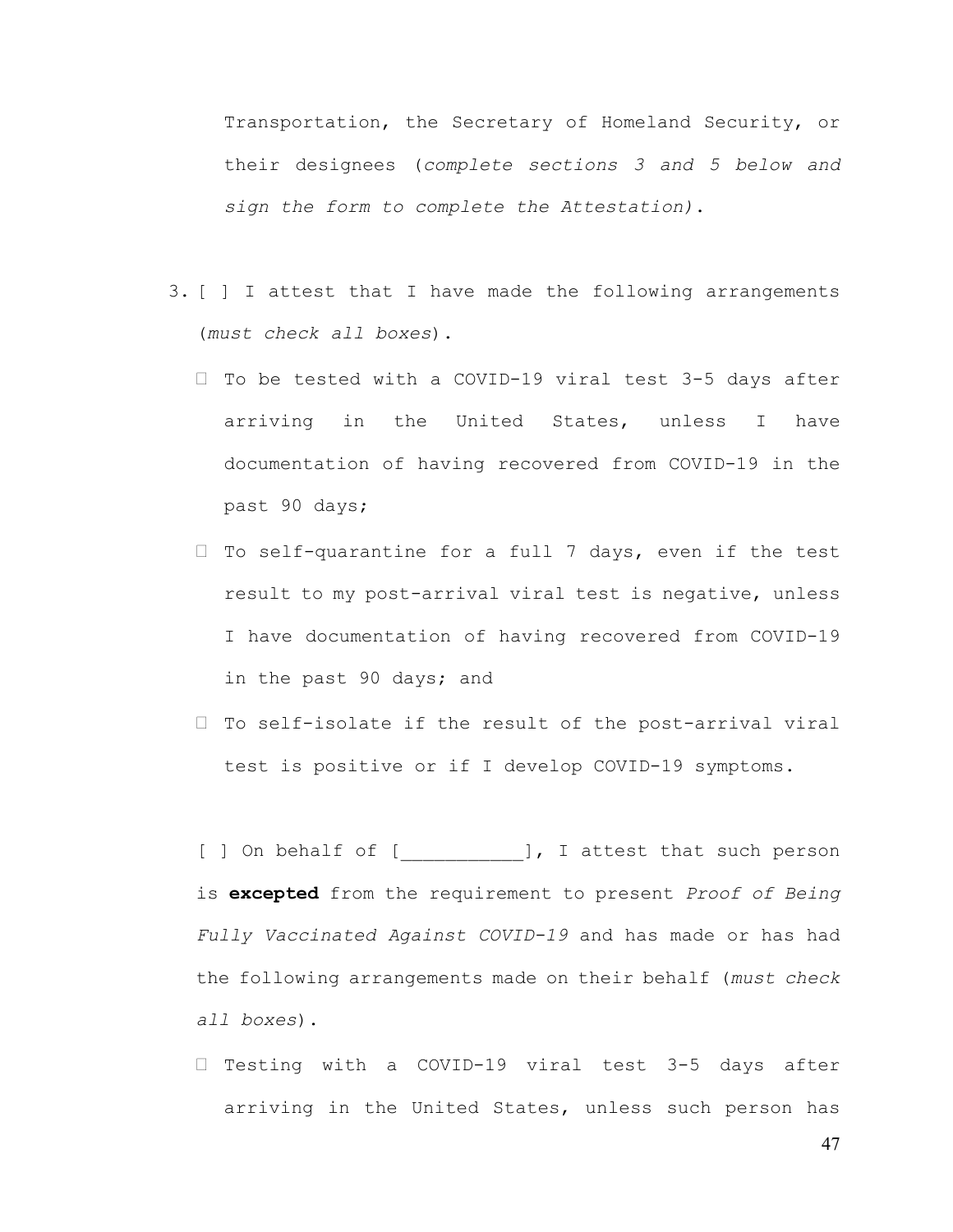documentation of having recovered from COVID-19 in the past 90 days;

- $\Box$  Self-quarantine for a full 7 days, even if the test result to the person's post-arrival viral test is negative, unless such person has documentation of having recovered from COVID-19 in the past 90 days; and
- $\Box$  Self-isolation if the result of the person's postarrival viral test is positive or if the person develops COVID-19 symptoms.
- 4. [ ] I attest that I have made the following arrangements (*must check all boxes*).
	- $\Box$  To be tested with a COVID-19 viral test 3-5 days after arriving in the United States, unless I have documentation of having recovered from COVID-19 in the past 90 days; and
	- $\Box$  To self-isolate if the result of the post-arrival viral test is positive or if I develop COVID-19 symptoms.

[ ] On behalf of [ ], I attest that such person is **excepted** from the requirement to present *Proof of Being Fully Vaccinated Against COVID-19* and has made or has had the following arrangements made on their behalf (*must check all boxes*).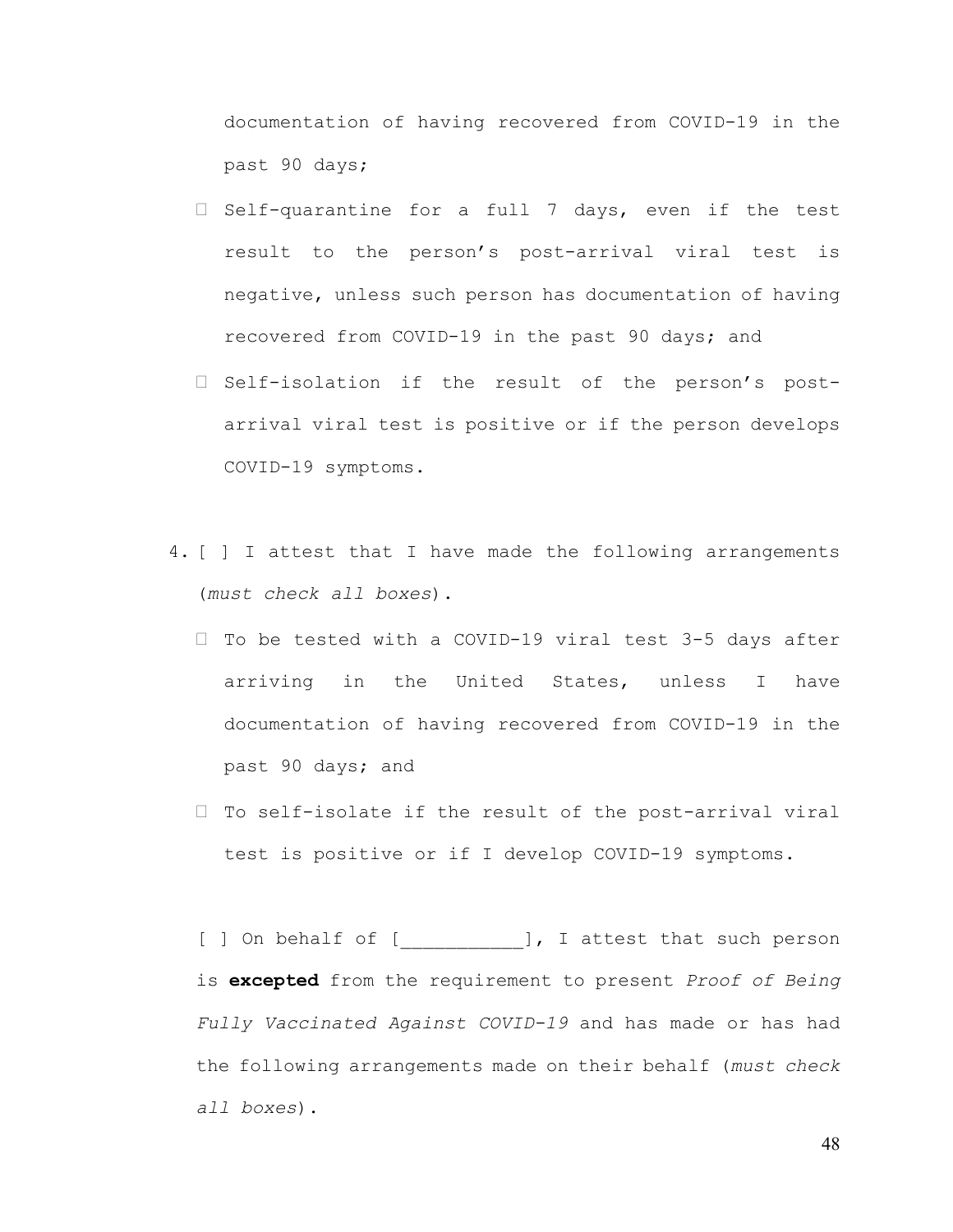- $\Box$  Testing with a COVID-19 viral test 3-5 days after arriving in the United States, unless such person has documentation of having recovered from COVID-19 in the past 90 days; and
- $\Box$  Self-isolation if the result of the person's postarrival viral test is positive or if the person develops COVID-19 symptoms.
- 5. Do you, or the person you are attesting on behalf of, intend to stay in the United States for more than 60 days? YES (*complete statement below and then sign form*) NO *(skip statement below and sign form)*

[ ] If YES, I attest that I agree to be vaccinated and have arranged to become fully vaccinated against COVID-19 within 60 days of arriving in the United States, or as soon thereafter as is medically appropriate.

[ ] If YES, on behalf of [ ], I attest that such person agrees to be vaccinated and has arranged to become fully vaccinated against COVID-19 within 60 days of arriving in the United States, or as soon as thereafter as is medically appropriate.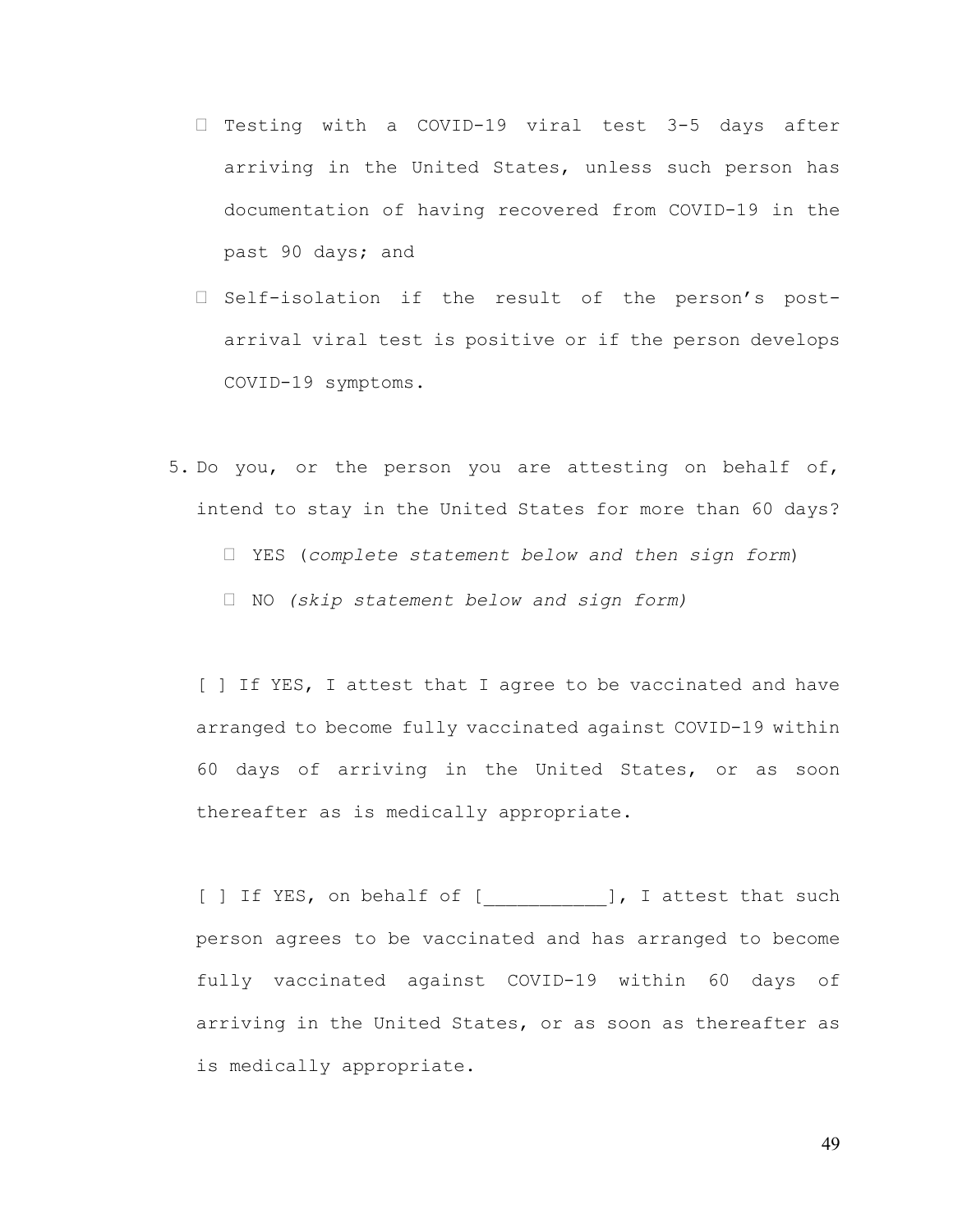| Print Name |
|------------|
|            |
|            |
| Signature  |
|            |

Date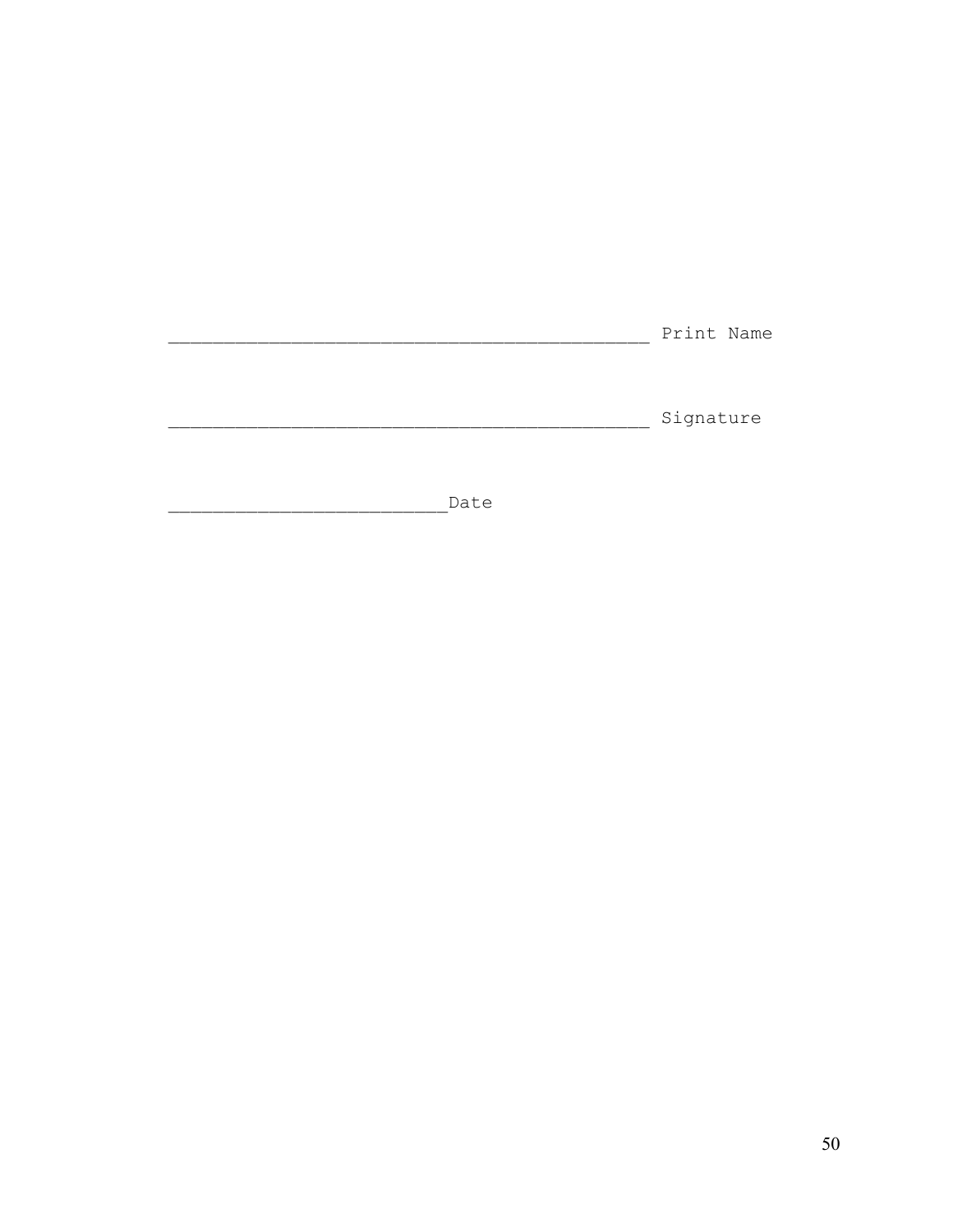**Privacy Act Statement for Travelers Relating to the Requirement to Provide Proof of a Negative COVID-19 Test Result** 

The United States Centers for Disease Control and Prevention (CDC) requires airlines and other aircraft operators to collect this information pursuant to 42 C.F.R. §§ 71.20 and 71.31(b), as authorized by 42 U.S.C. § 264. Providing this information is mandatory for all passengers arriving by aircraft into the United States. Failure to provide this information may prevent you from boarding the plane. Additionally, passengers will be required to attest to providing complete and accurate information, and failure to do so may lead to other consequences, including criminal penalties. CDC will use this information to help prevent the introduction, transmission, and spread of communicable diseases by performing contact tracing investigations and notifying exposed individuals and public health authorities; and for health education, treatment, prophylaxis, or other appropriate public health interventions, including the implementation of travel restrictions.

The Privacy Act of 1974, 5 U.S.C. § 552a, governs the collection and use of this information. The information